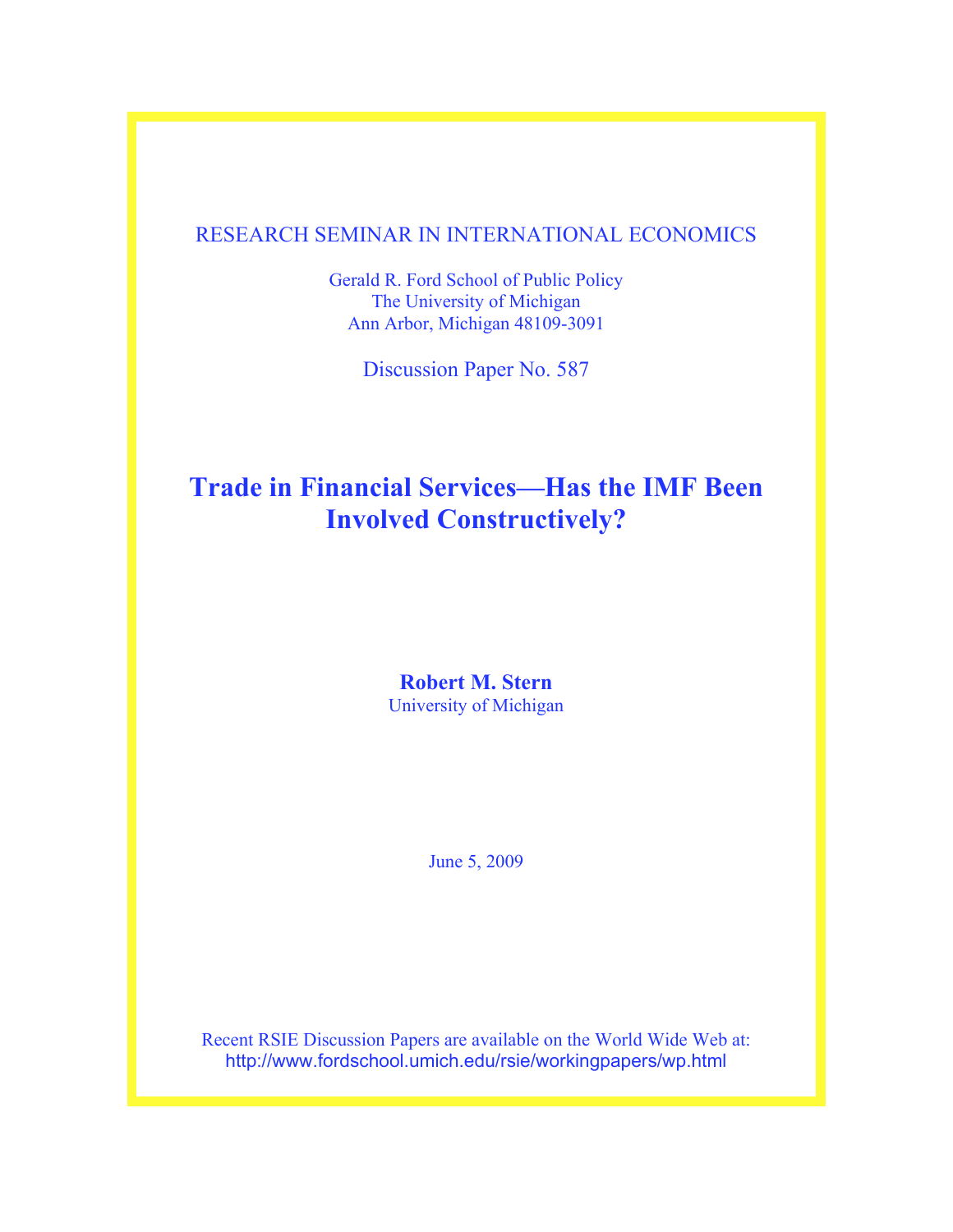

BP/09/05

# **Trade in Financial Services—Has the IMF Been Involved Constructively?**

Robert M. Stern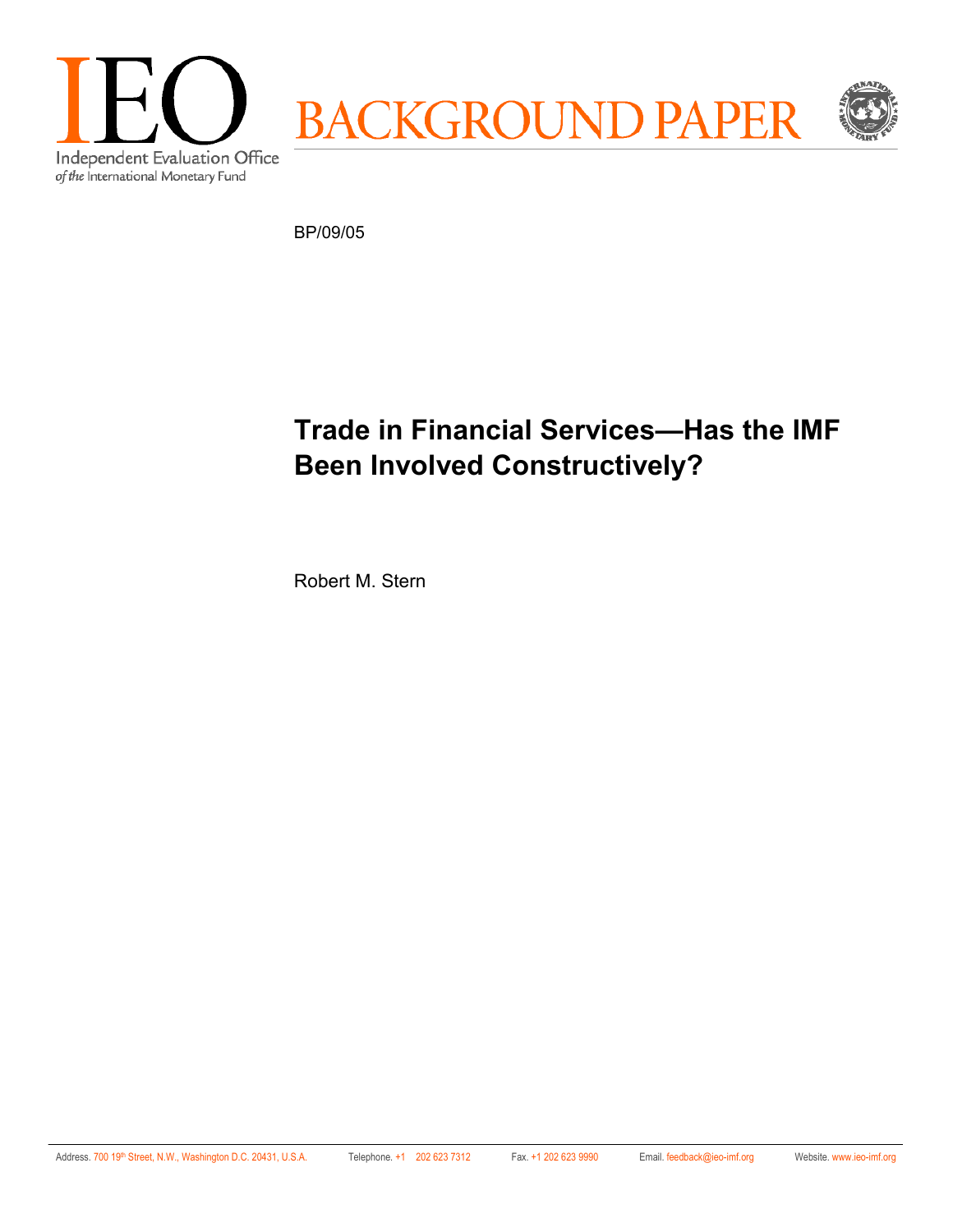© 2009 International Monetary Fund BP/09/05

## **IEO Background Paper**

Independent Evaluation Office *of the* International Monetary Fund

Trade in Financial Services—Has the IMF Been Involved Constructively?

Prepared by Robert M. Stern

June 5, 2009

## **Abstract**

This paper considers the key policy issues related to liberalization of trade in financial services that the IMF should be concerned with, and the role the IMF has played in advising on policies related to trade in financial services in its bilateral and multilateral surveillance and conditionality attached to lending programs. IMF staff were generally aware of the literature and country experiences showing the benefits of financial liberalization. But Fund advice in support of liberalization can be best interpreted to be in support of country unilateral policy actions and the dynamics of the WTO accession process.

The views expressed in this Background Paper are those of the author(s) and do not necessarily represent those of the IEO, the IMF or IMF policy. Background Papers report analyses related to the work of the IEO and are published to elicit comments and to further debate.

JEL Classification Numbers: F13, F32, F33, F53, F55, G28

Keywords: financial liberalization, foreign banks, GATS, IMF

Author's E-Mail Address: rmstern@umich.edu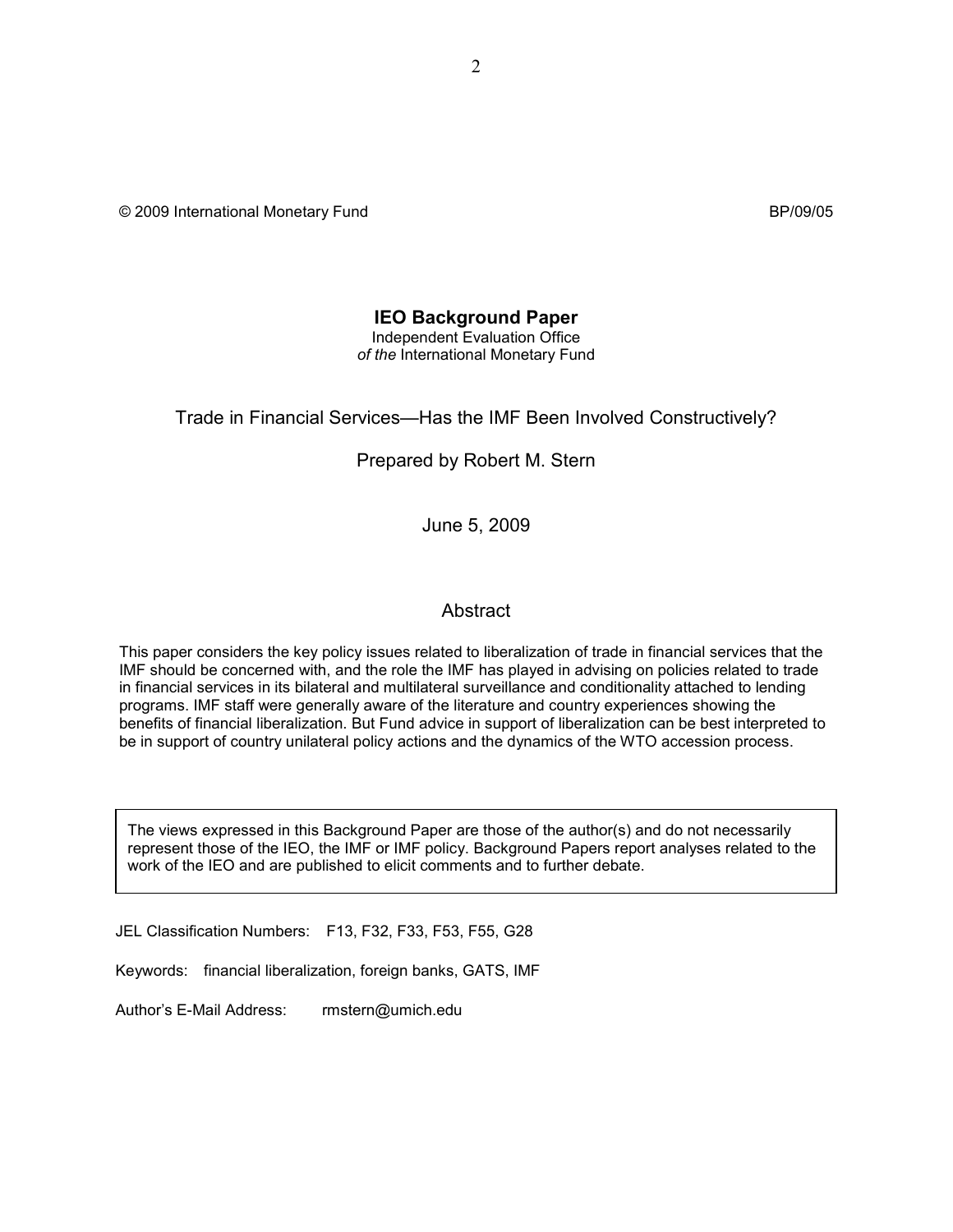| III. IMF Involvement in Liberalization of Financial Services Trade Issues14        |  |
|------------------------------------------------------------------------------------|--|
| A. Evolution of Article IV Surveillance of Trade in Financial Services 14          |  |
|                                                                                    |  |
|                                                                                    |  |
| <b>Boxes</b>                                                                       |  |
|                                                                                    |  |
| Box 2. Principles and Recommended Procedures for Measuring Services Barriers       |  |
|                                                                                    |  |
| Annexes                                                                            |  |
|                                                                                    |  |
|                                                                                    |  |
| Annex 3. IMF Working Papers and External Research on Trade in Financial Services33 |  |
|                                                                                    |  |

Contents Page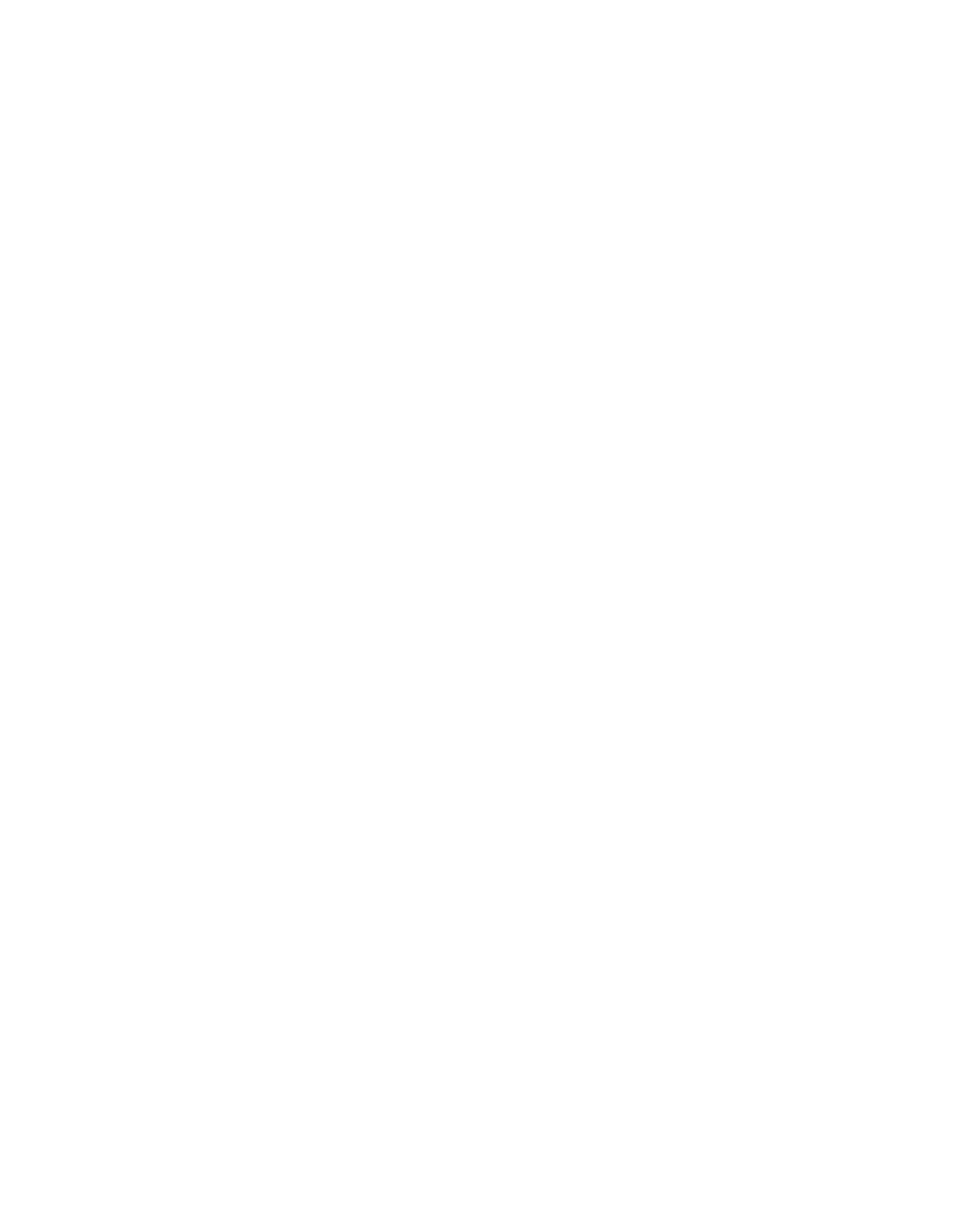#### **I. INTRODUCTION**

<span id="page-5-0"></span>1. Attention has focused especially in the past few years on the importance of issues concerning trade in services in light of the macroeconomic interests of the IMF. IMF (2005b) pointed to the critical role of services issues for competitiveness, the difficulties posed by limitations on the availability of data covering restrictions on services trade, and the indications that protection of service sectors is relatively high especially compared to that of manufactures.

2. In this context, this paper will describe/assess the following three broad issues:

- (i) What key policy issues related to liberalization of trade in services should the IMF be concerned with, and on what existing standards of evidence should the IMF base its approach(es) to these issues?
- (ii) What role has the IMF played in advising on policies related to trade in services in its bilateral and multilateral surveillance and in conditionality attached to lending programs?
- (iii) What is the overall assessment of the IMF's involvement in trade in services liberalization?

3. In considering services, an obvious starting point is to note the characteristics of services, which are that they are intangible, invisible, and perishable, requiring simultaneous

production and consumption. Goods, in contrast, are tangible, visible, and storable, and hence do not require direct interaction between producers and consumers. An indication of the scope of services is provided in Box 1, which is based on the framework of the General Agreement on Trade in Services (GATS)—a component of the World Trade Organization (WTO).

4. It should be evident from the GATS categorization of services that, except for financial services, which will be the focus of this paper, most services do not come under the direct purview of the IMF and instead are subject to the

#### **Box 1. Scope of Services Covered in the GATS**

- 1. Business services
- 2. Communication services
- 3. Construction services
- 4. Distribution services
- 5. Educational services
- 6. Environmental services
- 7. Financial services
- 8. Health-related and social services
- 9. Tourism and travel-related services
- 10. Recreational, cultural, and sporting services
- 11. Transport services
- 12. Other services not elsewhere included

rules and operational responsibilities of the WTO and the World Bank. This is not to say that nonfinancial services do not affect a country's macroeconomic conditions and policies. Rather, the point is that such effects may be primarily indirect in character and better left to the other international institutions.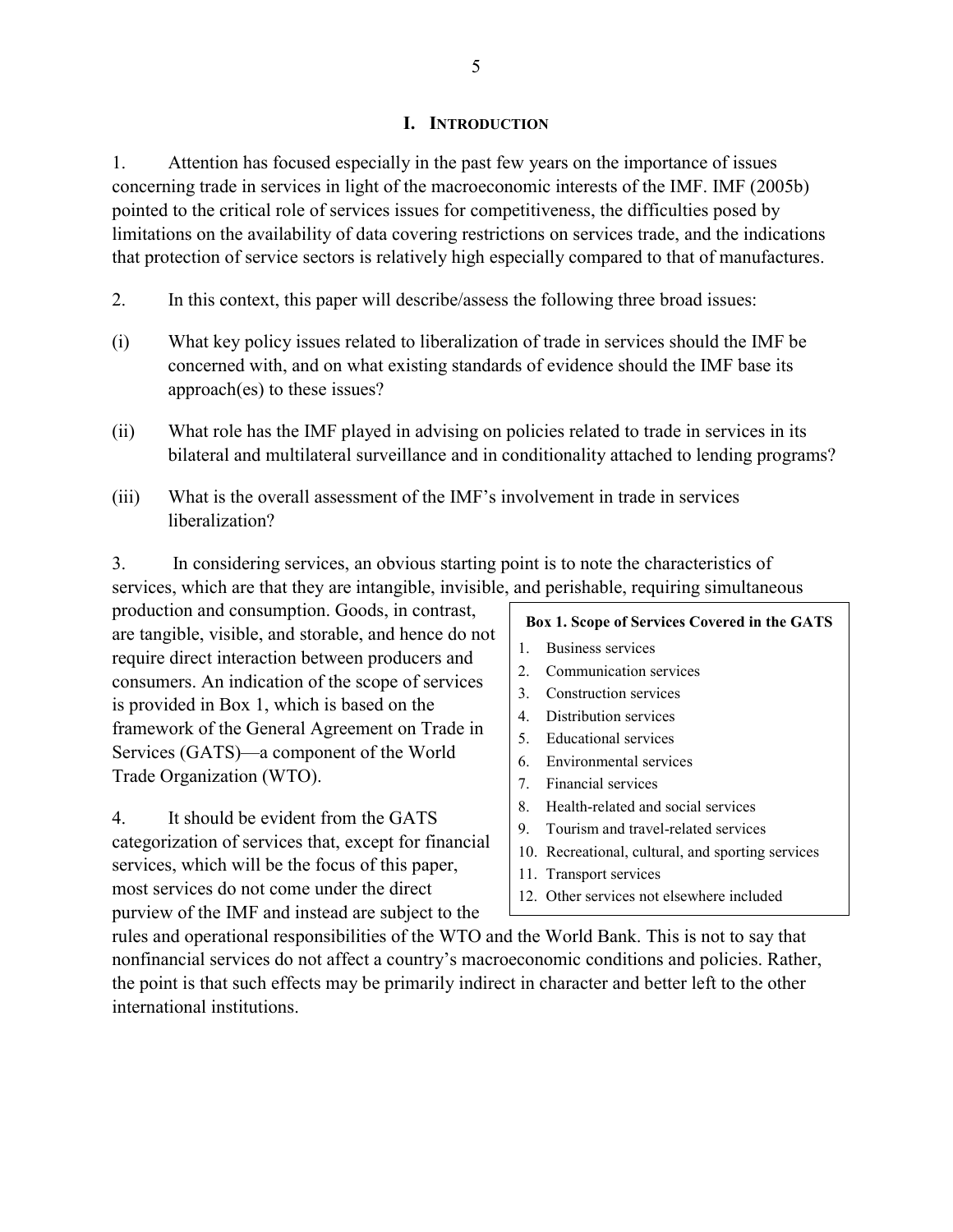- <span id="page-6-0"></span>5. The modes of delivery of international service transactions can be categorized as follows:
- *Cross-border trade (Mode 1)* services that are traded internationally across borders. An example is financial services provided by a bank in one country through mail or electronic means to a bank or consumers in another country.
- *Consumption abroad (Mode 2):* services that require the consumer to be in the location of the producer. Examples are when consumers from one country travel to another country to consume tourism or education services.
- *Commercial presence (Mode 3):* services that require commercial presence in the form of foreign direct investment. An example is a bank or insurance company owned by citizens of one country establishing a branch in another country.
- *Presence of natural persons (Mode 4):* services that require the temporary cross-border movement of workers. An example is the foreign employees of a foreign bank providing services on a temporary basis in a country.

6. A country's financial services sector consists of users and providers of financial services and the government agencies that regulate them. Financial services are defined in the GATS Annex on Financial Services to include two broad categories of services: (i) insurance and insurance-related services and (ii) banking and other financial services, such as financial trading, asset management, brokerages, settlement and clearing services, provision of financial information, and advisory services. $<sup>1</sup>$  $<sup>1</sup>$  $<sup>1</sup>$ </sup>

# **II. LIBERALIZATION OF TRADE IN SERVICES: WHAT ARE THE ISSUES?**[2](#page-6-2)

# **A. Measuring Restrictiveness**

7. Barriers to trade interfere with the ability of firms from one country to compete with firms from another. This is true of trade in goods, where a tariff or nontariff barrier typically drives a wedge between the price of the good on the world market and its domestic price. This wedge, or tariff-equivalent, provides a convenient and often observable measure of the size of the impediment. In the case of services, however, such a simple measure is often not observable. Nonetheless, the concept of a tariff-equivalent is a useful way of quantifying a barrier to services trade even though it may be much harder to observe.

8. Since direct price comparisons of domestic and world prices of services are generally not observable, other means of inferring the presence and size of service barriers must be used. Some

<span id="page-6-1"></span> $\overline{a}$ <sup>1</sup> [http://www.wto.org/english/tratop\\_e/serv\\_e/10-anfin\\_e.htm.](http://www.wto.org/english/tratop_e/serv_e/10-anfin_e.htm)

<span id="page-6-2"></span><sup>&</sup>lt;sup>2</sup> This section is adapted in part from Deardorff and Stern (2008), and draws on Gootiiz and Mattoo (2008).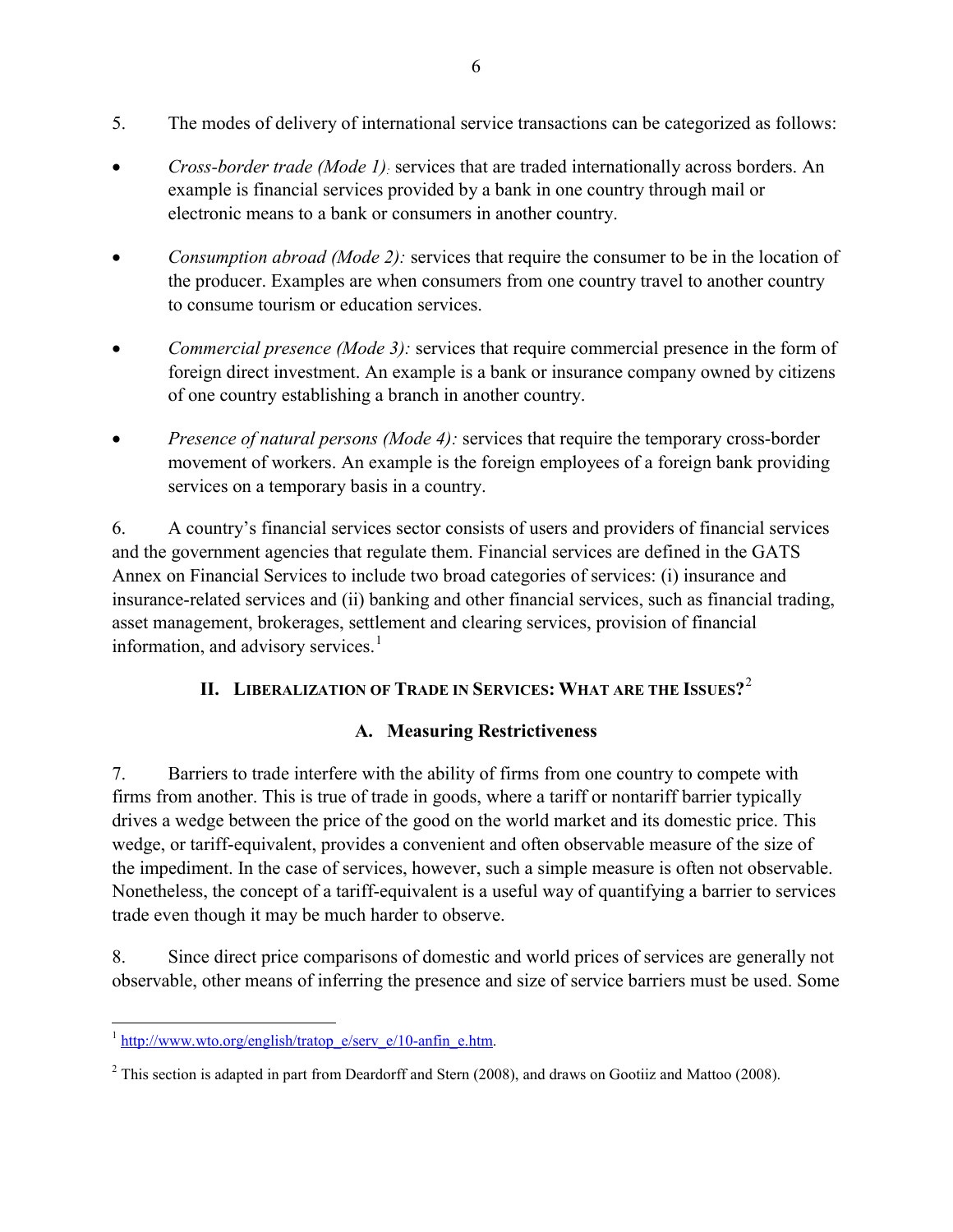of these methods are direct, in asking governments or participants in services markets what barriers they impose or face. Though the answers they yield are usually only qualitative, indicating the presence or absence of a particular barrier but not its quantitative size or effect, such qualitative information takes on a quantitative dimension when tabulated by sector, perhaps with subjective weights to indicate severity. The result is a set of frequency measures of barriers to trade, recording what the barriers are and where.

9. An example of the foregoing type of measure is provided in Gootiiz and Mattoo (2008), who surveyed actual or applied trade policies in services for the World Bank in 2007 covering 32 developing countries and 24 OECD countries and the four modes of supplying financial services (banking and insurance), telecommunications, retail distribution, transport, and professional services.<sup>[3](#page-7-0)</sup> For each sector and mode of supply, the openness of policy towards foreign suppliers was mapped on a 5-point scale, ranging from no restrictions to highly restricted. The sector results were aggregated across modes of supply, based on weights reflecting judgments of the relative importance of the different modes. Sector restrictiveness indices were then aggregated using sector GDP shares, and country income-group indices were aggregated using GDP weights for the component countries.

10. The 2007 World Bank survey contained a number of specific questions on the different services and modes.<sup>[4](#page-7-1)</sup> For example, with regard to financial (banking) services, mode 3 (establishing commercial presence), the survey asked (i) for greenfield investments, whether foreign banks were permitted to enter as a branch or as a locally incorporated subsidiary; (ii) for entry through acquisition or joint ventures, whether foreign banks could enter the market by acquiring part or all of a local private bank, state-owned bank, or joint venture; the maximum ownership permitted to a single foreign bank; the maximum aggregate foreign investment permitted; and whether a foreign bank could acquire the controlling stake; (iii) if a license was required to establish commercial presence; whether the criteria to obtain a license were publicly available; whether fulfillment of the criteria would ensure that a license was granted; whether the licensing criteria differed between foreign and domestic banks; if the number of licenses was fixed, whether this restriction applied only to foreign banks, and on what basis the licenses would be allocated. Other survey questions that related to banking services addressed regulation, treatment of foreign banks that have a commercial presence, and cross-border trade. A similar set of questions covered the various forms of insurance services.

 $\overline{a}$ 

 $3$  The sectors were further disaggregated into banking (retail and merchant), insurance (life, nonlife, and reinsurance), road transport, railway shipping, maritime shipping and auxiliary services, air transport (freight and passengers), accounting, auditing, and legal services.

<span id="page-7-1"></span><span id="page-7-0"></span><sup>&</sup>lt;sup>4</sup> The questionnaires are available on the World Bank's website: [http://econ.worldbank.org/WBSITE/EXTERNAL/EXTDEC/EXTRESEARCH/EXTPROGRAMS/EXTTRADERES](http://econ.worldbank.org/WBSITE/EXTERNAL/EXTDEC/EXTRESEARCH/EXTPROGRAMS/EXTTRADERESEARCH/0,,contentMDK:20540747%7EmenuPK:791346%7EpagePK:64168182%7EpiPK:64168060%7EtheSitePK:544849%7EisCURL:Y,00.html) [EARCH/0,,contentMDK:20540747~menuPK:791346~pagePK:64168182~piPK:64168060~theSitePK:544849~isC](http://econ.worldbank.org/WBSITE/EXTERNAL/EXTDEC/EXTRESEARCH/EXTPROGRAMS/EXTTRADERESEARCH/0,,contentMDK:20540747%7EmenuPK:791346%7EpagePK:64168182%7EpiPK:64168060%7EtheSitePK:544849%7EisCURL:Y,00.html) [URL:Y,00.html](http://econ.worldbank.org/WBSITE/EXTERNAL/EXTDEC/EXTRESEARCH/EXTPROGRAMS/EXTTRADERESEARCH/0,,contentMDK:20540747%7EmenuPK:791346%7EpagePK:64168182%7EpiPK:64168060%7EtheSitePK:544849%7EisCURL:Y,00.html).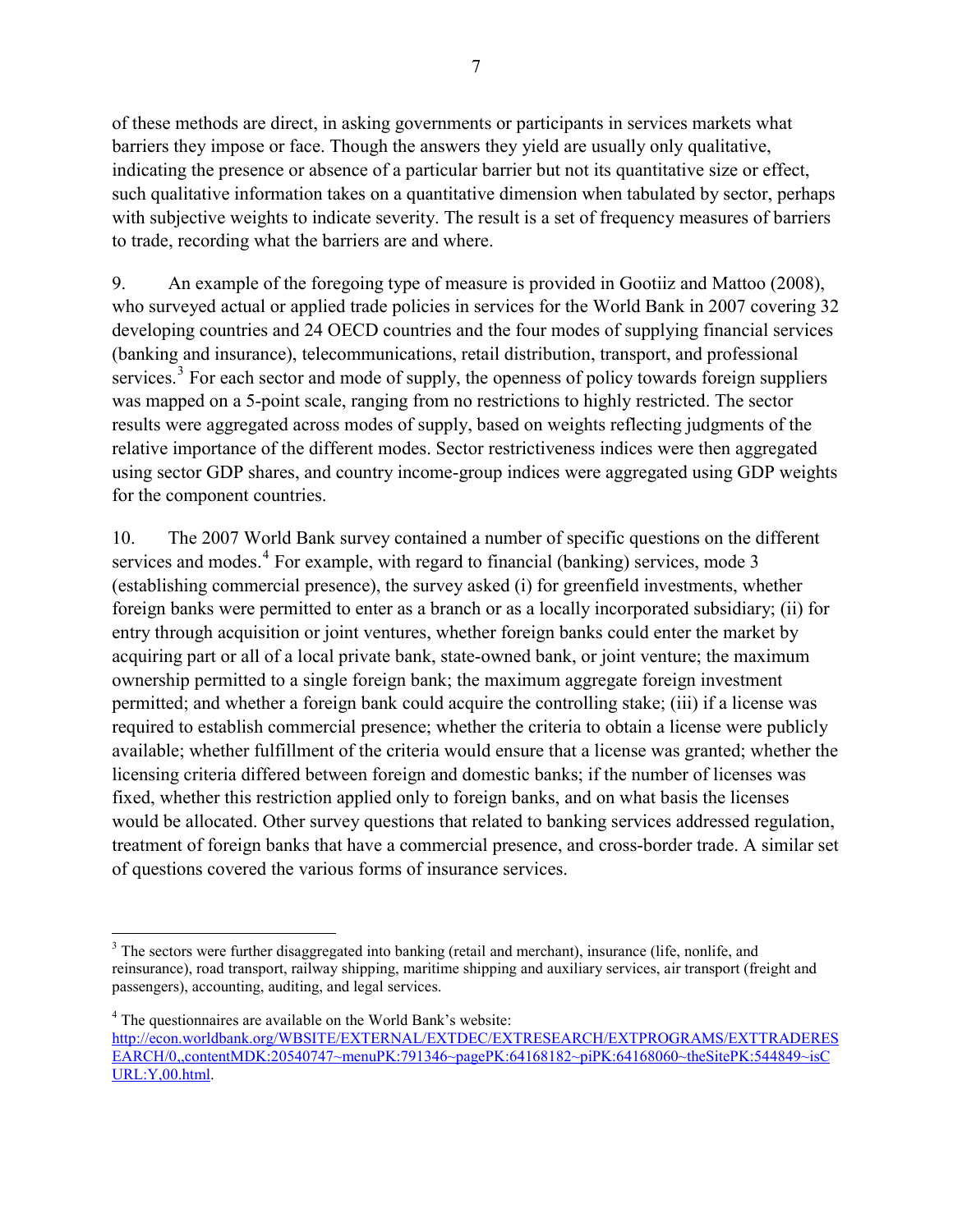<span id="page-8-0"></span>11. As of March 2009, the detailed country results were not yet available. But from the aggregated results reported in Gootiiz and Mattoo (2008) it seems that, on the whole, trade in financial services was relatively restricted, particularly in non-OECD countries. Thus, the liberalization of trade in financial services may be disproportionately a developing country/emerging market issue.

12. Deardorff and Stern (2008) provide illustrations of the specific restrictions applied to banking services and the calculation of restrictiveness indexes for several developing and industrial countries, based on the work of McGuire and Schuele (2000). They also review studies of this type for a number of other sectors and provide a conceptual discussion and illustrations of price-impact and quantity-impact measurements and econometric specifications and estimation, estimates of services barriers based on gravity models, and financial-based measurements. In addition, they discuss how tariff-equivalent and price-impact estimates of services barriers can be incorporated into computational general equilibrium models in order to analyze the economywide effects of these barriers. Finally, they set forth a number of principles and recommended empirical procedures for measuring services barriers and for assessing the consequences of their liberalization (Box 2).

13. The survey work being conducted by the World Bank together with the presentation and illustrations of methodologies for the measurement of services barriers (Deardorff and Stern, 2008) suggest that it would be feasible for Fund staff to undertake the measurement of financial services barriers and/or to carry out econometric analysis of the economic effects of these barriers and the benefits from liberalization for a number of IMF members. Because it would be necessary to construct measures of existing financial services barriers for individual countries, such analysis would be best suited for inclusion in the Selected Issues Papers (SIPs) for Article IV consultations.

# **B. Liberalization of Financial Services and the Capital Account**

14. Liberalizing financial services essentially involves deregulating domestic policies and institutions. There are several dimensions to the regulatory process, including: the withdrawal of government intervention through, for example, privatizing state-owned banks, freeing key prices like interest rates to be market-determined, and removing restrictions on the activities that banks can offer. A further dimension is the strengthening of domestic financial institutions and markets, so as to increase the efficiency with which funds are channeled from depositors and investors to borrowers and issuers.

15. More particularly, the liberalization of financial services refers to the removal of quantitative or qualitative regulations that limit (domestic or foreign) market entry or foreign commercial presence or that involve relatively high costs of doing business and as a result effectively make foreign entry unprofitable. Changes in host-country regulations that liberalize domestic financial markets can facilitate greater cross-border trade in financial services and the entry of foreign financial services providers under modes 1-4 as applied to financial services.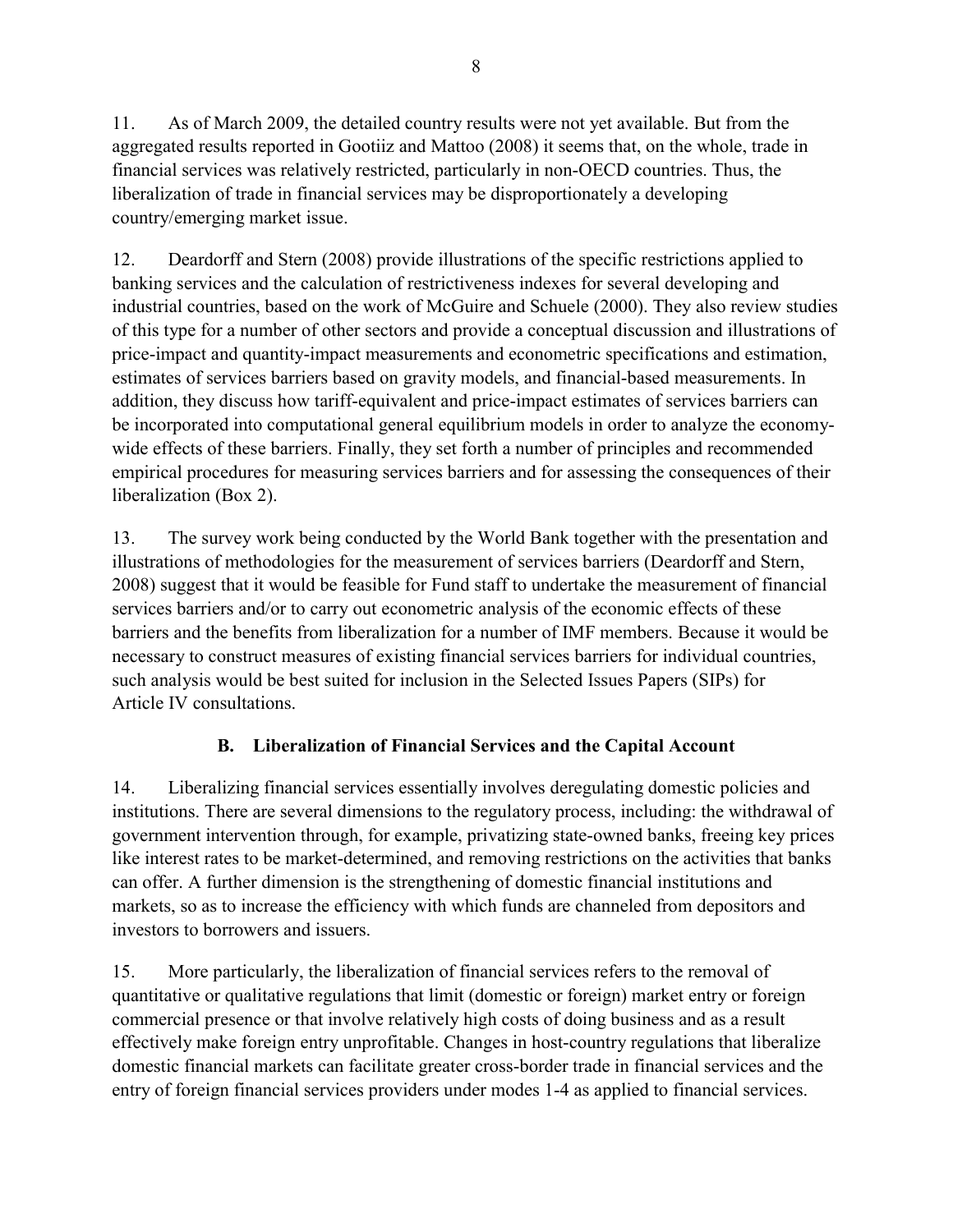#### <span id="page-9-0"></span>**Box 2. Principles and Recommended Procedures for Measuring Services Barriers and for Assessing the**  Consequences of their Liberalization<sup>1</sup>

#### *Principles:*

- 1. Most barriers to trade and investment in services take the form of domestic regulations, rather than measures at the border.
- 2. No single methodology is sufficient for documenting and measuring barriers to trade in services. Instead, investigators need to draw upon all available information, including both direct observation of particular barriers and indirect inference of barriers using data on prices and quantities.
- 3. Because of the special role of incumbent firms in many service industries, regulations do not need to be explicitly discriminatory against foreign firms in order to have discriminatory effects.

#### *Procedures:*

- 1. Collect the details of domestic regulations and related policies affecting services firms in the countries, including the manner in which they apply to foreign versus domestic firms, plus quantitative details of their application, such as any percentage or dollar limits that they impose. (Ideally, this information should be collected by systematic surveys of governments and/or firms. However, it may also be possible to infer it less directly from documents prepared for other purposes, such as the commitments that governments made to the GATS in the Uruguay Round and subsequent negotiations.)
- 2. For each type of regulation or policy, define degrees of restrictiveness and assign scores to each, ranging from zero for least restrictive to one for most restrictive.
- 3. Construct a measure of restrictiveness by weighting the scores from step 2 based on judgments of the relative importance of each policy using a statistical methodology such as factor analysis to identify the weights or by designing proxy measures, such as dummy variables, to represent particular restrictions. The resulting measures can then be used for reporting the presence and importance of barriers across industries and countries, as well as for providing an input to subsequent analysis.
- 4. Convert the measures of restrictiveness from step 3 into a set of tariff-equivalents by one or more of the following methods:
	- (a) Assign judgmental tariff-equivalent values to each of the component measures, representing the percentage taxes on foreign suppliers to which each component is thought to correspond at their most restrictive levels.
	- (b) Use data on prices and their determinants as the basis for a regression model that includes an index or other measures of restrictiveness and that estimates the effect on prices.
	- (c) Use data on quantities produced or traded as the basis for a regression model that includes an index or other measures of restrictiveness and that estimates the effect on quantities. This estimate can then be converted to tariff-equivalents using an assumed or estimated price elasticity of demand.
- 5. Use an index or other measures of restrictiveness or the tariff equivalents constructed above as inputs into a model of production and trade in order to ascertain the effects of changes in the barriers to which they correspond. The appropriate model for this purpose depends on whether sectoral or economy-wide policy changes are to be analyzed. For economy-wide policy changes, the model should be a general equilibrium one, incorporating the full effects of barriers across sectors and countries.

 $\mathcal{L}_\text{max}$ <sup>1</sup>Source: Deardorff and Stern (2008).

16. Trade in financial services also entails certain GATS obligations with regard to ensuring transparency of regulatory measures, adhering to nondiscrimination according to the most favored nation principle; and making commitments to provide for market access and national treatment for foreign services providers. GATS commitments are not intended to compromise the ability of governments to pursue sound regulatory and macroeconomic policies. In particular, GATS commitments allow considerable freedom to achieve such domestic economic objectives as prudential regulation and macroeconomic policy.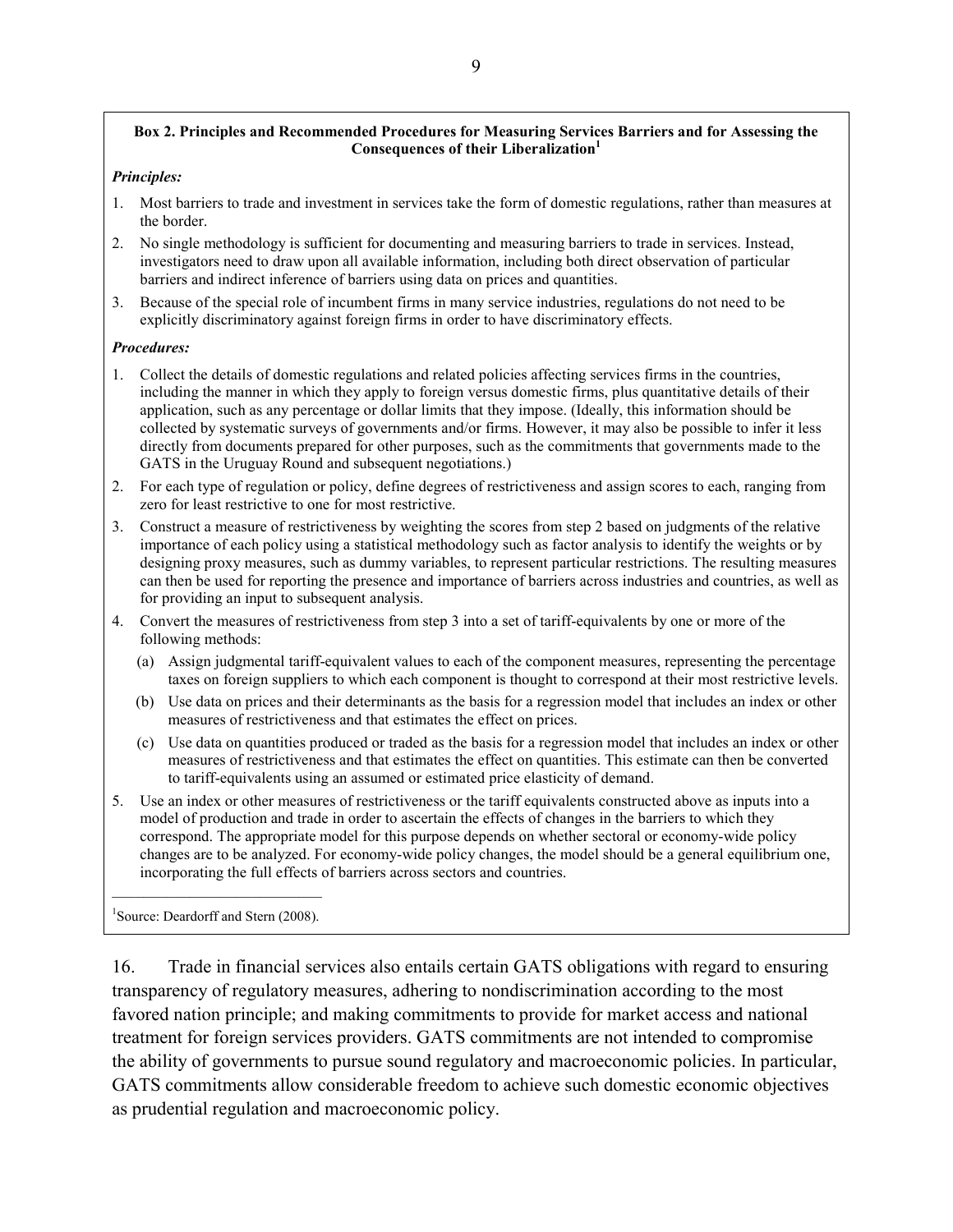17. Once a country has made formal commitments with regard to liberalizing trade in financial services, the IMF is constrained to avoid advising the country authorities to liberalize slower or less (except for prudential reasons) though the IMF can advise the authorities to liberalize faster or more. Country commitments under the GATS may constrain IMF options for advising member countries on liberalization of trade in financial services. Such constraints will depend on the extent to which individual countries may have limited the opening of their financial sectors in the context of the liberalization that was to be undertaken in the Uruguay Round. Also, countries engaged in the process of WTO accession are often requested by other WTO members to implement liberalization covering various aspects of their financial services at different intervals of time. The WTO accession process may therefore constrain the advice on financial liberalization that the IMF may offer to member countries.

18. Policy reforms that free up the cross-border supply of financial services and market entry for foreign financial services providers are likely eventually to require loosening of restrictions on at least some forms of capital flows. This interrelationship often raises fears about the impact of increased competition, loss of autonomy, and the potential increased volatility of capital flows.<sup>[5](#page-10-0)</sup> The interaction between capital controls and opening the market to foreign financial services providers arises when domestic financial services transactions involve international capital account transactions. While it is possible for some international transactions in financial services to take place without cross-border capital flows, the presence of capital controls may substantially reduce the freedom of firms and households to buy financial services more cheaply from more diversified sources of funds. This may in turn discourage foreign services providers from entering an economy. Opening the capital account, therefore, although a distinct issue from that of financial services policy reform, will sooner or later become an issue to be faced.

19. In principle, domestic regulatory reform and services liberalization can be seen as precursors of capital account liberalization. A sound and diverse financial system will better intermediate volatile international capital flows. But there may not be a one-size-fits-all approach to sequencing financial services liberalization and capital account liberalization.<sup>[6](#page-10-1)</sup> It is important in any event to note that GATS commitments may not oblige a country to allow international capital mobility, and the Fund may wish to exercise caution in pressing for open capital accounts in view of the potential volatility of capital flows.

<span id="page-10-0"></span> $\overline{a}$ <sup>5</sup> See Ocampo and Stiglitz (2008) and the IMF publications and working papers in Annex Tables A1.3 and A3.1 for discussions of the liberalization experiences of a number of emerging market economies.

<span id="page-10-1"></span> $<sup>6</sup>$  If a country fully liberalizes its capital account in an atmosphere of macroeconomic instability and/or poor banking</sup> regulation and supervision, it may be more vulnerable to crises. Conversely, if a country uses capital controls to achieve prudential regulation, its financial system may remain weak. Argentina and Thailand are examples of countries that fully liberalized their financial systems, including their capital accounts, in an atmosphere of macroeconomic instability (Argentina) and poor bank regulation and supervision (Thailand). In contrast, India has demonstrated a cautious, phased approach to capital account liberalization.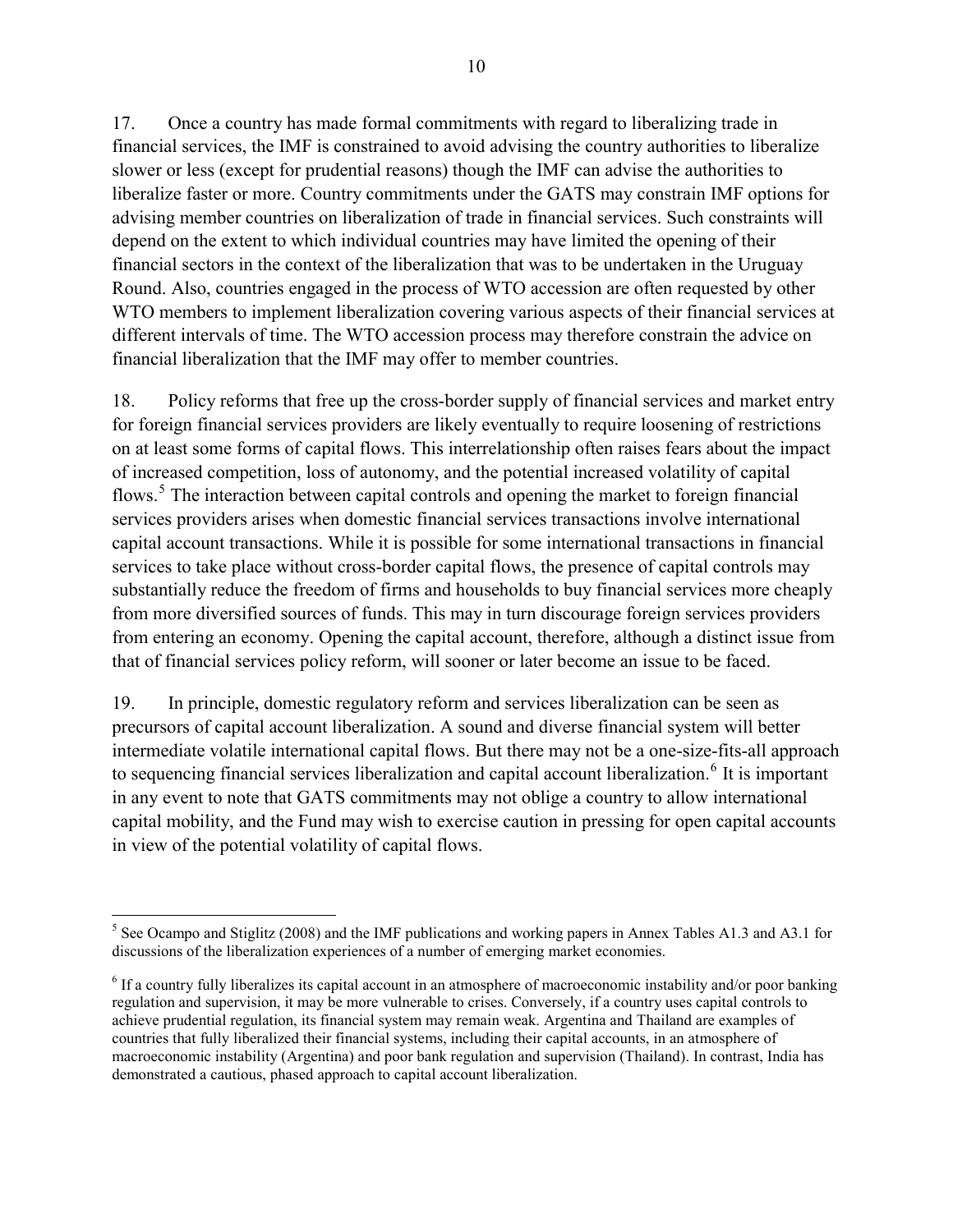## **C. Benefits and Costs of Financial Liberalization**

<span id="page-11-0"></span>20. While the current international financial turmoil strongly suggests some serious problems in the functioning and efficacy of financial institutions in many countries, it is important not to lose sight of the potential benefits that may be realized from financial services liberalization. These costs and benefits have been identified in a growing literature, a representative sample of which is provided in Annex 3, Table A3.2. The remainder of this section summarizes salient conclusions for IMF work.

21. Some of the benefits of liberalization of trade in financial services involve macroeconomic outcomes and overall financial sector issues that fall within the purview of the  $IMF:$ <sup>[7](#page-11-1)</sup>

- The prospect of financial liberalization may provide a catalyst for domestic reform by creating a constituency for improved regulation and supervision, better disclosure rules, and an improved legal and regulatory framework that can be put into place before foreign institutions are permitted to operate in the country.
- The prospect of financial liberalization may also provide a catalyst for greater regulatory transparency and strong prudential supervision by making information about laws, regulations, and administrative guidelines more readily available to all current and prospective market participants, including both domestic and foreign financial institutions.
- The robustness of the domestic financial system to shocks may be enhanced by foreign banks that can draw on their parent organizations if additional funding and capital are needed.
- Access to international capital may be facilitated and the amount of saving available for productive investment augmented.
- 22. Other potential benefits appear to fit more into the mandate of the World Bank:

<u>.</u>

• Increased domestic competition may improve the quality of services and widen the range of choice, in the form of access to new services channels, faster access to services, better credit assessment procedures and information gathering techniques, wider choice of products and vendors, and easier and more effective diversification of risk.

<span id="page-11-1"></span><sup>&</sup>lt;sup>7</sup> Several IMF publications pick up on many of these issues, including IMF (2000a) especially Chapter VI ("The Role of Foreign Banks in Emerging Markets"); IMF (2007a) especially Chapter III ("The Globalization of Financial Institutions and Its Implications for Financial Stability"); and IMF (2007b) especially Chapter 3 ("Sustaining Financial Development in Emerging Europe"). Also see Annexes 1 and 3 below.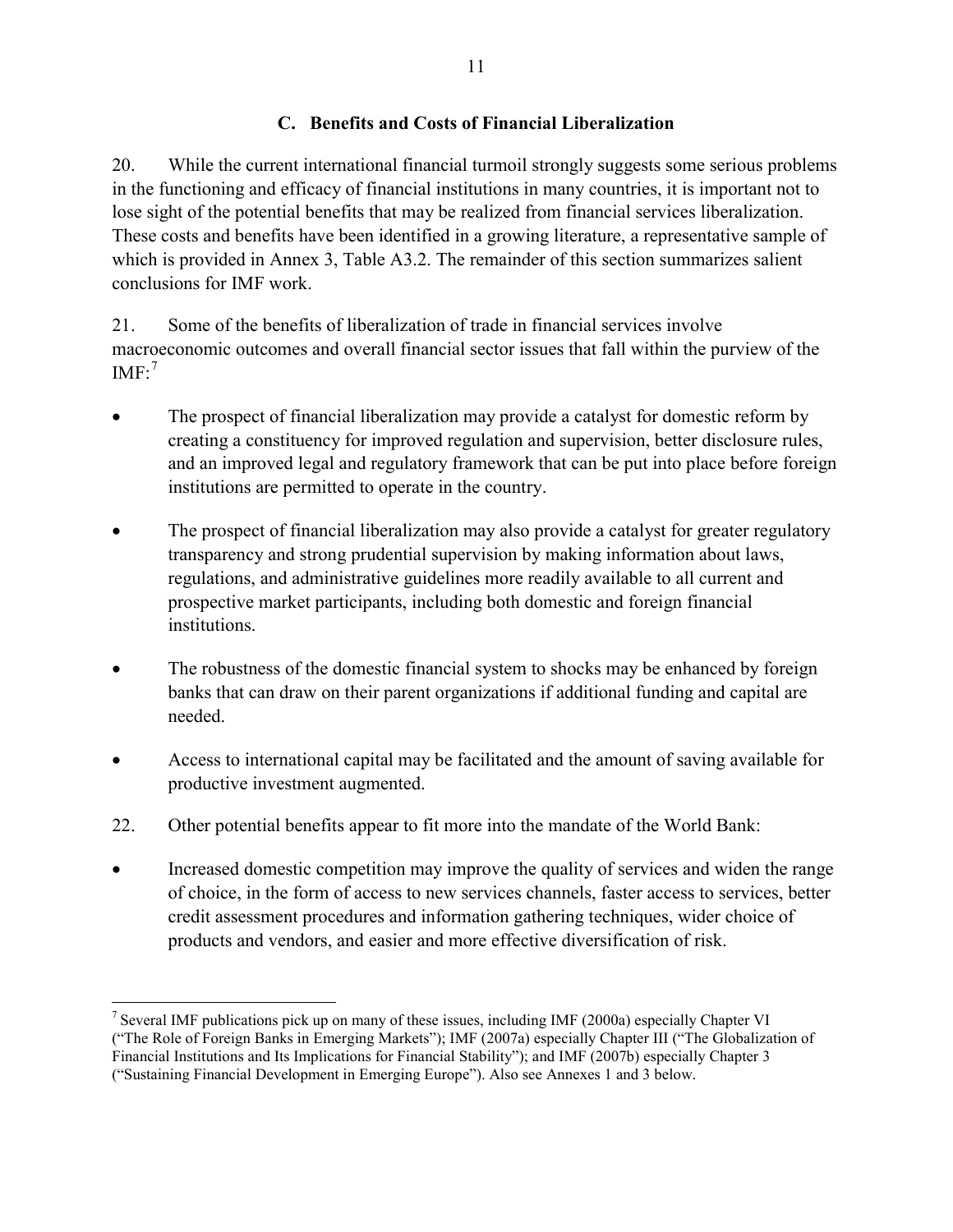• New skills, products, and technologies may be diffused into the domestic financial system, assisting its modernization.

23. By the same token, financial-services liberalization may entail certain economic risks and uncertainties:[8](#page-12-0)

- Liberalization may not yield a more stable source of credit for domestic borrowers. If foreign bank entry is accompanied by reduced barriers to capital outflows, banks may use funds raised in the domestic market to undertake external lending so that domestic borrowers may not have the same degree of access to domestic savings as before liberalization. Another risk is that foreign banks might shift funds abruptly from one market to another as they perceive changes in risk-adjusted returns. In particular, internet banking may be a source of instability as financial turmoil in one country may have significant spillover effects in other countries.
- Especially in the early stages of liberalization, foreign banks may "cherry-pick" the most desirable markets and customers, leaving the domestic banks with higher-risk assets and customers. Foreign banks may only service profitable market segments, leaving aside retail banking in rural areas
- Foreign banks are perhaps more likely to "cut and run" during financial crises.
- Depending on the banking structure, foreign banks may encourage the development of oligopolistic, rather than competitive, banking structures.
- Foreign banks may not guarantee safety and soundness, especially if they have questionable ownership links with other international banks and are not subject to close monitoring in the host country.
- Establishing clarity in how foreign banks or banking service providers are supervised is highly complex owing to differing supervision practices for foreign-owned subsidiaries, branches of foreign banks, and banking services provided by foreign banks. These differences create scope for regulatory arbitrage, regulatory overlap, and imprecise boundaries between the domestic and foreign accounts and activities of banks.

 $\overline{a}$ 

<span id="page-12-0"></span><sup>&</sup>lt;sup>8</sup> In addition to considering the potential economic benefits and costs of foreign banking, it is important to consider their social impact. Foreign banks may not give priority to issues of poverty alleviation and the access of low-income and rural-based savers and borrowers to financial services.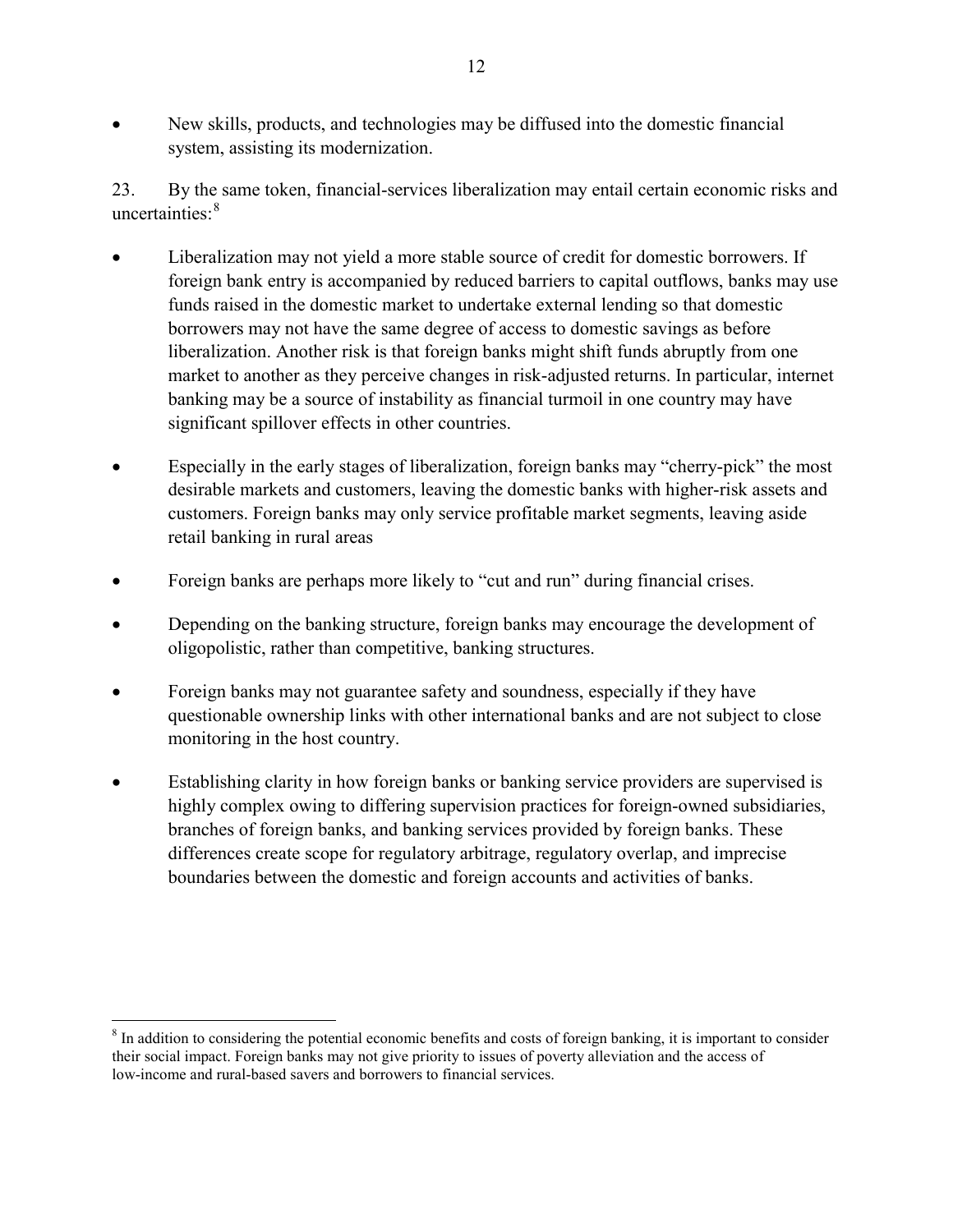## **D. Fund Guidance and Advising for Financial Liberalization**

<span id="page-13-0"></span>24. The foregoing discussion suggests that the IMF needs to consider a number of key issues when countries are planning to reduce or remove barriers to trade in financial services or when financial services markets may already be open to varying degrees:

- The adequacy and transparency of existing and prospective regulation of the financial sector.
- The stability of sources of credit to host-country financial institutions and residents, including in times of crisis.
- Effects of financial liberalization on the structure, stability, and efficiency of banking or the financial sector more generally.
- The risks that foreign institutions may cherry-pick the most desirable markets and customers.
- The adequacy and clarity of supervision of financial institutions operating across national borders.

25. There are further considerations that the IMF should take into account in its advisory capacity to member countries:

- The need for adequate data on restrictions on trade in financial services, taking into account difficulties in collecting and interpreting such data.
- The development and implementation of partial and general equilibrium models that take account of the country's major sectoral characteristics. This would require the construction of comprehensive databases; estimation of the pertinent parameters that reflect the responses of economic agents to the reduction and/or elimination of financial services barriers in a global context; and assessment of changes in economic welfare resulting from liberalization of trade in financial services.
- For IMF members that are parties to preferential trade agreements (PTAs) that cover their financial services sectors, modeling efforts should be adapted to reflect the potential impacts of the preferential existence or removal of financial services barriers, including the effects on financial services trade and associated changes in the economic welfare of PTA members and nonmembers.<sup>[9](#page-13-1)</sup>

<span id="page-13-1"></span> $\overline{a}$ <sup>9</sup> In this connection, see Roy, Marchetti, and Lim (2007); and Hoekman (2008).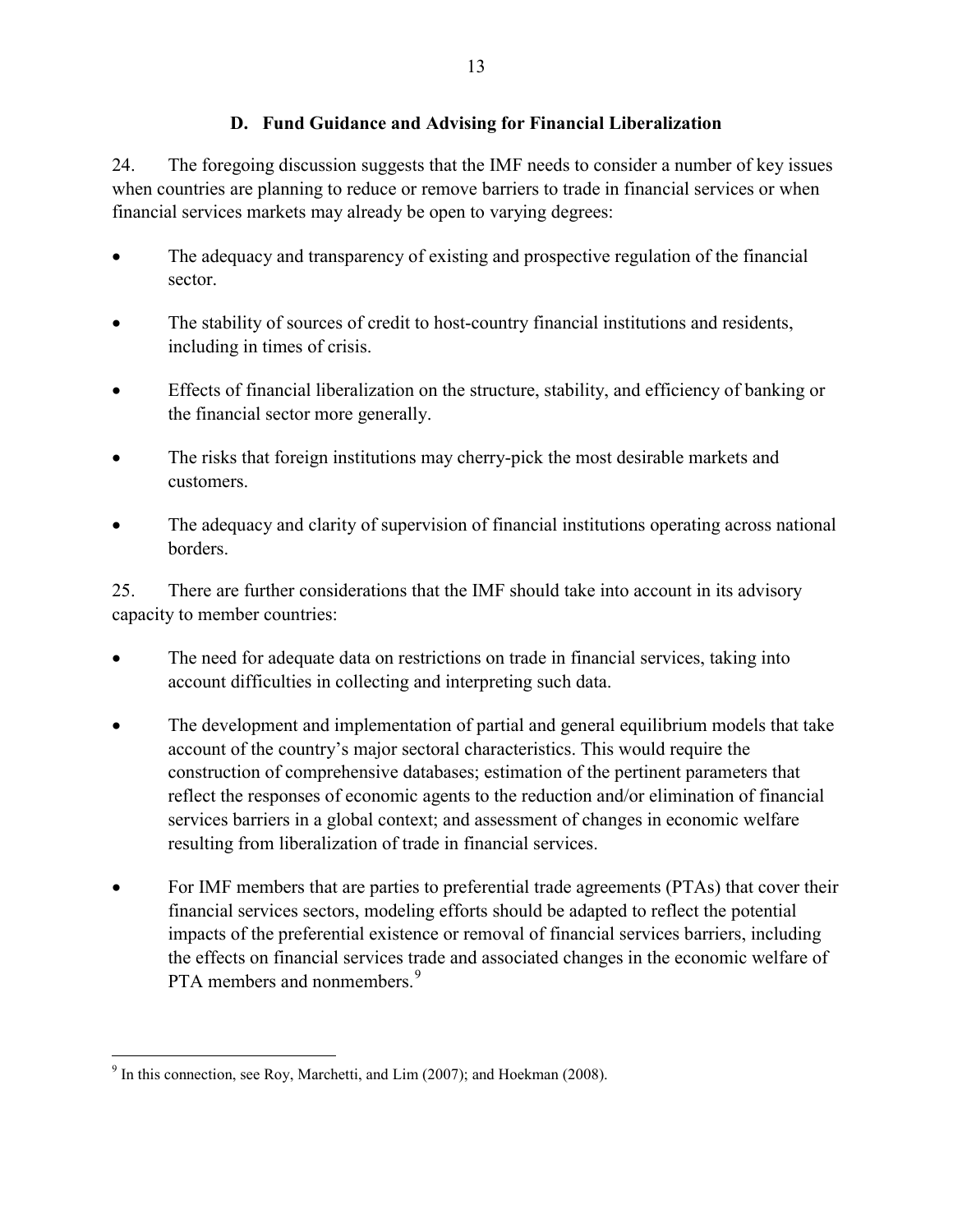### <span id="page-14-0"></span>**III. IMF INVOLVEMENT IN LIBERALIZATION OF FINANCIAL SERVICES TRADE ISSUES**

26. This section addresses the role that the IMF has played in advising on policies related to the liberalization of financial services trade in its bilateral and multilateral surveillance and in conditionality attached to lending programs*.* The analysis is based on official reports, background papers, and other source materials provided by the IEO evaluation team for a selected set of economies chosen by the IEO. The focus is on the way that IMF missions may have helped countries prepare for liberalization and how good or appropriate the IMF's advice was on the scope and pace of liberalization per se. The country studies are therefore intended to illustrate when the IMF played an appropriate and useful role, and when it fell short of the role it could or should have played. Conclusions will be drawn as to whether the IMF approach to financial services trade liberalization during the evaluation period, 1996 to 2007, seems to have been well thought out and broadly consistent with best practice.

## **A. Evolution of Article IV Surveillance of Trade in Financial Services**

27. Before turning to the country studies, it is useful to provide a broad overview of the record of the IMF's advice across its entire membership through bilateral surveillance and program conditionality on financial services trade liberalization. Annex 1 analyzes systematically the IMF's advice in the area of trade in financial services, based on a review of Article IV staff reports for three years: 1996, 2000, and 2006. The results (Annex Table A1.1) are intended to serve as proxy to represent the whole evaluation period, 1996 to 2007.

28. Although Executive Board guidance in 2002 encouraged greater surveillance of trade in services, in view of its increasing significance and the impact of services trade negotiations on the role and mission of the Fund (IMF, 2002a), trade in financial services did not receive a great deal of advisory attention from IMF staff during the evaluation period (Annex Table A1.1). Thus, more than four-fifths of the staff reports for the three discrete years 1996, 2000, and 2006 were either silent on issues on trade in financial services or simply provided a factual description without any accompanying staff advice or recommendations. Nonetheless, there is evidence of gradual improvement: though in 1996 almost 90 percent of the staff reports in 1996 contained no reference to issues of trade in financial services, by 2006 this proportion had fallen closer to 80 percent.

29. The comparative dearth of advice on trade in services in the Article IV surveillance reports may reflect the lack of guidance on the framework for assessing the appropriate pace and scope of financial services trade liberalization and coordination with financial liberalization in general. This contrasts with the rather clear advice and recommendations with regard to the reform of merchandise trade policies. Fund advice on financial services liberalization issued through the Article IV reports mostly related to the encouragement of market competition by means of greater participation of foreign financial institutions but was rarely accompanied by systematic analysis and supporting data.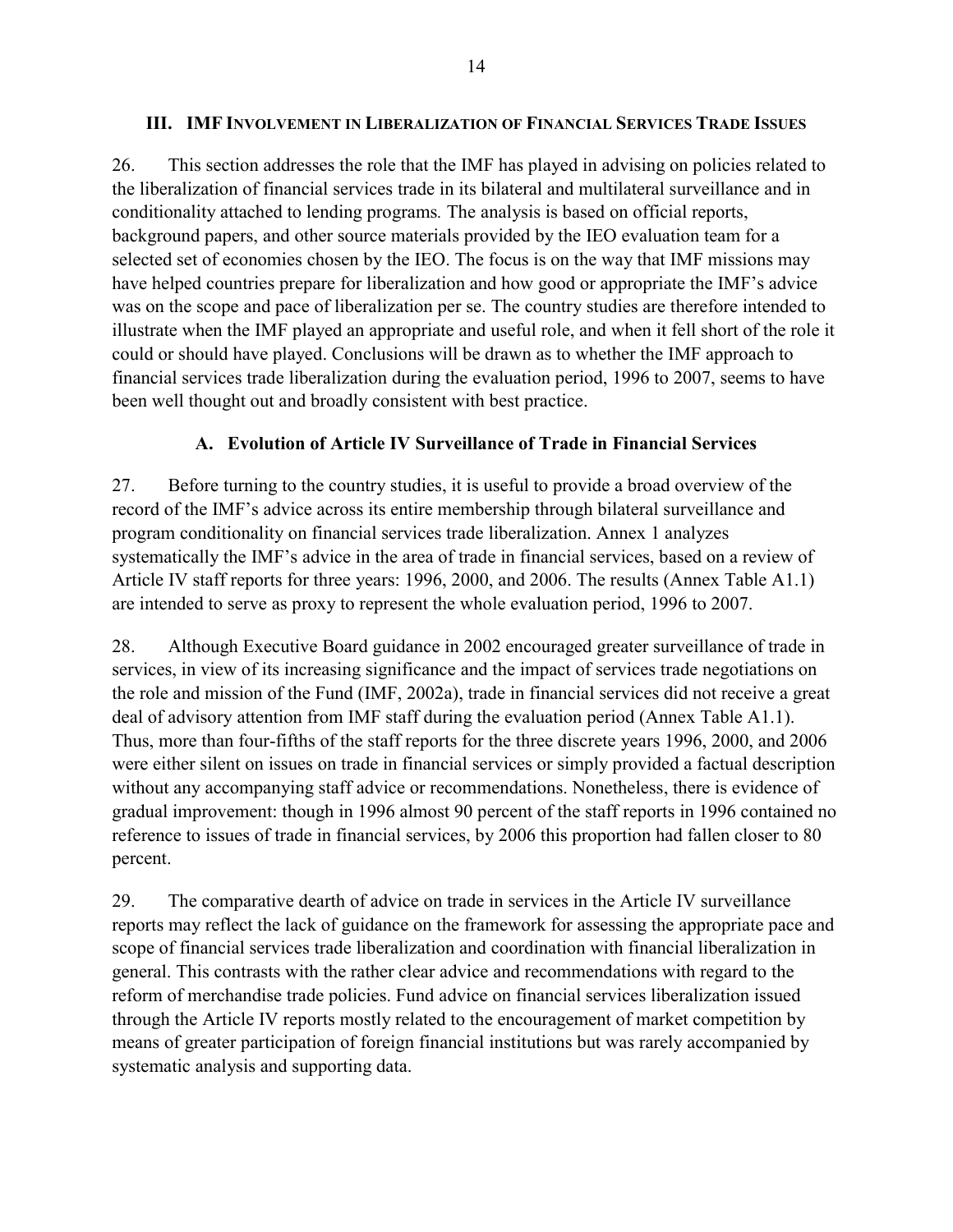#### **B. Country Case Studies**

<span id="page-15-0"></span>30. Four country cases are examined: China, India, Italy, and Tajikistan.<sup>[10](#page-15-1)</sup> These countries were chosen because they undertook a significant liberalization of trade in financial services during the evaluation period. This section examines the role the IMF played in providing advice on their liberalization. The sources provided by the IEO for the country studies consisted primarily of staff reports and SIPs for Article IV consultations; Financial System Stability Assessment (FSSA) reports of Financial Sector Assessment Program (FSAP) missions; staff reports and other documents related to IMF-supported programs; IMF Executive Board minutes; WTO trade policy reviews; and media reports from Factiva.

#### **China**

 $\overline{a}$ 

31. The staff reports, SIPs, and Board minutes for China's Article IV consultations during 1996–2007 concentrated primarily on macroeconomic and related issues, though some attention was also given to issues of trade in financial services. Perhaps the most prominent of these were the terms related to trade in financial services of China's 2001 WTO accession. Reports also considered policies indirectly related to trade in financial services—banking and capital market reforms designed to strengthen supervision, improve the efficiency of banking intermediation, and financial restructuring especially of the large state-owned commercial banks.

32. During the earlier part of the evaluation period, a recurring theme in IMF advice to China on financial sector reforms was the need to enhance competition in the banking sector, including by opening the sector to foreigners. IMF missions suggested gradually increasing access to renminbi business for foreign banks (IMF, 1997b), allowing new entry of foreign and domestic banks (subject to appropriate safeguards), and allowing outside (including foreign) investors to purchase shares in state-owned commercial banks (IMF, 1998b; 1999b). The Chinese authorities responded that an extension of the role of foreign banks was under consideration in the WTO accession negotiations (IMF, 1999b). They considered—and IMF staff concurred—that the WTO agreement would provide an impetus to domestic commercial banks to accelerate their restructuring efforts and enhance competition in the banking system (IMF,  $2000c$ ).<sup>[11](#page-15-2)</sup> A 2000 SIP (Robinson, Dorsey, and Zebregs, 2000) on the potential sectoral impact of China's WTO accession noted that for the financial sector, the reforms represented "potentially enormous changes": foreign financial institutions would be permitted to provide services without client restrictions for foreign currency business upon accession, local currency services to Chinese

<span id="page-15-1"></span><sup>&</sup>lt;sup>10</sup> Country case studies for Algeria, Thailand, Ukraine, and Vietnam are available on request.

<span id="page-15-2"></span> $11$  Outside the Fund staff, Langlois (2001), and Crosby (2008) review China's banking reforms and WTO accession commitments on financial services. While both authors view China's WTO commitments in a positive and promising light in permitting greater foreign bank entry, they note that there may be significant impediments to foreign entry, depending on how the Chinese authorities view their WTO commitments and the manner in which disagreements and disputes about entry are addressed by China and other WTO members.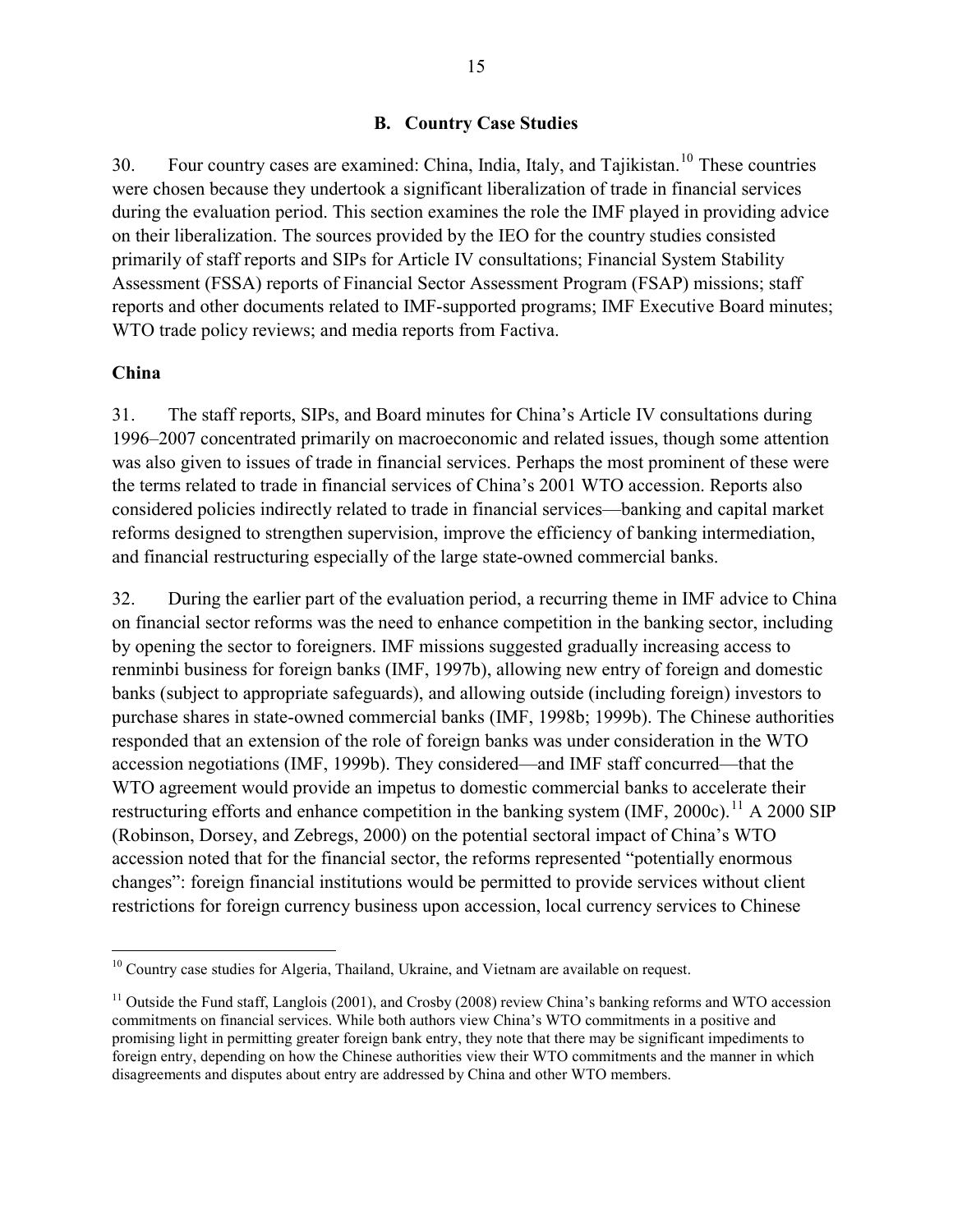<span id="page-16-0"></span>companies within two years, and services to all Chinese clients within five years. The paper noted that the main risk to domestic banks was that their best borrowers would migrate to foreign banks but that on the other hand—based on the experience of transition economies in Eastern Europe—liberalization had the potential to give foreign banks access to domestic currency and Chinese banks access to foreign bank know-how and additional capital.

33. After China acceded to the WTO in 2001, the Chinese authorities and the IMF missions turned their attention to banking reforms for ensuring future financial stability and creating sound domestic banks that would be able to adequately compete after 2006 when the banking sector was to be fully open to foreign participation. IMF staff welcomed the authorities' increased attention to bank supervision, recommended additional steps to improve the internal operations of (domestic) banks such as improving risk management and controls and upgrading accounting systems (IMF, 2003b), and reiterated the point that "[d]iversifying bank ownership, for example by allowing qualified foreign financial institutions to take strategic stakes... could bring much needed technical expertise and better governance" (IMF, 2005c; and IMF, 2004a;  $2006c$ ).<sup>[12](#page-16-0)</sup>

34. In the years leading up to the 2006 liberalization, IMF staff noted that the state-owned commercial banks continued to be the major part of the banking system, while the share of foreign-funded banks was comparatively small, with foreign ownership shares being limited and foreign management control practically nonexistent (Podpiera, 2005). China's financial sector operations thus contrasted with those of several other former centrally planned economies that had carried out major financial sector reforms involving sharply reduced state control over banks during the mid- to late-1990s, selling majority stakes to foreign private owners (Aitken, 2005).

35. A 2006 SIP (Leigh and Podpiera, 2006) addressed the contribution of foreign investors to improving banking services in China. While foreign banks' direct participation in China (through their own branches and subsidiaries) was relatively small, their indirect participation as minority shareholders had grown rapidly, to the point that almost all major Chinese banks now had a foreign strategic investor. The paper concluded that the overall contribution of foreign investors in improving the core operations of China's banks had been limited as foreign investors lacked sufficient incentives and opportunities—their ownership shares were relatively small and their management involvement minimal.<sup>[13](#page-16-0)</sup> As this form of foreign investor entry into the banking

 $\overline{a}$ <sup>12</sup> A 2004 SIP (Baldwin and Barnett, 2004) reviewed the international experience of bank restructuring with reference especially to reform of China's state-owned commercial banks and drew four main lessons: "(i) timebound restructuring plans are essential for ensuring successful bank reforms; (ii) banks should have a strong commercial orientation, sound corporate governance framework, and freedom from political interference; (iii) reform should be guided by a comprehensive bank restructuring strategy that, among other things, identifies which agency will lead the reform program; and (iv) the market environment should be conducive to sound banking practices, which may require complementary legal, tax, and corporate sector reforms." No reference was made to the potential role of foreign bank entry in the process of reform.

 $<sup>13</sup>$  Foreign investors had: (i) increased bank capital, even though some of the investment went to the State</sup> Administration of Foreign Exchange as foreign investors partly bought existing shares; (ii) provided credibility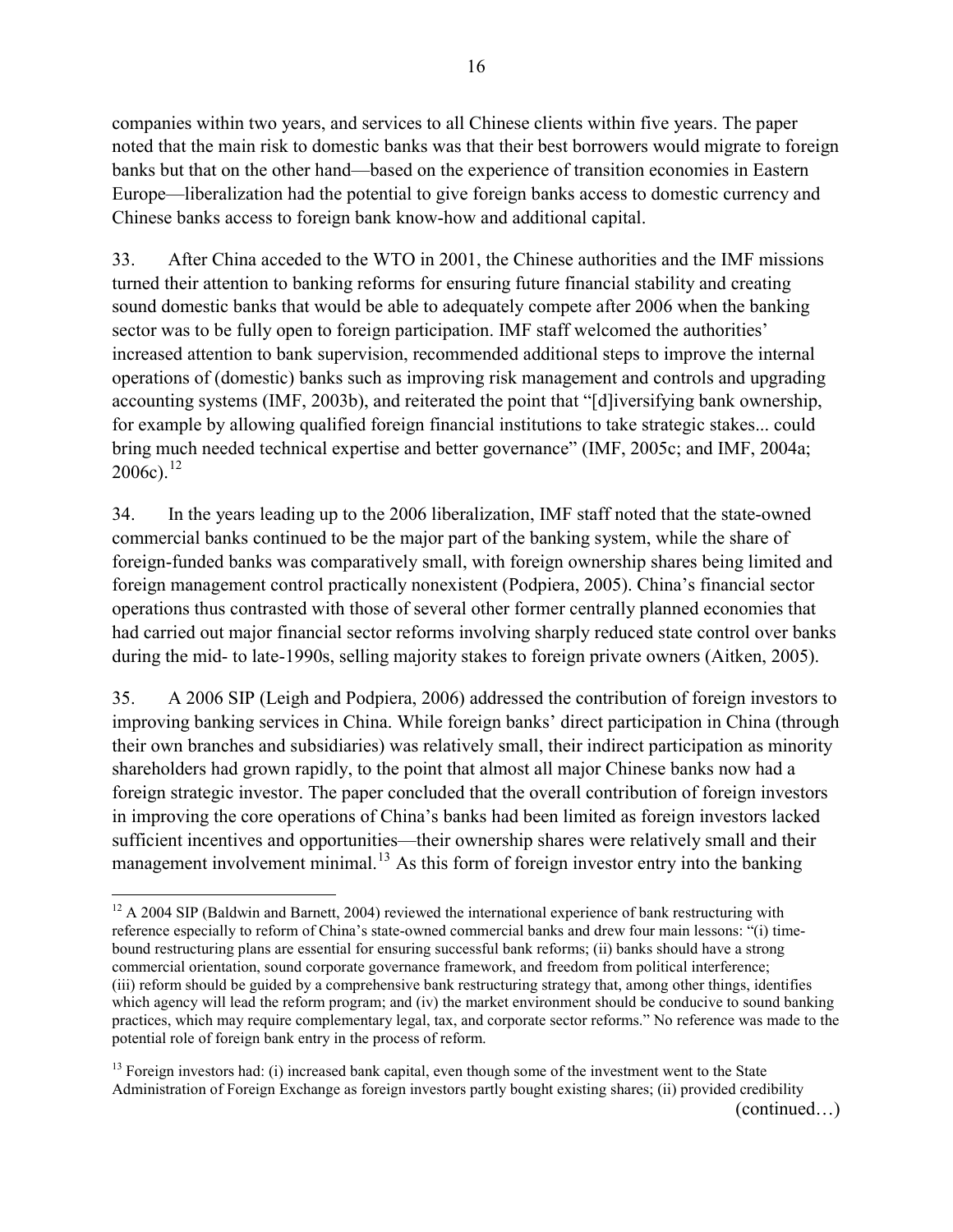sector (with foreign banks taking only a minority stake in domestic banks rather than taking a controlling stake or entering as fully-owned subsidiaries) was "fairly unique" to China, the paper noted that it was difficult to extrapolate from international experience what effects foreign investors may eventually have on the performance of Chinese banks.<sup>14</sup>

36. In summary, the evolution of the opening of China's financial sector to the entry of foreign banks was largely predetermined by China's WTO accession commitments, while the IMF documents reviewed focused primarily on macroeconomic and related issues, including financial sector reforms more broadly. The IMF did point out the potential benefits to China of foreign bank entry, but this recognition was mainly qualitative, drawing in general terms on the experiences of other former centrally planned and emerging market economies. None of the issues mentioned in Section II above that might have guided the Fund's advice on financial liberalization was addressed systematically, no studies identified and measured the specific barriers to China's financial liberalization were prepared, and no assessment was presented of the potential economic benefits to be derived from the reduction or removal of existing financial sector barriers. Potentially much could have been gained if Fund staff had carried out explicit analysis of the terms and potential economic effects of China's WTO accession agreements.

## **India**

37. Following India's unilateral policy reforms in 1991–92, the process of allowing private domestic and foreign banks to enter or expand operations in the state-bank-dominated Indian market was slow. It was official Indian government policy to give Indian public banks more breathing room vis-à-vis foreign banks until 2009 when full national treatment for wholly owned foreign banks would take effect.

38. IMF surveillance missions quite consistently pointed to the potential benefits of privatization and foreign entry into India's financial sector, stressing that "increasing the private sector's role in bank management offered the best prospects for achieving a fundamental improvement in the banks' operating efficiency" (IMF, 1997c) and that a "much greater private sector opening" was urgently needed "to avoid further burdening the public debt outlook, as well as to improving bank governance and market discipline" (IMF, 1998c). The Indian authorities were hesitant, noting that "obtaining private capital—including foreign equity—will require farreaching changes in management and public control" (IMF, 1998c). However, they agreed to continue licensing new domestic private banks and foreign banks, and to consider allowing foreign banks to compete on a level playing field with domestic banks (IMF, 1998c). A 1998 SIP

 needed to launch relatively large initial public offerings; (iii) induced improvements in corporate governance and management, with some board seats and management positions going to the foreign investors; and (iv) provided limited technical assistance (Leigh and Podpiera, 2006).

<sup>14</sup> The paper included a summary of the literature on the impact of foreign bank entry and a brief survey of selected country experience with foreign investment in domestic banks (Malaysia, Korea, Central and Eastern Europe, and Latin America).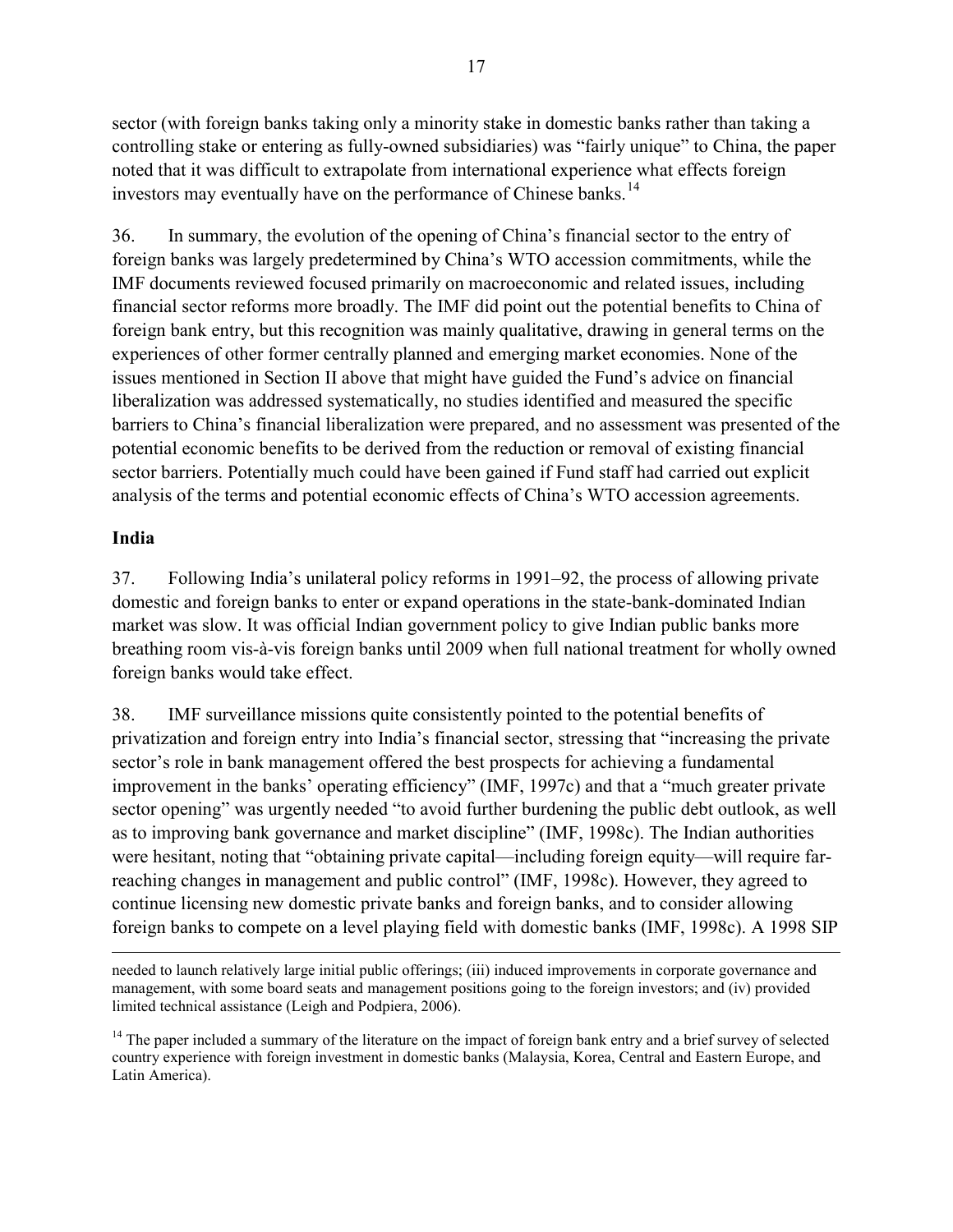<span id="page-18-0"></span>(Callen, 1998) noted that some private and foreign banks had entered the sector between 1993 and 1998 and cited evidence that these banks were more profitable and less concentrated than India's public sector banks.

39. Incremental steps toward financial services liberalization were taken in 2001. In January of that year, the Indian authorities released a long-delayed comprehensive program of "secondgeneration" reforms prepared by the Prime Minister's Economic Advisory Council. The Council's report covered a broad range of recommendations, including financial sector reforms such as opening the insurance sector to private sector entrants—subject to minimum capital requirements and a 26 percent cap on foreign ownership—and introducing legislation to reduce the minimum government shareholding in public sector banks from 51 percent to 33 percent. In the latter regard, according to Towe (2001), the report cautioned that the Indian government's desire to retain the "public sector character of public sector banks" could undermine the benefits that would accrue from increasing competition in the banking sector. The same argument was also made in the IMF's 2000 Article IV consultation report (IMF, 2000b) and in the joint IMF-World Bank FSSA report (IMF, 2001a).<sup>[15](#page-18-0)</sup>

40. Subsequent IMF Article IV missions tracked India's progress in opening its financial sector and reducing the government's ownership and control of public sector banks. A 2002 SIP (Koeva, 2002) presented evidence that the entry of new foreign and domestic banks had led to a reduction in banking industry concentration between 1990/91 and 2000/01 and with it, a significant decline in bank intermediation costs and profitability.<sup>[16](#page-18-0)</sup> IMF staff consistently pressed the Indian authorities to do more to relinquish effective control of public sector banks to private shareholders. Besides reducing the government's share in public sector banks, IMF staff urged the Indian authorities to raise the foreign direct investment limit in private banks and to lift the 10 percent limit on voting rights in a bank (IMF, 2003a; 2004b; 2005d).

41. In early 2005, the Indian authorities announced a few more incremental reforms—foreign banks would be allowed to establish wholly-owned subsidiaries and legislation would be amended to eliminate the 10 percent cap on the voting rights of foreign banks—but stated that they would defer further liberalization considerations to 2009. The 2005 IMF Article IV staff

 $\overline{a}$ <sup>15</sup> In the staff report for the 2000 Article IV consultation with India, the IMF mission urged the authorities to reduce the minimum government shareholding in public sector banks because it would "facilitate needed improvements in governance and efficiency in the banking sector" and cautioned that "these objectives as well as private sector interest in equity participation, could be undermined by the government's statement that the public sector characteristic of banks and their employees would be protected" (IMF, 2000b). The FSSA report noted: "Introducing private capital participation, while seeking to maintain 'the public sector character' of banks, is a source of concern" (IMF, 2001a).

<sup>&</sup>lt;sup>16</sup> An econometric study by staff of the Office of the IMF Executive Director for India concluded that during 1996–2004, the Indian banking industry operated under competitive conditions and earned revenues as if under monopolistic competition and hence that "the competitive nature of the Indian banking system [was] not significantly different from the banking system in other countries" (Prasad and Ghosh, 2005).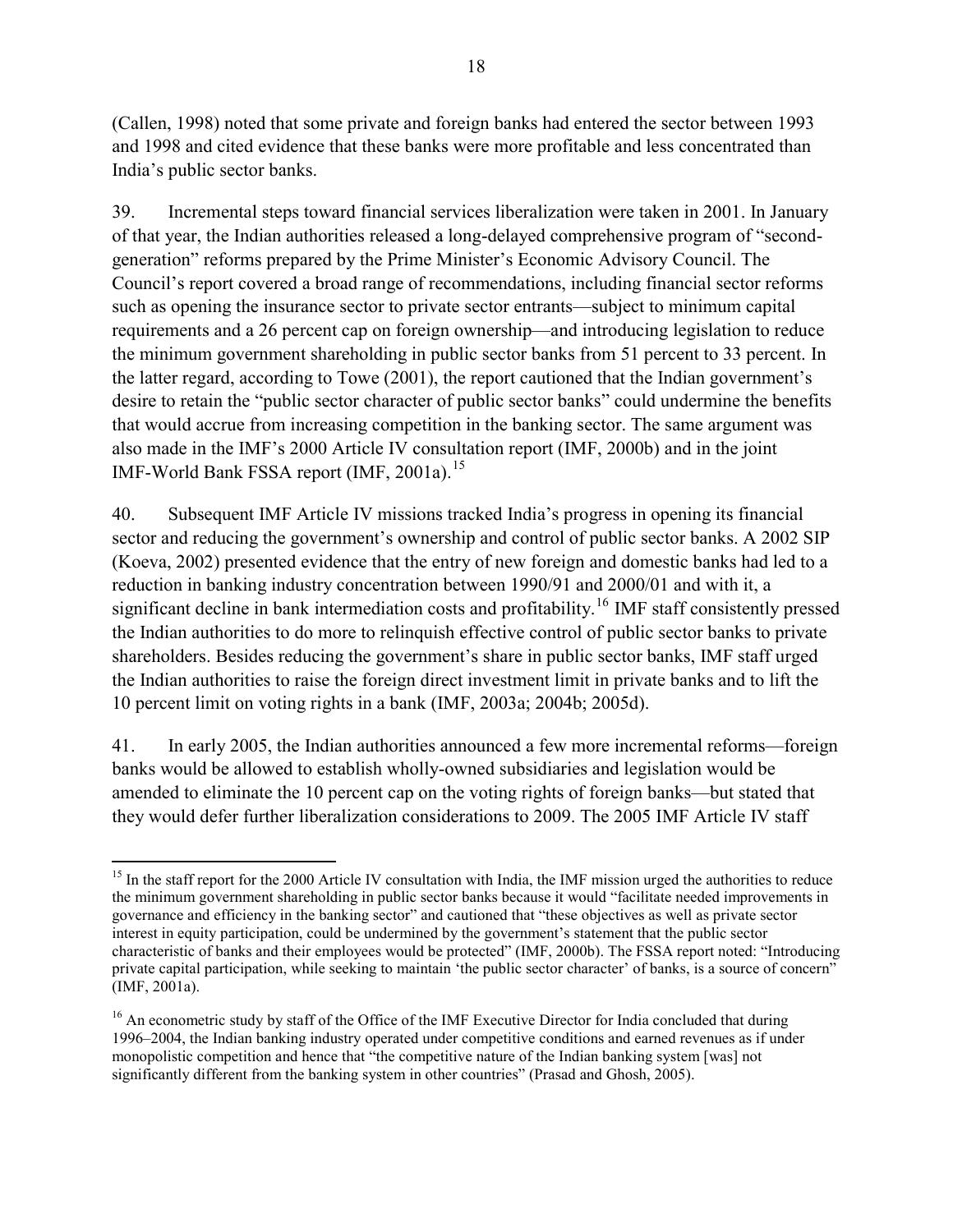report called for bringing forward the 2009 target date for some liberalization measures. The report noted that foreign presence in the Indian banking system (as captured by balance sheet data) was lower than in some other emerging Asian countries, and significantly lower than in Latin America and Eastern Europe, and cited empirical studies (e.g., IMF, 2000a) on the benefits to be derived from competition by foreign banks (IMF, 2005d). But subsequent IMF missions did not press the issue.

42. In 2009, as planned, the Indian authorities released a major and comprehensive report on financial sector reform (Government of India, Planning Commission, 2009). This report set out a series of proposals recommending the sale of underperforming public-sector banks, allowing takeovers and mergers between public and private Indian banks and foreign banks, permitting domestic and foreign banks to set up branches and automated teller machines anywhere in the country, and adopting other measures that would bring about competition and improve service and prices of financial services for Indian firms and consumers.

43. Overall, during most of the evaluation period, the IMF advised in favor of increased financial liberalization in India, including both privatization and the entry of foreign banks. At the same time, the Indian authorities have instituted policy reforms since 1991/92 that resulted in (a slow process of) privatization and entry of foreign banks. The Fund's recommendations for India's financial liberalization were mainly qualitative and with no supporting studies of how the process of liberalization might be best designed and implemented. While it is not clear how much of a role the Fund's advice played in the authorities' 2009 blueprint for the continuing reform measures, the broad thrust of the proposed reforms seems to be in line with the IMF's advice.

## **Italy**

44. The IMF paid very little attention to trade in financial services issues in Italy in the earlier part of the evaluation period. Article IV staff reports during 1997–99 called for further privatization and increased labor market flexibility to improve performance in the banking sector in the face of intensified competition under the European Monetary Union (IMF, 1997a; 1998a; 1999a), but did not suggest enhancing competition through greater participation in the financial sector by foreign banks.

45. The IMF's attention to trade in financial services issues in Italy stepped up beginning in 2003. In that year, the staff report put forth the view that the consolidation, privatization, and improvements in risk management in recent years had helped to strengthen the financial position of banks and insurance firms and that "[s]ecuring additional efficiency gains while maintaining competitive pressures [was] likely to require further consolidation and eventually greater crossborder penetration by financial institutions (in Italy, as elsewhere in Europe)" (IMF, 2003c). A subsequent process of banking consolidation was actively encouraged by the Bank of Italy to establish the basis for greater competition at the EU level. The 2004 staff report noted that this consolidation had indeed significantly changed the characteristics of the banking system: it was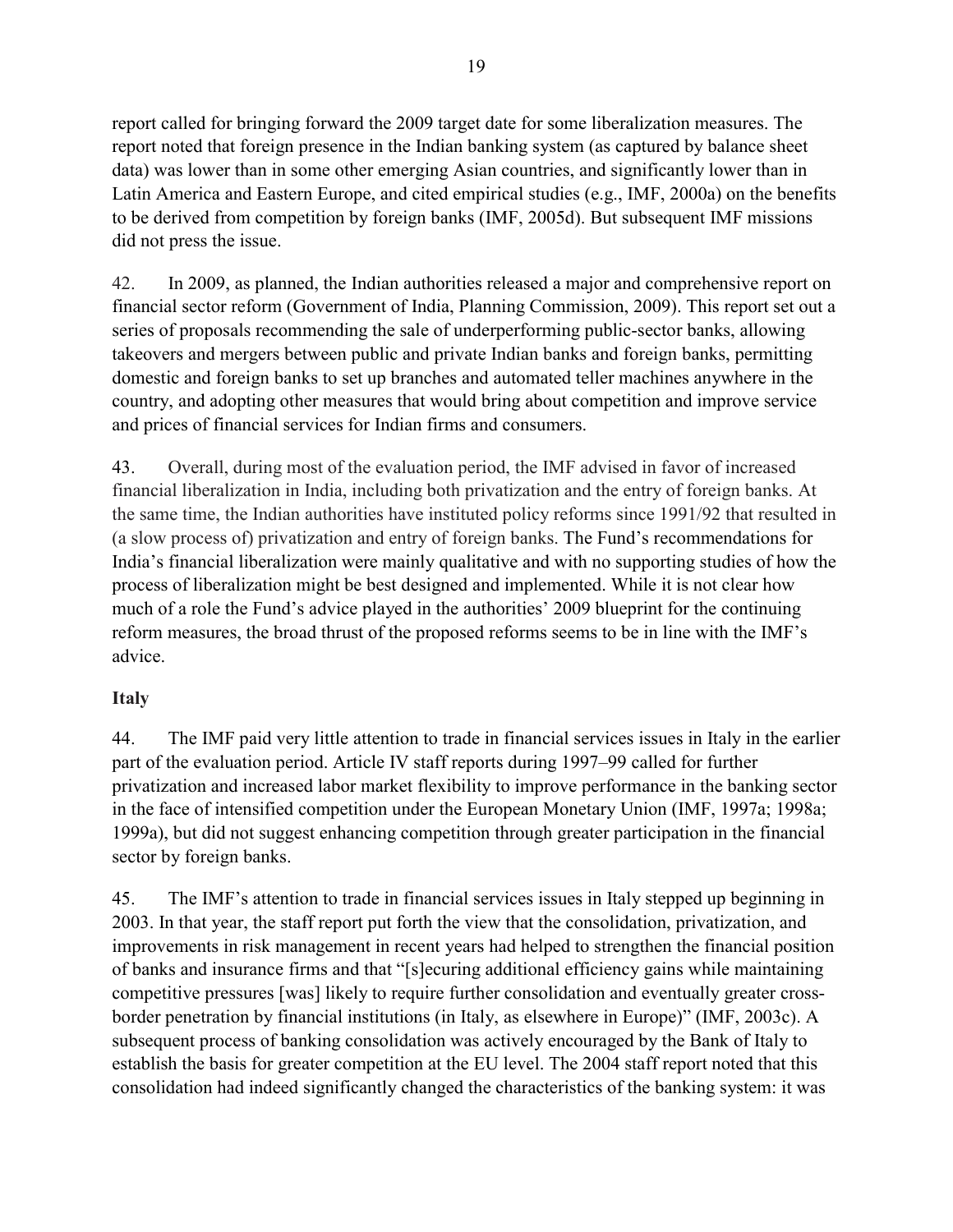<span id="page-20-0"></span>now essentially private and the number of banks had fallen by one-third since 1990, though the number of branches had increased by some 80 percent (IMF, 2005a).

46. The 2004 Article IV mission observed that "competition could be further enhanced through increased involvement of foreign banks, but that—as elsewhere in continental Europe cross-border mergers and acquisitions had been limited, a fact many analysts attributed to the opposition of the domestic supervisory authorities" (IMF, 2005a). IMF staff also reported that an amendment had been proposed to the draft savings law that would transfer responsibility for banking system competition from the Bank of Italy to the antitrust authority, but that its timing and final content were uncertain (IMF, 2005a).

47. During 2004-05, a number of media reports observed that Antonio Fazio, the Bank of Italy governor, had "firmly resisted foreign interest in Italian banks, even though there [was] more foreign capital invested in minority stakes in Italian banks than any other European banking system."<sup>[17](#page-20-0)</sup> Italy's fragmented banking system led the European Commission to call on Italy's central bank to declare publicly its commitment to an open and competitive banking sector that did not freeze out foreign players. This underscored growing concerns of the Brussels regulator and some European banks that Italy's financial sector was not sufficiently open to takeovers and investments from non-Italian banks.<sup>[18](#page-20-0)</sup>

48. An IMF FSAP mission in 2005 also noted that the presence of foreign banks was very limited in retail banking and that foreign takeovers had proven difficult to carry out. It recommended that "[g]reater foreign ownership in the Italian retail banking sector would help strengthen efficiency" (IMF, 2006b).<sup>[19](#page-20-0)</sup> A SIP for the 2005 Article IV consultation (Drummond, Maechler, and Marcelino, 2006) addressed competition in Italy's banking system and provided evidence that Italy's banking system remained fragmented, was relatively small, and was less efficient than banking systems of other EU countries.<sup>[20](#page-20-0)</sup> However, the Bank of Italy "expressed skepticism about the need for an increased foreign presence in the banking system, noting that

 $\overline{a}$ 

<sup>17</sup> "Italian banking arrives at brink of a wave." *Financial Times*, January 27, 2004.

<sup>18 &</sup>quot;Commission puts pressure on Italian banks," *Financial Times*, February 8, 2005; "Italian bank governor denies protectionism," *Financial Times*, February 18, 2005; "Italy: The kiss of death?" *Economist Intelligence Unit*, August 1, 2005; "Brussels accuses Fazio of violating 'spirit' of rules," *Financial Times*, September 17, 2005; "EU challenges Italy on bank deals," *The Wall Street Journal*, December 14, 2005.

<sup>&</sup>lt;sup>19</sup> A FSAP was completed for Italy in July 2005 and the findings were discussed with the Italian authorities during the Article IV consultation in November of that year. The FSSA report concluded that Italy's financial system was generally sound, that potential conflicts of interest arising from the Bank of Italy's governance structure had been addressed by a new savings law, and that measures had been taken to help reorient the Italian financial system away from a predominantly relationship-based system that tended to favor incumbents over new entrants (IMF, 2006b).

 $20$  The paper did not find a link between foreign ownership and banks' efficiency in its six-country sample (France, Germany, Italy, Spain, the United Kingdom, and the United States), suggesting that "foreign penetration in these countries remains too low to significantly modify the dynamics in the respective banking sectors" (Drummond, Maechler, and Marcelino, 2006).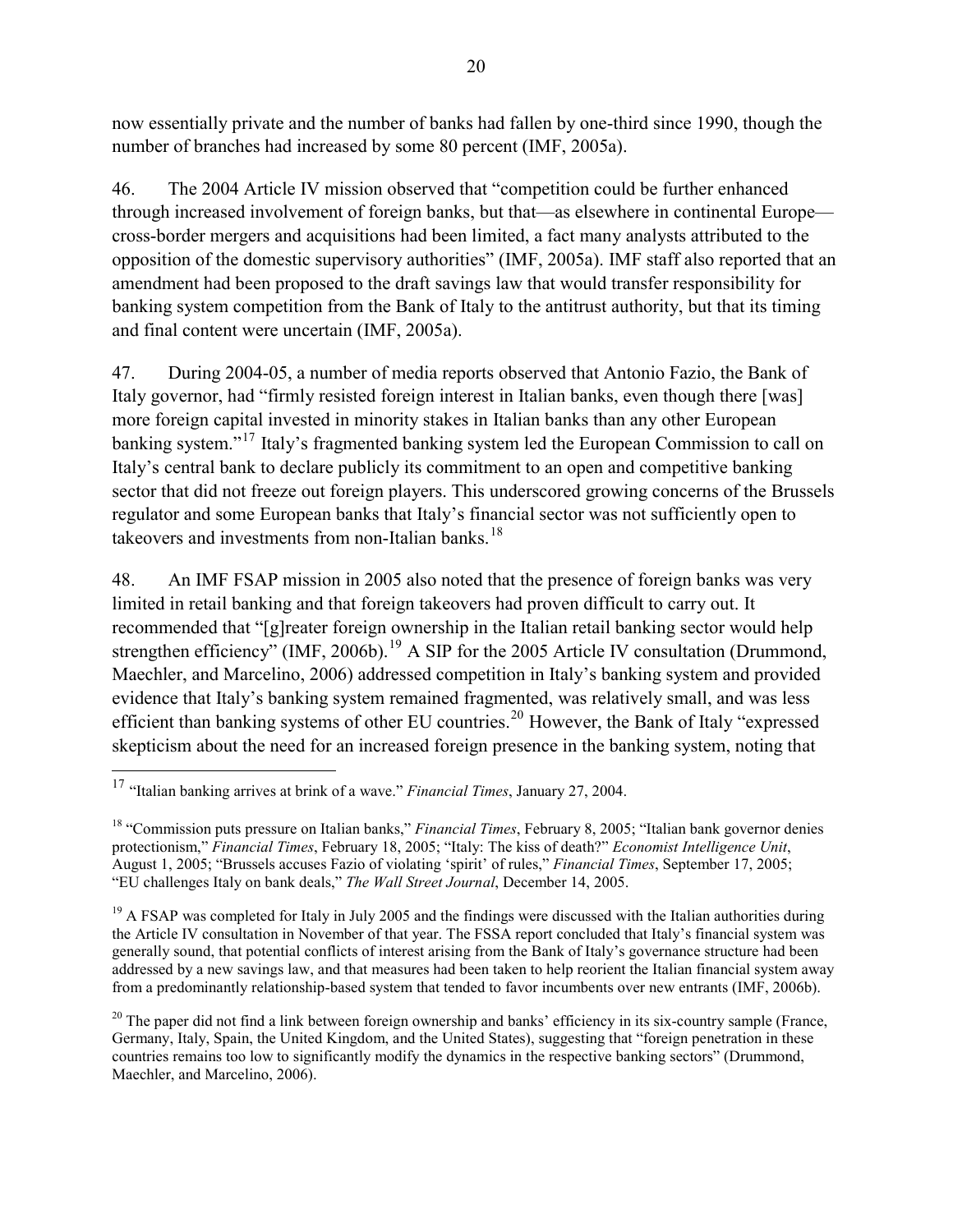the share of the system owned by foreign entities was already comparatively high (albeit consisting only of minority positions)" (IMF, 2006a).

49. Noting that recent controversies over the conduct of the Bank of Italy in responding to two cross-border bank takeover bids were negatively affecting perceptions of the contestability of the Italian banking system and eroding confidence in Italian institutional arrangements, IMF staff urged the central bank to shift responsibility for competition to another authority (IMF, 2006a). There was some resistance to this suggestion—Bank of Italy representatives argued that other central banks were also jointly entrusted with responsibility for competition and stability—but in mid-December 2005, the Italian government amended the savings law to give the Bank of Italy and the antitrust authority joint responsibility for bank mergers and acquisitions and to transfer responsibility for other anticompetitive behavior fully to the antitrust authority (IMF, 2006a). Governor Fazio resigned as central bank governor shortly thereafter.

50. The 2006 Article IV mission noted that appreciable progress had been made in implementing the recommendations of the FSAP, particularly in banking-market contestability but that further progress was needed in reducing bank costs. It also noted that the new leadership of the Bank of Italy supported banking sector consolidation, with tangible results, and that the new joint oversight of merger activity by the Bank of Italy and the antitrust authority was proceeding smoothly (IMF, 2007c).

51. Improvements in the business environment, the increasing efficiency of the banking system, and the encouraging attitude of the Bank of Italy may have been a factor in the greater number of mergers in 2006 than in the previous five years. While some of the changes noted may have been in response to Fund advice and recommendations, the pressures from the European Commission and the Italian government were most likely the decisive influences in promoting financial liberalization.

52. In sum, the IMF's attention to trade in financial services issues in Italy emerged gradually after 2003. Fund surveillance then pointed to the limited pace of cross-border consolidation in the banking system, though it did not give the issue a great deal of prominence. After the change of leadership of the Bank of Italy in 2005, the Fund's activity stepped up with the completion of an FSAP. Some of the subsequent changes in the structure of the banking system may have been in response to Fund advice and recommendations, but it appears that pressures from the EU Commission and Italian Government officials to remove Governor Fazio from the Bank of Italy may have been the decisive influences on the measures undertaken to promote financial liberalization.

# **Tajikistan**

53. Throughout the evaluation period, Tajikistan's banking system was small and vulnerable, with levels of intermediation and private-sector credit that were low relative to GDP even by regional standards; high interest-rate spreads; and low confidence in the system. By the end of the period, nonperforming loans were relatively high by international standards, and provisioning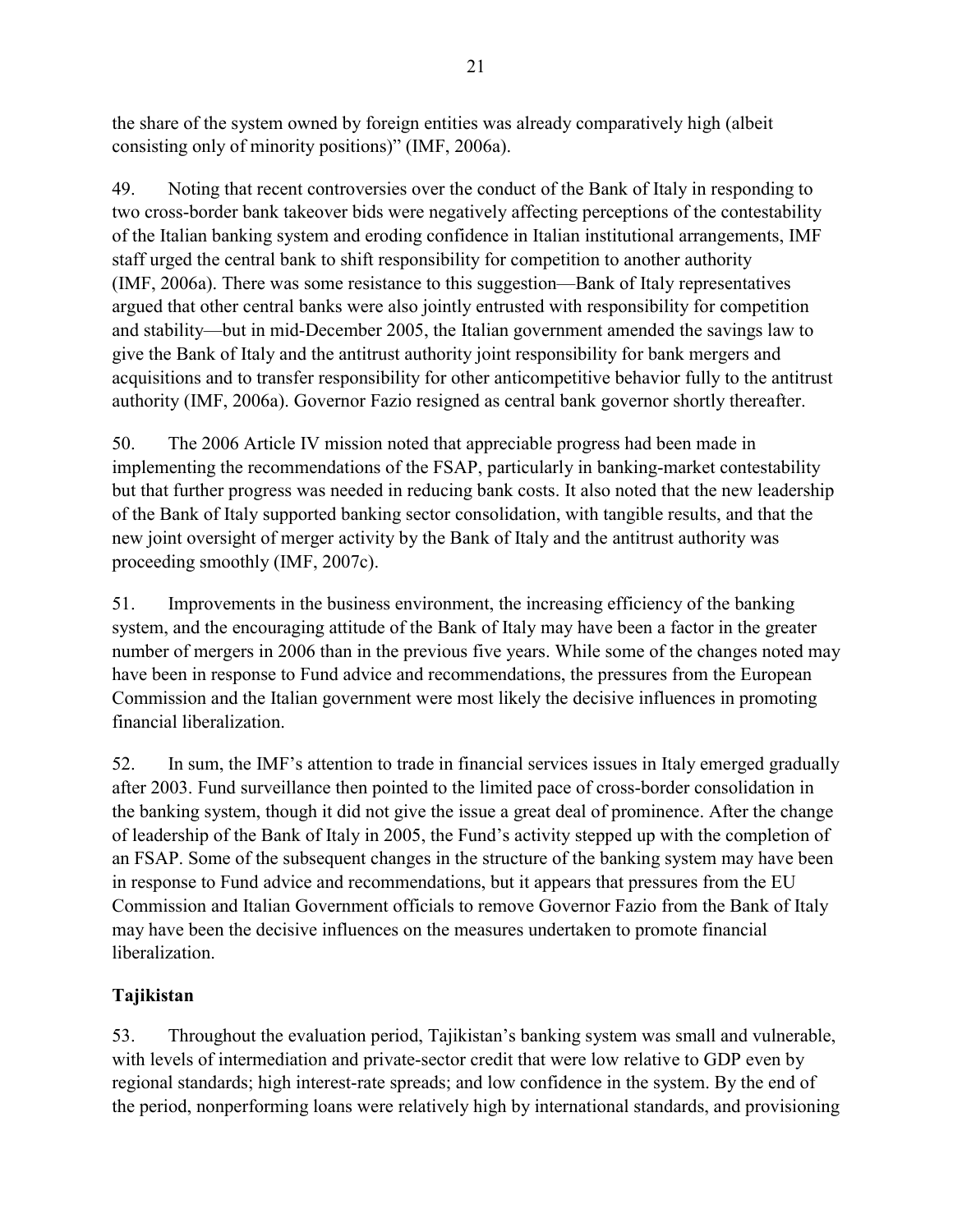22

<span id="page-22-0"></span>looked insufficient. Despite amendments to the banking law introduced in 2005 to ease restrictions on foreign bank participation, foreign competition in the banking system remained limited. Tajikistan ranked rather low on the various international indicators of governance, transparency, and doing business.

54. Banking sector reform was always high on the reform agenda advocated by the IMF. The first IMF-supported program under the Enhanced Structural Adjustment Facility (ESAF)/Poverty Reduction and Growth Facility (PRGF) (1998–2001) included a number of measures and benchmarks to lay the foundations for the development of an efficient and solvent banking sector. Initial measures focused on strengthening the capital base of the banks to allow them to meet prudential requirements, and included the development of a comprehensive bank restructuring program (IMF, 1998d). Subsequent reform measures inter alia focused on the gradual withdrawal of the central bank from the retail banking business and strengthening of the central bank's banking supervision department (IMF, 1999c; 2000d). In the first review of the third-year ESAF/PRGF program, as a structural benchmark for end-June 2001, the Tajik authorities agreed to amend legislation to allow average foreign equity ownership of the banking system as a whole to increase to a maximum of 40 percent in 2001 and 50 percent in 2002  $(MF, 2001b).$ <sup>[21](#page-22-0)</sup> However, the program went off-track after the second review in June 2001.

55. The new three-year PRGF-supported program agreed between the IMF and the government of Tajikistan in November 2002 included further banking sector reforms. During the third program review in July 2004, the Tajik authorities indicated their openness to the entry of foreign banks with established expertise, and the central bank requested Fund technical assistance to review the legal framework for impediments (such as limits on foreign ownership) to the entry of more established foreign banks and to address other deficiencies that limited lending opportunities (IMF, 2004c).

1

 $21$  Tajikistan is one of the few countries whose IMF-supported program(s) contained conditionality related to trade in financial services. For other examples, see Annex 2.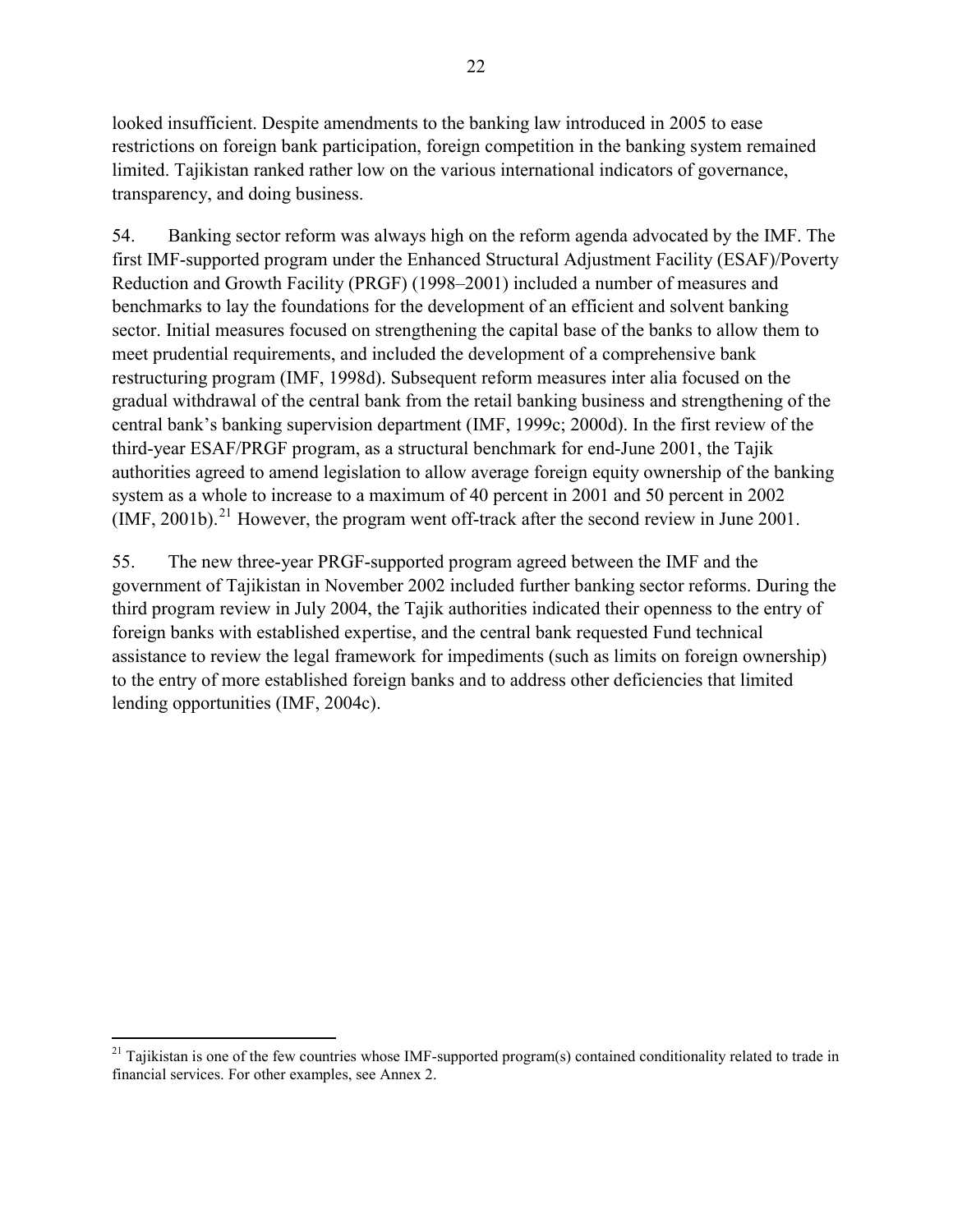<span id="page-23-0"></span>56. During the fourth program review in March 2005, the Tajik authorities committed to relax the remaining restrictions on the entry of foreign banks, in particular by eliminating the ceiling on foreign capital participation and the requirement that Tajik nationals head banks operating in the country (structural benchmark for June 2005) (IMF, 2005e); the benchmark was met. A SIP (Fischer, 2005) prepared for the 2004 Article IV consultation (which coincided with the fourth program review) analyzed Tajikistan's banking sector and recommended a number of reforms to deepen the sector, including opening the banking system to entry by major international banks to obtain access to banking expertise, capital, and increased credibility. The paper cited "substantial cross-country evidence" from La Porta, Lopez-de-Silanes, and Shleifer (2002) associating state ownership of banks with slower subsequent financial development, lower growth of per capita income, and lower growth of productivity in the nonfinancial sector. $22$ 

57. During the fifth and sixth reviews of the PRGF-supported program, IMF staff reported that "there was growing interest among foreign banks to operate in Tajikistan" (IMF, 2005f) and opined that the approval of the amendments aimed at eliminating restrictions on foreign competition would help to strengthen the banking system and improve the quality of financial services (IMF, 2006d). But the 2006 Article IV mission found that while the Tajik banking sector was stronger, it remained "small and vulnerable" with limited foreign competition despite the legal changes introduced late in 2005 (IMF, 2007d). A joint IMF-World Bank FSAP mission in 2007 noted that trade in financial services was still at a rudimentary stage—no Tajik banks were established outside the country, and only one foreign bank (from Kazakhstan) operated in Tajikistan, with a specialized role serving two embassies. However, the FSSA report predicted that there would be more foreign bank entry and greater competitive pressure in the coming years and advised the central bank to develop the necessary regime to deal with such a scenario, including the ability to effectively supervise foreign banks established in Tajikistan (IMF, 2008).

58. It seems reasonable to conclude that Fund advice and conditionality in Tajikistan with regard to liberalization of trade in financial services were grounded analytically and empirically in cross-country studies that had been designed to investigate the benefits of financial liberalization and that could be brought to bear on the circumstances and limitations pertinent to the Tajik financial sector. However, there was no direct evidence in the Fund documents on the specific barriers that constrained the entry of foreign banks and the impact that reduction and/or removal of these barriers would have on the structure and efficiency of the Tajik financial sector and the country's economic welfare.

 $\overline{a}$ 

<sup>&</sup>lt;sup>22</sup> An earlier IMF working paper by De Nicolo, Geadah, and Rozhkov (2003) comparing the level of financial development between the Commonwealth of Independent States countries (including Tajikistan) and the more advanced transition economies in Central and Eastern Europe and Baltic states also cited the work of La Porta, Lopez-de-Silanes, and Shleifer (2002). The paper observed that the liberalized entry of "fit-and-proper" financial firms in the latter group of countries had speeded up rationalization in the provision of financial services and increased overall transparency and competition.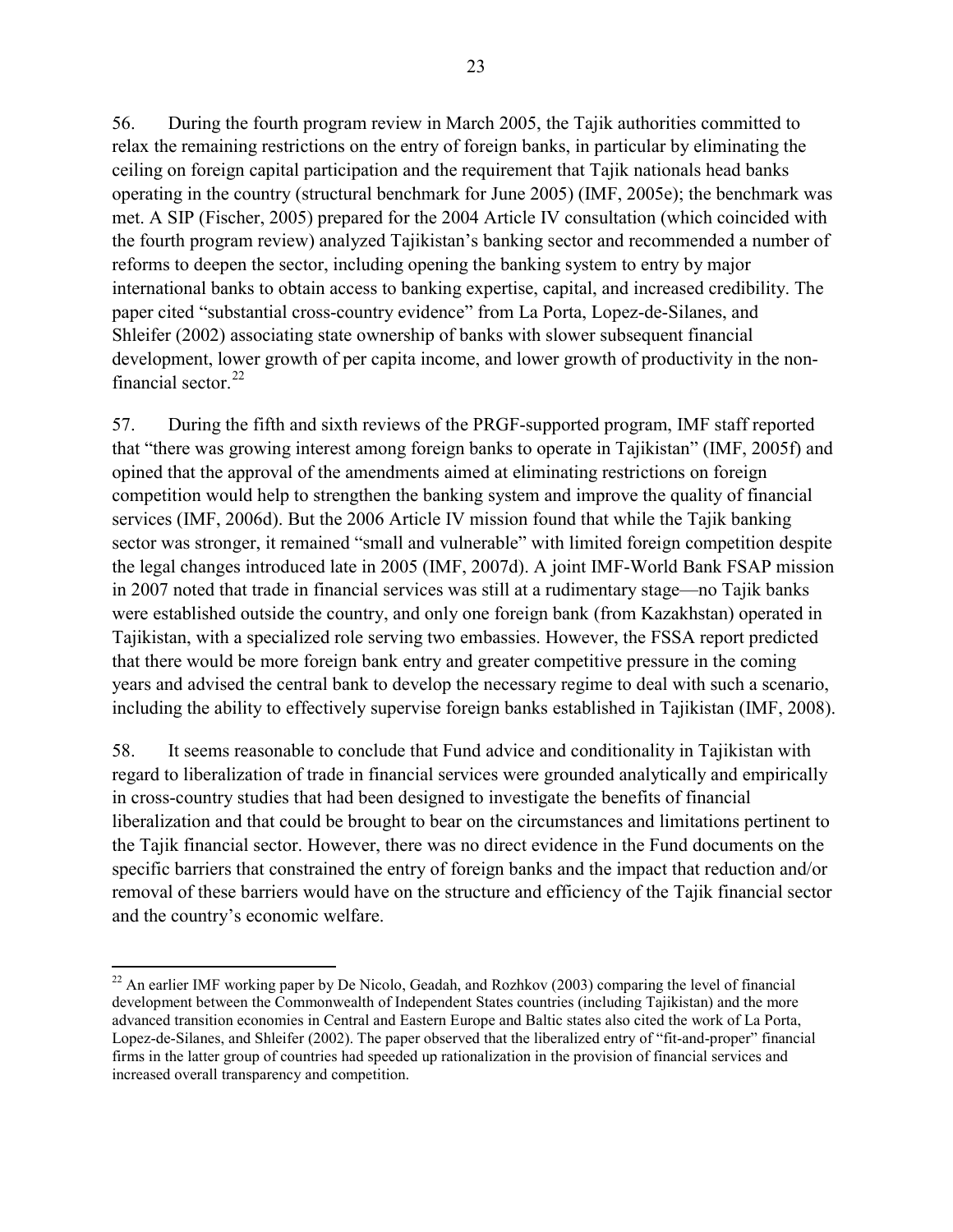<span id="page-24-0"></span>59. Based on the broad review of the Fund's Article IV surveillance activities and the four country studies summarized above, it seems reasonable to conclude that the Fund staff were generally aware of the benefits of financial liberalization, based on their apparent knowledge of the literature and the findings of some of the SIPs on financial liberalization carried out in the context of Article IV consultations for individual countries. However, it is doubtful whether the Fund's advice and recommendations on financial liberalization have had much influence. Rather, it appears especially in the case studies that the pace and effects of financial liberalization have been determined to a large extent by unilateral policy initiatives and by the terms and timing of the negotiations for WTO accession. What can be said therefore is that Fund advice in support of liberalization can be best interpreted to be in support of country unilateral policy actions and the dynamics of the WTO accession process.

60. Barriers to trade in financial services are akin to nontariff barriers as applied to trade in goods. Measurement of the size and economic effects of these barriers therefore poses considerable problems. Since the available international data sources on financial service barriers are limited, the Fund could play a useful role, in the course of its surveillance, by encouraging its members to identify existing financial services barriers and by providing the modeling expertise needed to construct measures of the price and quantity effects of the reducing or removing these barriers. The basis for this role may lie in the collaboration by Fund staff with the survey work on services barriers now being done by Gootiiz and Mattoo at the World Bank and on the methodologies for measuring services barriers that have been developed by Deardorff and Stern (2008). The data and measures of existing barriers can be embedded in partial or general equilibrium modeling frameworks that can be used to provide a quantitative assessment of the economic effects that may be expected if certain liberalization measures were to be adopted. In this way, Fund advice would become more precise in character as compared to its usually more qualitative and general nature.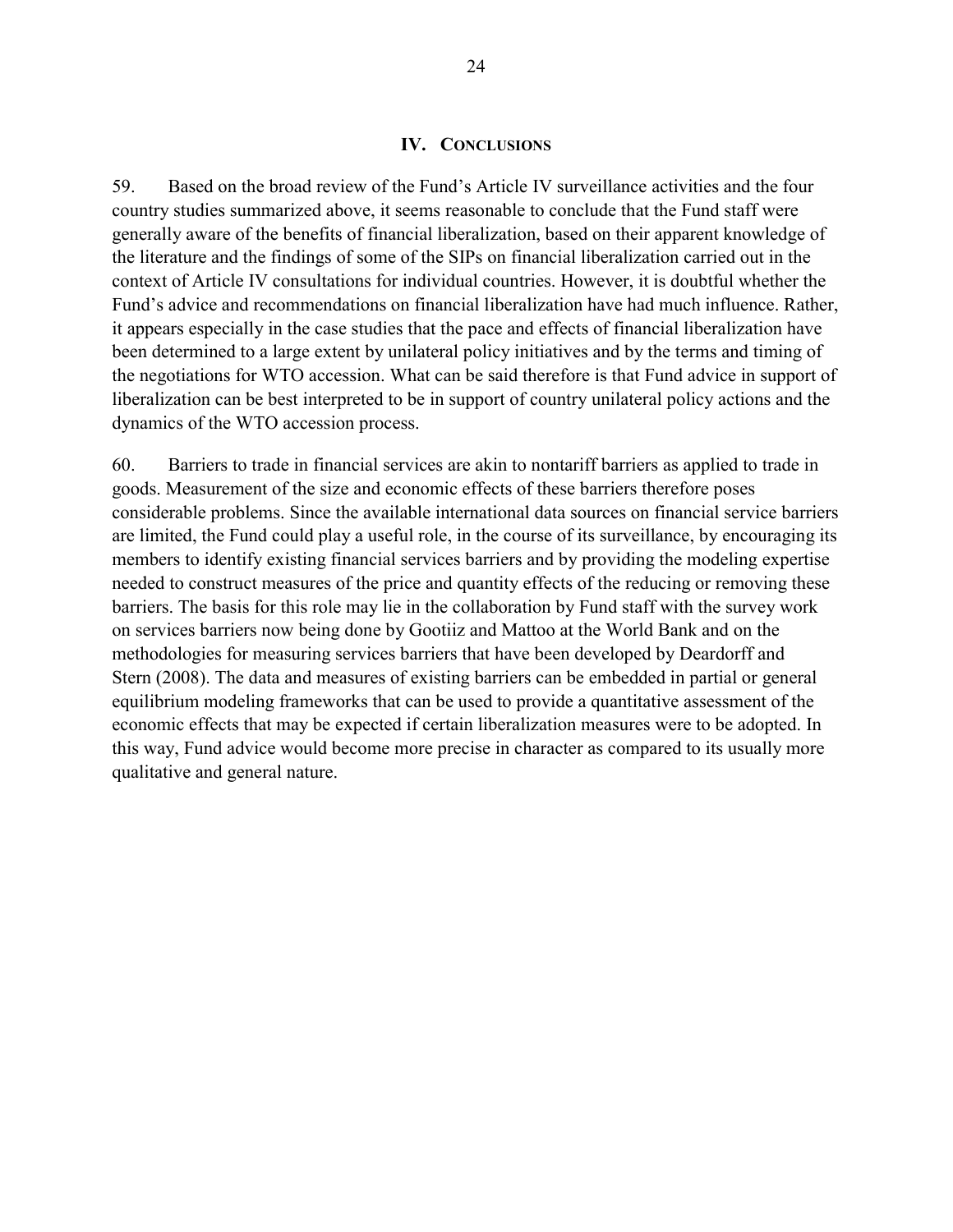## <span id="page-25-0"></span>**ANNEX 1. COVERAGE OF TRADE IN FINANCIAL SERVICES IN IMF SURVEILLANCE**

## **A. Article IV Staff Reports**

1. Annex Table A1.1 summarizes the coverage of trade in financial services issues in all Article IV consultations in three sample periods corresponding to 1996, 2000, and 2006. Each sample included all Article IV staff reports for that year plus reports for the closest earlier year for countries that did not have an Article IV consultation in that particular year. For example, the 1996 sample included staff reports for all 143 countries that had 1996 consultations, plus—for countries that did not have 1996 consultations—35 staff reports from 1995 consultations and 1 staff report from a 1994 consultation.

2. Coverage of trade in financial services issues was classified as: absent (i.e., no mention of issues related to trade in financial services in the staff report); factual reporting only (e.g., "Trade in services, notably financial services, will be further liberalized under the EU single passport regime...."); and advice (i.e., staff expressed a view and/or provided a recommendation on one or more issues related to trade in financial services). The review considered only coverage related to *trade* in financial services; coverage of broader financial sector reforms was not included unless there was an obvious international aspect to the issue. Advice was divided into two categories, depending on whether or not staff's recommendation was supported by underlying analysis found in a SIP or other background work. When such support was present, the advice is classified as "deep."

3. Coverage of trade in financial services issues in the staff reports sampled was extremely limited. Fewer than 15 percent of the 554 staff reports sampled contained some mention of issues related to trade in financial services, with coverage limited to factual reporting of the authorities' actual/intended policies in approximately one-fourth of the cases. When given, staff's advice was mainly to promote competition in the banking/financial sector, including, in several cases, by privatizing public banks (with the involvement of strategic foreign investors). The staff's advice on liberalization of trade in financial services was rarely backed up by detailed analytical work such as SIPs.

4. The breakdown by time period in Annex Table A1.1 shows a slight increase in coverage over time, and a shift from factual description toward some form of advice in the later periods.

5. The breakdown by area departments indicates that the Asia-Pacific Department (APD), the European Department (EUR), and the Middle East and Central Asia Department (MCD) gave the most advice (or most often expressed a view) on trade in financial services issues. These views mostly fell into two groups:

• supporting the authorities' initiatives to liberalize trade and level the playing field for domestic and foreign providers of financial services (e.g., in Hong Kong, India, Malaysia, Nepal, and Singapore in APD; in Albania, Belarus, Germany, Luxembourg,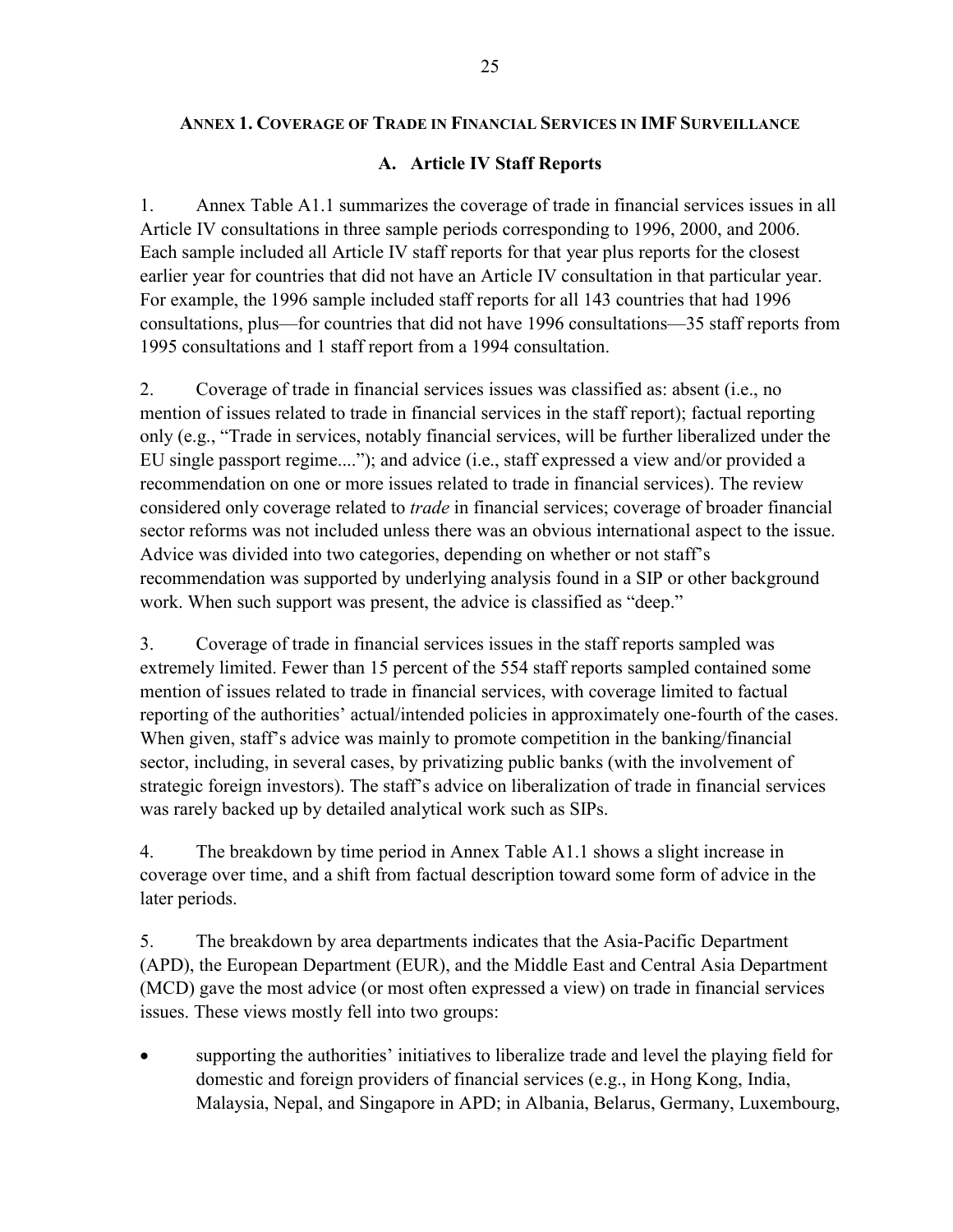Moldova, Norway, San Marino, and the Slovak Republic in EUR; and in Algeria, Azerbaijan, Bahrain, Georgia, Iran, Oman, and Tunisia in MCD)

• urging the authorities to liberalize further (e.g., in Laos, Myanmar, Sri Lanka, Thailand, and Vietnam in APD; in Austria, the Euro Area, Israel, Italy, Poland, and Turkey in EUR; and in Armenia, Kuwait, Libya, and Syria in MCD).

6. In a number of countries (e.g., Botswana, Brunei, Namibia, and Saint Lucia), staff strongly cautioned the authorities against developing offshore financial centers, at least until the country's supervisory and regulatory capabilities were sufficiently strengthened.

## **B. Article IV Background Papers**

7. Annex Table A1.2 provides a list of selected background papers focusing on trade in financial services issues that were prepared for Article IV consultations over the period 1996–2008. The papers are listed in chronological order. The criterion for inclusion in the table is that the paper focuses primarily on, and contains some analysis (either quantitative or qualitative) beyond a factual description of, an issue related to *trade* in financial services. Papers on broader financial sector issues (such as the degree of competition in the banking system, recent reforms in the financial sector, or bank restructuring following a financial crisis) were not included unless there was an obvious international aspect to the issue. This rough criterion yielded twenty SIPs along with one background paper for the Baltic countries.

8. The papers listed in Annex Table A1.2 analyzed the ex ante and ex post effects of (liberalizing) trade in financial services on the structure and performance of the financial sector and financial supervision. Half of the papers studied the implications of a country's recent or impending liberalization of trade in financial services (e.g., Decressin (1998) for Portugal; Schipke and others (2003) for the Baltic countries; Leigh and Podpiera (2006) for China); the other half looked at the effects of trade in financial services on a country's financial sector (e.g., Koeva (2002) for India; Lukonga (2006) for South Africa) and macroeconomy (e.g., Muhleisen (2003) for Germany, and Klyuev (2007) for Canada).

9. More than half of the papers were from the most recent part of the evaluation period—2005 or later. Only three were written before 2000.

10. More than half of the papers came from EUR where financial integration was an especially significant topic during the evaluation period; there were three papers each for the Euro Area and Austria. There were also a number of papers from APD (on China, India, Japan, and Singapore) though none of the analysis seems to have been reflected in staff views/advice on trade in financial services in the Article IV reports for those countries sampled in Annex Table A1.1.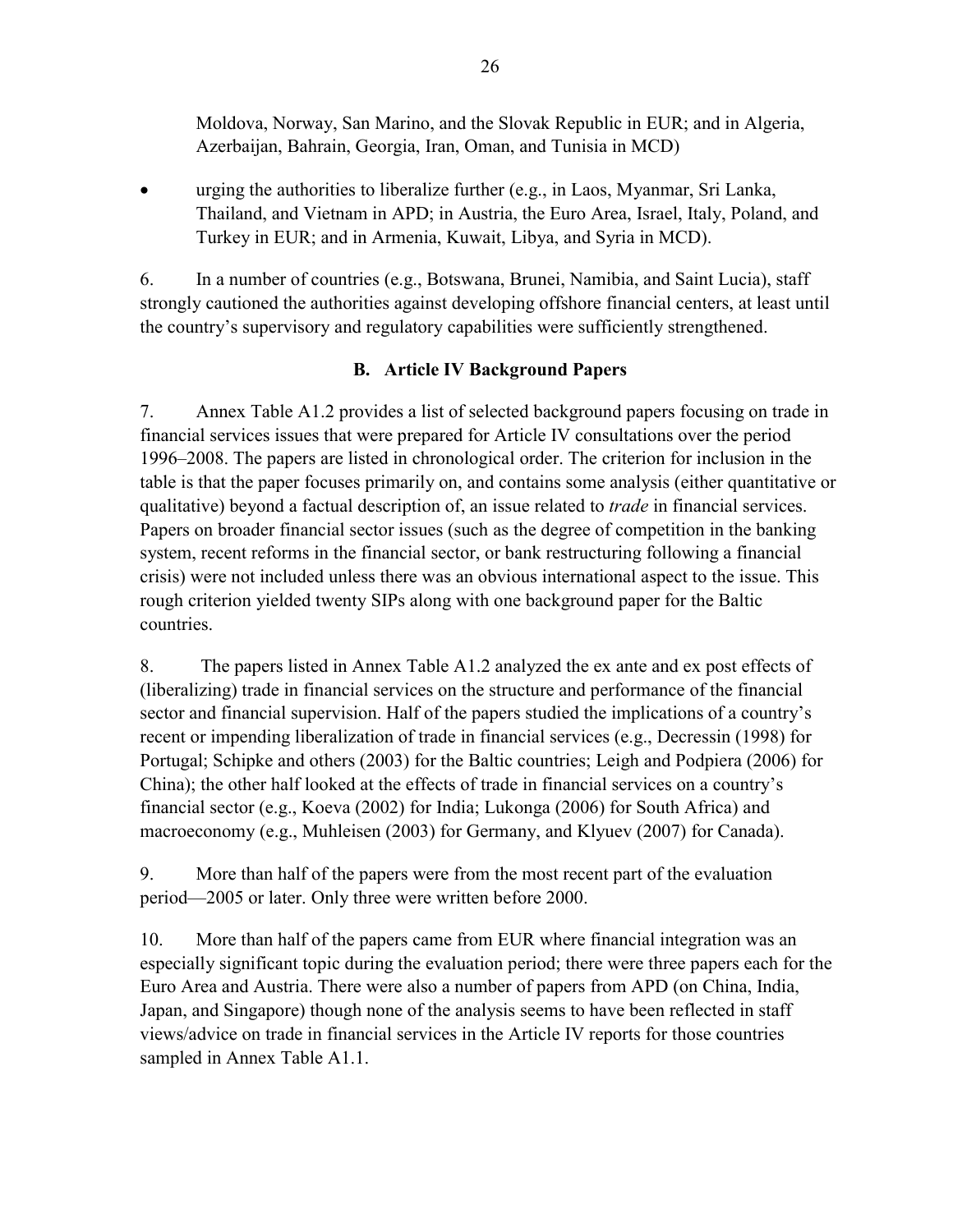|                                                     | Aggregate |                | Asia-Pacific (APD)<br>Africa (AFR) |      |          | Europe (EUR) |          | Middle East and<br>Central Asia (MCD) |                | Western Hemisphere<br>(WHD) |                |          |          |                |          |                |          |          |
|-----------------------------------------------------|-----------|----------------|------------------------------------|------|----------|--------------|----------|---------------------------------------|----------------|-----------------------------|----------------|----------|----------|----------------|----------|----------------|----------|----------|
|                                                     | 1996      | 2000           | 2006                               | 1996 | 2000     | 2006         | 1996     | 2000                                  | 2006           | 1996                        | 2000           | 2006     | 1996     | 2000           | 2006     | 1996           | 2000     | 2006     |
| Number of staff reports                             | 180       | 184            | 190                                | 43   | 44       | 46           | 32       | 33                                    | 34             | 43                          | 44             | 45       | 28       | 28             | 30       | 34             | 35       | 35       |
| Number of staff reports containing:                 |           |                |                                    |      |          |              |          |                                       |                |                             |                |          |          |                |          |                |          |          |
| No mention of trade in<br>financial services        | 161       | 160            | 160                                | 40   | 40       | 41           | 26       | 25                                    | 30             | 40                          | 38             | 35       | 24       | 26             | 21       | 31             | 31       | 33       |
| Factual reporting of trade<br>in financial services | 10        | $\overline{2}$ | 5                                  | 3    | 1        | $\Omega$     | 3        | $\Omega$                              | $\overline{2}$ |                             | $\mathbf{1}$   | 1        | r,       | $\Omega$       | 1        | $\overline{2}$ | $\Omega$ |          |
| Views/advice on trade in<br>financial services      | 9         | 19             | 24                                 | 0    | 3        | 5            | 3        | 8                                     | $\overline{2}$ | $\overline{2}$              | 5              | 9        | 3        | $\overline{c}$ | 8        |                | 4        |          |
| Of which: "Deep"<br>views/advice <sup>2</sup>       | 1         | 3              | 1                                  | 0    | $\Omega$ |              | $\Omega$ | $\Omega$                              | $\Omega$       | $\Omega$                    | $\overline{2}$ | $\Omega$ | $\Omega$ | $\Omega$       | $\Omega$ |                |          | $\Omega$ |
| Percent of staff reports containing:                |           |                |                                    |      |          |              |          |                                       |                |                             |                |          |          |                |          |                |          |          |
| No mention of trade in<br>financial services        | 89.4      | 87.0           | 84.2                               | 93.0 | 90.9     | 89.1         | 81.3     | 75.8                                  | 88.2           | 93.0                        | 86.4           | 77.8     | 85.7     | 92.9           | 70.0     | 91.2           | 88.6     | 94.3     |
| Factual reporting of trade<br>in financial services | 5.6       | 1.1            | 2.6                                | 7.0  | 2.3      | 0.0          | 9.4      | 0.0                                   | 5.9            | 2.3                         | 2.3            | 2.2      | 3.6      | 0.0            | 3.3      | 5.9            | 0.0      | 2.9      |
| Views/advice on trade in<br>financial services      | 5.0       | 10.3           | 12.6                               | 0.0  | 6.8      | 10.9         | 9.4      | 24.2                                  | 5.9            | 4.7                         | 11.4           | 20.0     | 10.7     | 7.1            | 26.7     | 2.9            | 11.4     | 2.9      |
| Of which: "Deep"<br>views/advice                    | 0.6       | 1.6            | 0.5                                | 0.0  | 0.0      | 2.2          | 0.0      | 0.0                                   | 0.0            | 0.0                         | 4.5            | 0.0      | 0.0      | 0.0            | 0.0      | 2.9            | 2.9      | 0.0      |

Annex Table A1.1. Coverage of Trade in Financial Services Issues in Article IV Consultations<sup>1</sup>

<sup>1</sup> Includes Article IV staff reports for three territories (Aruba, Hong Kong, and Netherlands Antilles) and four currency unions (CEMAC, ECCU, Euro Area, and WAEMU).<br><sup>2</sup> "Deep" views/advice denote views/advice in Article

Source: IEO.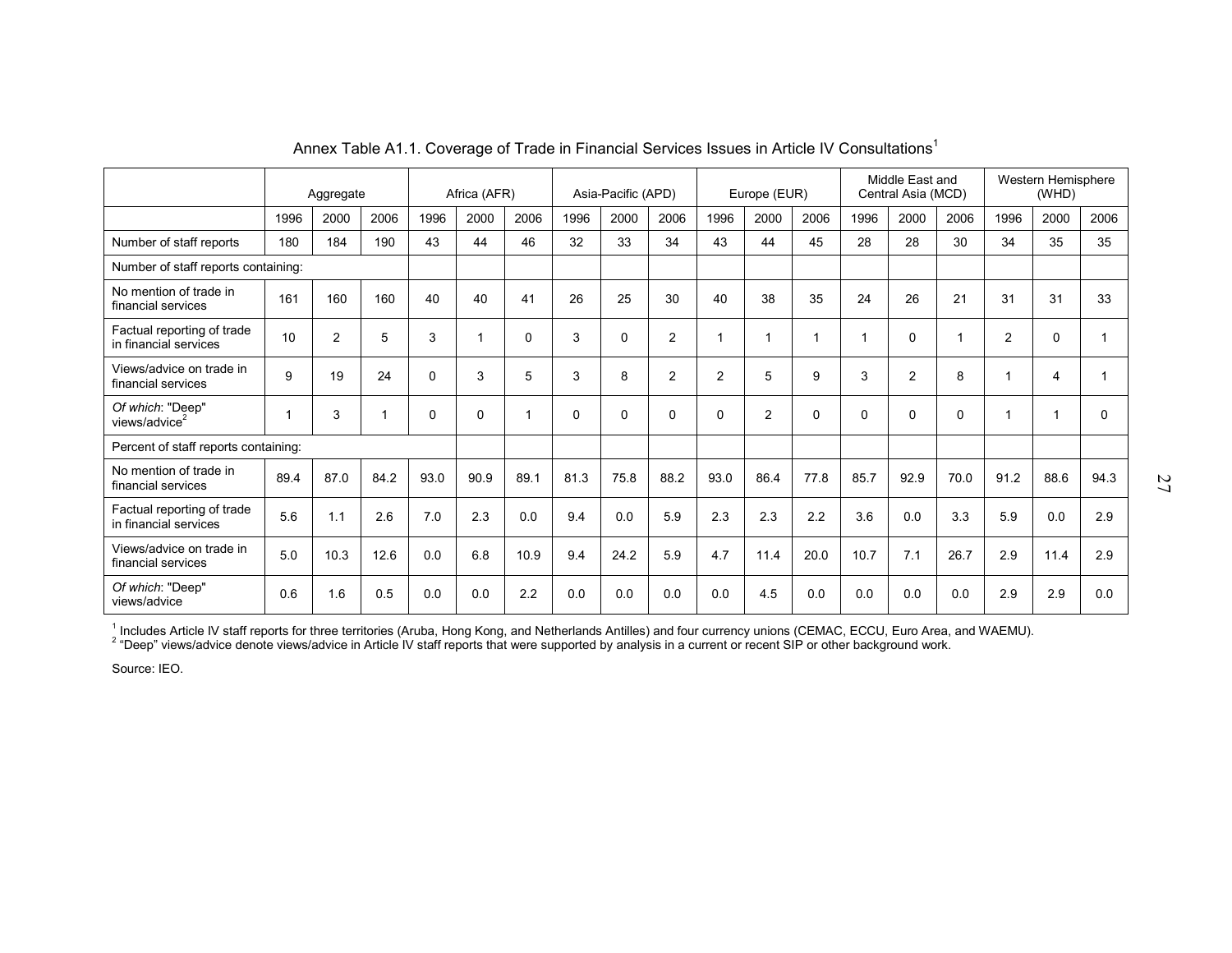|                                                                                                                                                                                                                                | Country                 | Ex ante<br>implications | Ex post<br>effects |
|--------------------------------------------------------------------------------------------------------------------------------------------------------------------------------------------------------------------------------|-------------------------|-------------------------|--------------------|
| Decressin, Jorg, 1998, "The Portuguese Banking System: Feeling its Pulse on the<br>Eve of EMU," in Portugal—Selected Issues and Statistical Appendix, SM/98/243                                                                | Portugal                | Χ                       |                    |
| Drees, Burkhard, 1998, "European and Global Integration: the Challenges for<br>Austria's Financial Sector" Chapter IV in Austria-Selected Issues and Statistical<br>Appendix, SM/98/126                                        | Austria                 | X                       |                    |
| Hviding, Ketil, 1999, "Swiss Banking at the Start of the Twenty-First Century:<br>Challenges and Opportunities," Chapter I in Switzerland-Selected Issues and<br>Statistical Appendix, SM/99/31                                | Switzerland             | X                       |                    |
| Ubide, Angel, 2000, "Supervising a Largely Foreign-Owned Financial Sector: A<br>Sketch of Luxembourg's Approach and Alternative Arrangements," Chapter IV in<br>Luxembourg-Selected Issues and Statistical Appendix, SM/97/136 | Luxembourg              |                         | X                  |
| Hviding, Ketil, 2000, "Challenges of European Financial Integration: The Case of<br>Austria," Chapter I in Austria-Selected Issues and Statistical Appendix,<br>SM/00/179                                                      | Austria                 | X                       |                    |
| Drees, Burkhard, 2002, "Singapore's Role as a Financial Center in a Changing<br>Global Financial System," Chapter I in Singapore-Selected Issues and<br>Statistical Appendix, SM/02/358                                        | Singapore               | X                       |                    |
| Koeva, Petya, 2002, "The Performance of Indian Banks During Financial<br>Liberalization," Chapter V in India-Selected Issues and Statistical Appendix,<br>SM/02/181                                                            | India                   |                         | X                  |
| Schipke, Alfred, and others, 2003, Capital Markets and Financial Intermediation in<br>the Baltic States, SM/03/122                                                                                                             | <b>Baltic countries</b> | X                       |                    |
| Muhleisen, Martin, 2003, "Germany's Financial System- International Linkages<br>and the Transmission of Financial Shocks," Chapter III in Germany-Selected<br>Issues, SM/03/354                                                | Germany                 |                         | X                  |
| Dell'Ariccia, Giovanni, 2005, "Outward Expansion of Singapore Banks," Chapter II<br>in Singapore-Selected Issues, SM/05/22                                                                                                     | Singapore               |                         | X                  |
| Haas, Francois, 2005, "The Integration of European Financial Markets," Chapter<br>IV in Euro Area Policies-Selected Issues, SM/05/259                                                                                          | Euro Area               | X                       |                    |
| Decressin, Jörg, and Beata Kudela, 2005, "Banks and Markets in Europe and the<br>United States," Chapter VI in Euro Area Policies-Selected Issues, SM/05/259                                                                   | Euro Area               |                         | Х                  |
| Nakagawa, Shinobu, 2006, "The Re-emergence of Japanese Banks in Asia,"<br>Chapter VI in Japan-Selected Issues, SM/06/231                                                                                                       | Japan                   |                         | X                  |
| Lukonga, Inutu, 2006, "Integration of South African Banks in Sub-Saharan<br>Africa-Regulatory and Stability Implications," Chapter V in South Africa-<br>Selected Issues, SM/06/244                                            | South Africa            |                         | X                  |
| Leigh, Lamin, and Richard Podpiera, 2006, "The Rise of Foreign Investment in<br>China's Banking System," Chapter VI in People's Republic of China-Selected<br>Issues, SM/06/249                                                | China                   | Х                       |                    |
| Tieman, Alexander, 2007, "Cross-Border Banking Issues for the Austrian Banks<br>and Their Supervisors," Chapter III in Austria-Selected Economic Issues,<br>SM/07/114                                                          | Austria                 |                         | Х                  |
| Bems, Rudolfs, 2007, "Efficiency of Slovene Banking Sector in the EU Context,"<br>Chapter II in Republic of Slovenia-Selected Issues, SM/07/145                                                                                | Slovenia                | Χ                       |                    |
| Andritzky, Jochen, 2007, "Bank Risks from Cross-Border Lending and Borrowing<br>in Slovenia," Chapter III in Republic of Slovenia-Selected Issues, SM/07/145                                                                   | Slovenia                |                         | Х                  |
| Haas, François, 2007, "The Market in Financial Instruments Directive and the<br>Transformation of Europe's Capital Markets," Chapter I in Euro Area Policies-<br>Selected Issues, SM/07/241                                    | Euro Area               | X                       |                    |
| Klyuev, Vladimir, 2007, "Real Implications of Financial Linkages Between Canada<br>and the United States," Chapter II in Canada-Selected Issues, SM/08/19                                                                      | Canada                  |                         | х                  |

## Annex Table A1.2. Selected SIPs and Background Papers on Trade in Financial Services Issues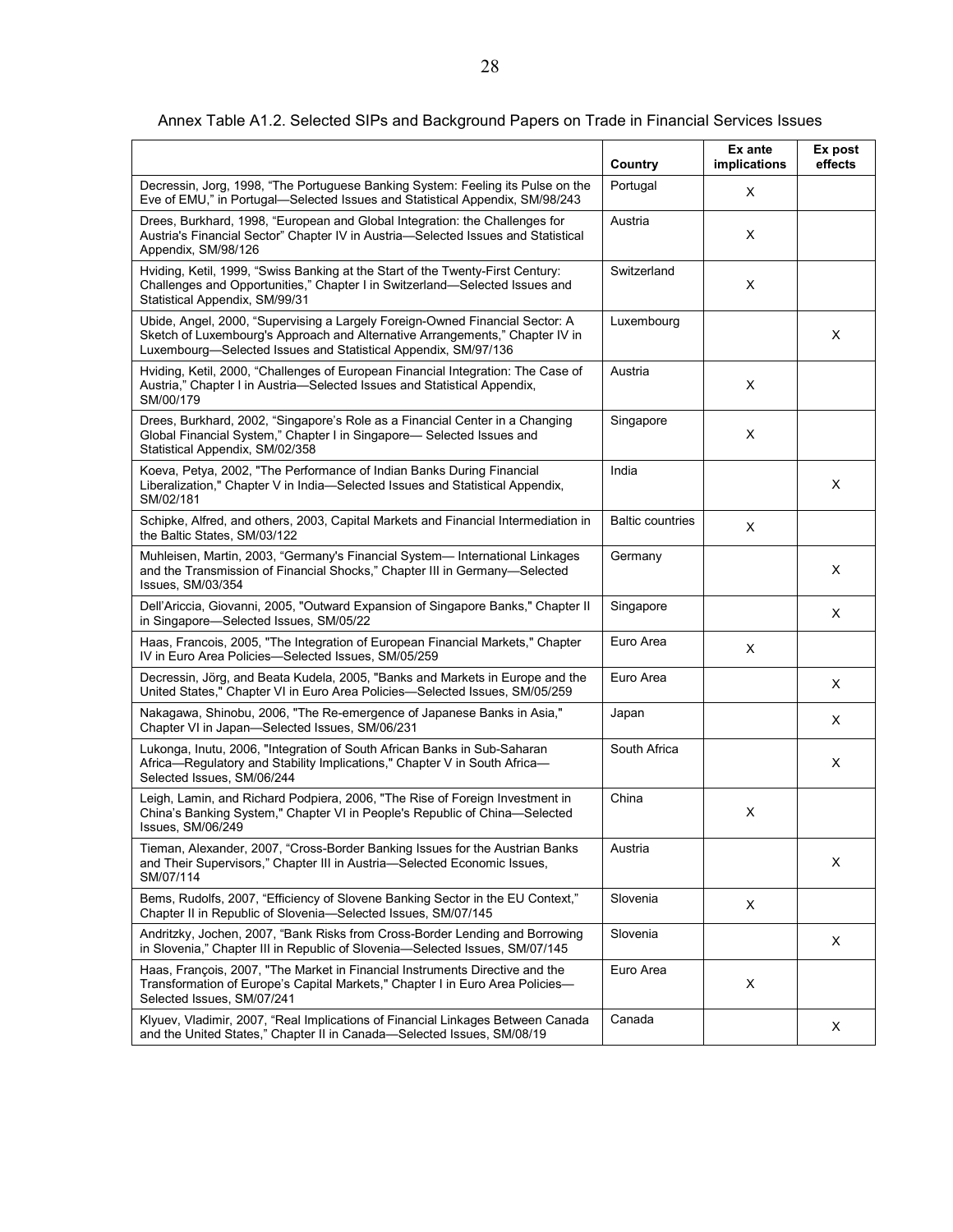## **C. Multilateral Surveillance Reports**

11. Coverage of trade in financial services in multilateral surveillance—the World Economic Outlook (WEO), the International Capital Markets Report (ICMR) and its successor, the Global Financial Stability Report (GFSR)—was scant during the evaluation period (Annex Table A1.3). Region-specific coverage was limited to Europe, with the exception of a box on trade finance in Sub-Saharan Africa in the April 2009 GFSR.

| EMU: Systemic Implications and Challenges                                                              | Chapter III    | International Capital Markets: Developments,<br>Prospects, and Key Policy Issues, November 1997  |
|--------------------------------------------------------------------------------------------------------|----------------|--------------------------------------------------------------------------------------------------|
| European Monetary Union: Institutional Framework for<br>Financial Policies and Structural Implications | Annex IV       | International Capital Markets: Developments,<br>Prospects, and Key Policy Issues, November 1997  |
| Globalization of Finance and Financial Risks                                                           | Annex V        | International Capital Markets: Developments,<br>Prospects, and Key Policy Issues, September 1998 |
| Progress with European Monetary Integration                                                            | Annex I        | International Capital Markets: Developments,<br>Prospects, and Key Policy Issues, September 1999 |
| The Role of Foreign Banks in Emerging Markets                                                          | Chapter VI     | International Capital Markets: Developments,<br>Prospects, and Key Policy Issues, September 2000 |
| Extension of Emerging Market Household Credit by<br>Foreign-Owned Banks                                | <b>Box 2.1</b> | Global Financial Stability Report: Market<br>Developments and Issues, September 2006             |
| The Globalization of Financial Institutions and Its<br>Implication for Financial Stability             | Chapter III    | Global Financial Stability Report: Market<br>Developments and Issues, April 2007                 |
| Cross-Border Exposures and Financial Interlinkages<br>within Europe                                    | <b>Box 1.2</b> | Global Financial Stability Report: Market<br>Developments and Issues, April 2009                 |
| Effects of the Global Financial Crisis on Trade Finance:<br>The Case of Sub-Saharan Africa             | Box 1.3        | Global Financial Stability Report: Market<br>Developments and Issues, April 2009                 |
| Impact of Foreign Bank Ownership during Home-Grown<br>Crises                                           | Box 4.1        | World Economic Outlook: Crisis and Recovery, April<br>2009                                       |

Annex Table A1.3. Trade in Financial Services Topics in the WEO, ICMR, and GFSR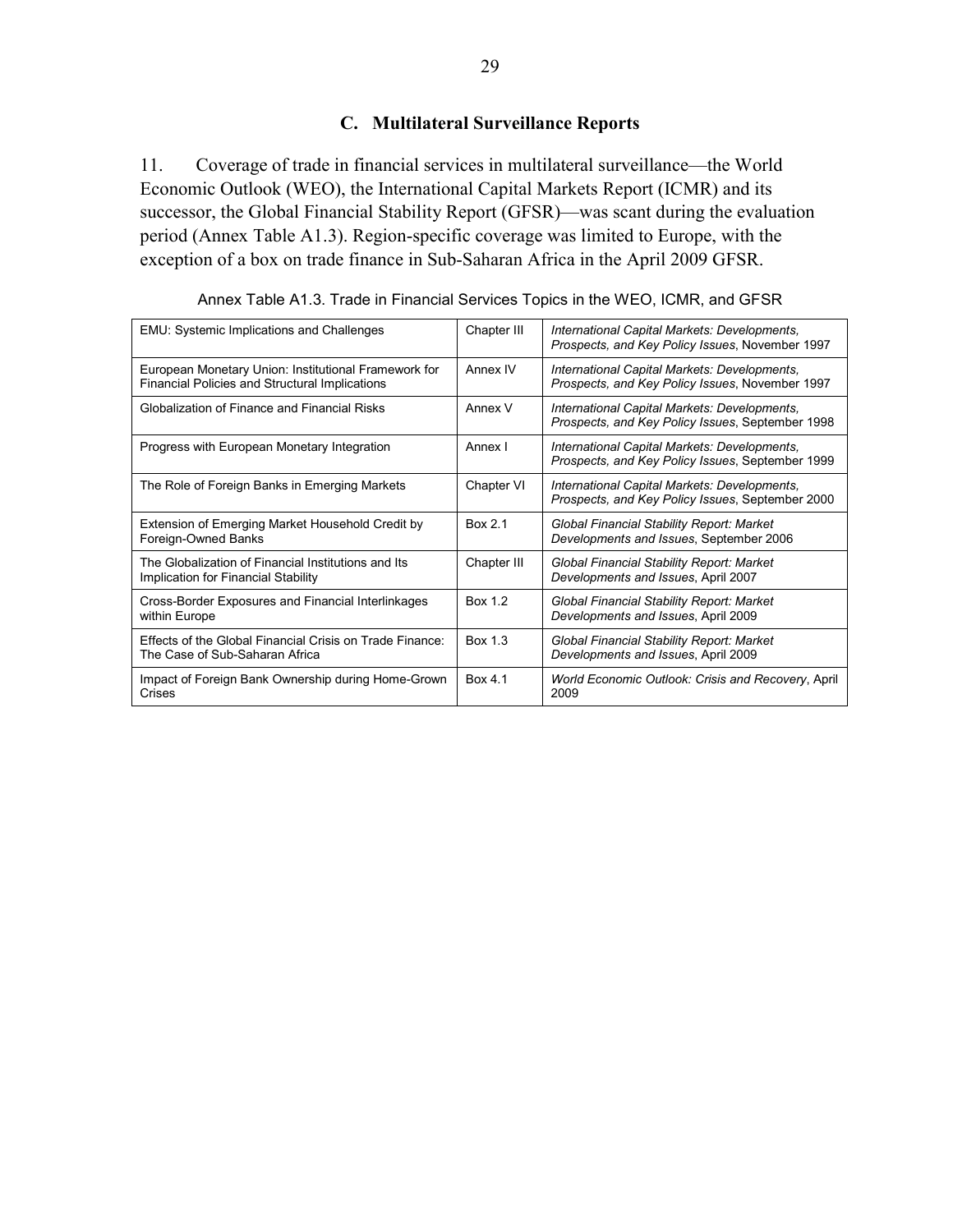#### **ANNEX 2. IMF CONDITIONALITY ON TRADE IN FINANCIAL SERVICES**

<span id="page-30-0"></span>1. Annex Table A2.1 lists conditions on trade in financial services found in IMFsupported programs that began during 1996–2007. As before, the criterion for inclusion in the table was that the condition had to be related to *trade* in financial services; conditions involving measures to generally reform or liberalize the financial sector or to privatize state banks were not included unless they contained an obvious international aspect. Only conditions specified as prior actions, structural performance criteria, or structural benchmarks were included; other policy measures mentioned in the Memorandum of Economic and Financial Policies (MEFP) for the program were not included. This rough criterion yielded 18 conditions in eleven programs in ten countries. The IMF-supported programs with trade conditionality on financial services included Stand-By Arrangements (SBAs) (3) as well as programs supported by the Extended Fund Facility (EFF) (1) and the Poverty Reduction and Growth Facility (EFF) and its predecessor, the Enhanced Structural Adjustment Facility (ESAF) (7).

2. Almost all the conditions listed in Annex Table A2.1 were introduced in the context of reforming the banking/financial system to foster competition and improve efficiency. Exceptions were the condition to allow foreign banks and brokerage houses to establish subsidiaries in Korea's 1997 SBA, which was part of a package of capital account liberalization measures, and the conditions relating to the licensing of new banks in Mongolia's 2001 PRGF-supported program, which were introduced to improve the governance of the banking system. Only one condition related to the liberalization of insurance services (in Armenia's 2006 PRGF-supported program).

3. More than half of the conditions were found in IMF-supported programs from the earlier part of the evaluation period (before 2000). More than half of the conditions were found in PRGF- or ESAF-supported programs, presumably because these programs are more likely to contain structural reforms. And except for Egypt and Korea, all the conditions were found in IMF-supported programs in transition countries (in Asia, Central Asia, and Europe).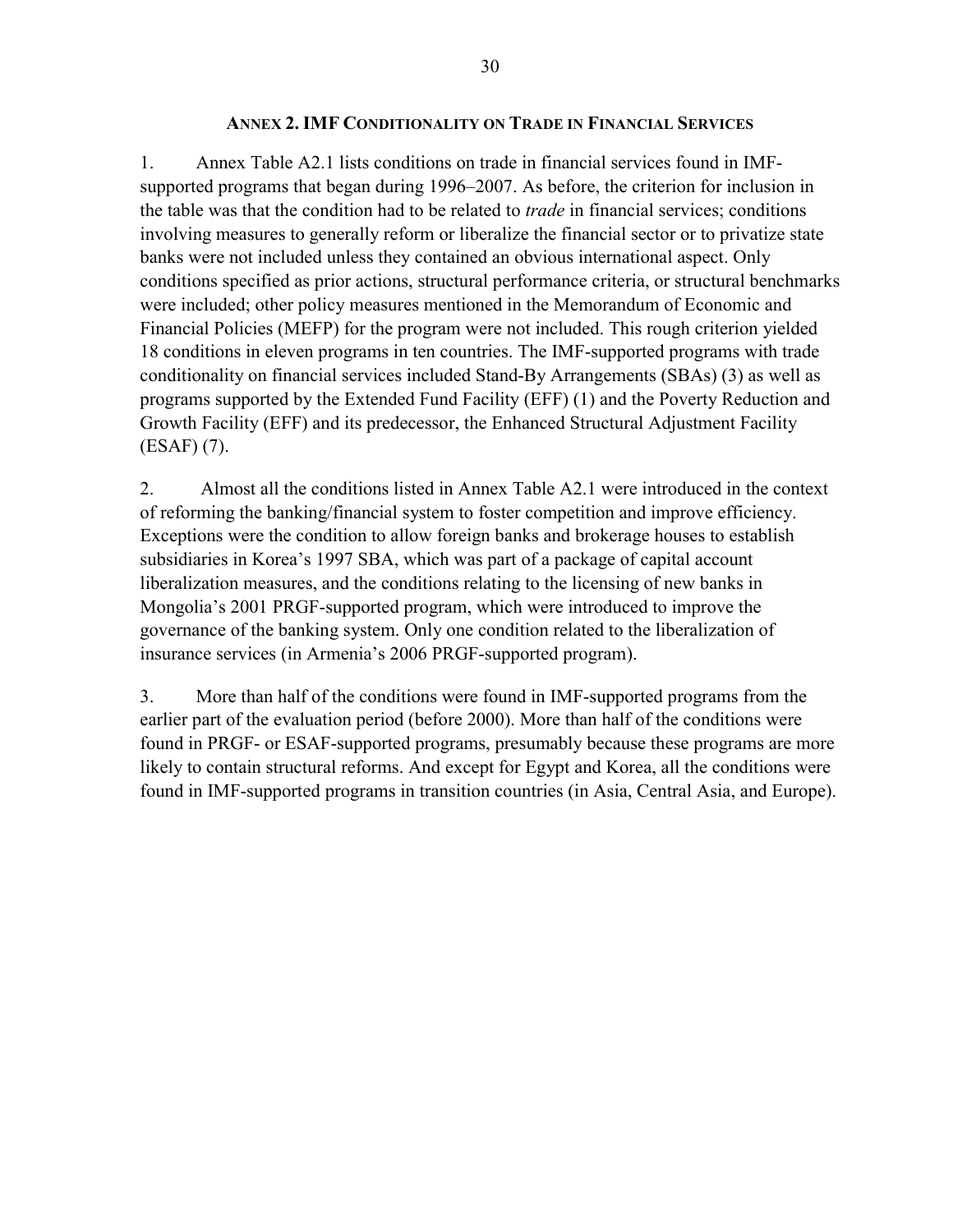| <b>Country and</b><br><b>IMF-supported</b><br>program | Date condition<br>was included | Condition(s)                                                                                                                                                                                                                                                                                                                                                                                                                                                                                                                                                                                                                                                                                                                                                                                                    | <b>Reference</b>                                                                                                                                                                                                 |
|-------------------------------------------------------|--------------------------------|-----------------------------------------------------------------------------------------------------------------------------------------------------------------------------------------------------------------------------------------------------------------------------------------------------------------------------------------------------------------------------------------------------------------------------------------------------------------------------------------------------------------------------------------------------------------------------------------------------------------------------------------------------------------------------------------------------------------------------------------------------------------------------------------------------------------|------------------------------------------------------------------------------------------------------------------------------------------------------------------------------------------------------------------|
| <b>ASIA-PACIFIC</b>                                   |                                |                                                                                                                                                                                                                                                                                                                                                                                                                                                                                                                                                                                                                                                                                                                                                                                                                 |                                                                                                                                                                                                                  |
| Korea<br>SBA (1997-2000)                              | February 1998                  | • Allow foreign banks and brokerage houses to establish subsidiaries<br>(Structural performance criterion).                                                                                                                                                                                                                                                                                                                                                                                                                                                                                                                                                                                                                                                                                                     | IMF, 1998, Republic of Korea-First Quarterly Review Under the<br>Stand-By Arrangement (EBS/98/20, Supplement 1)                                                                                                  |
| Mongolia<br>PRGF (2001-05)                            | September 2001                 | • Finalize the Bank of Mongolia's decision regarding the disposition of<br>recent or prospective bank license applications by foreign institutions<br>consistent with the MEFP's stipulation that applicants be limited only<br>to the largest and most reputable institutions from countries with<br>proven records of effective consolidated supervision (Prior action).<br>• Adhere to best international standards for the licensing of new<br>banks, including by limiting prospective applicants only to the largest<br>and most reputable institutions from countries with proven records of<br>effective consolidated supervision, and consult with IMF staff about<br>the appropriate interpretation of these standards when considering<br>applications for new bank licenses (Structural benchmark). | IMF, 2001, Mongolia-Request for a Three-Year Arrangement<br>Under the Poverty Reduction and Growth Facility (EBS/01/166)                                                                                         |
| Lao P.D.R.<br>PRGF (2001-05)                          | August 2003                    | • Submit to the Standing Committee of the National Assembly<br>amendments to the Decree Law on Commercial Banks that equalize<br>the capital requirements for banks with domestic and foreign<br>shareholders (with state commercial banks' capital requirements<br>linked to their restructuring progress) and permit foreign bank<br>branches to operate on a nationwide basis (Structural benchmark).                                                                                                                                                                                                                                                                                                                                                                                                        | IMF, 2003, Lao People's Democratic Republic-Third Review<br>Under the Poverty Reduction and Growth Facility and Requests for<br>Waiver of Performance Criterion and Extension of the<br>Arrangement (EBS/03/127) |
| <b>EUROPE</b>                                         |                                |                                                                                                                                                                                                                                                                                                                                                                                                                                                                                                                                                                                                                                                                                                                                                                                                                 |                                                                                                                                                                                                                  |
| Ukraine<br>SBA (1997-98)                              | August 1997                    | • Eliminate licensing requirements for foreign borrowing by<br>individuals and enterprises (Prior action).<br>• Allow foreigners to buy seats at the commodity exchanges (Prior<br>action).                                                                                                                                                                                                                                                                                                                                                                                                                                                                                                                                                                                                                     | IMF, 1997, Ukraine-Staff Report for the 1997 Article IV<br>Consultation and Request for Stand-By Arrangement<br>(EBS/97/144)                                                                                     |
| Albania<br>ESAF (1998-2001)                           | April 1998                     | • Savings Bank to agree on governance contract allowing<br>participation with foreign bank in management (Prior action).<br>• Appoint foreign CEO for National Commercial Bank (Prior action).                                                                                                                                                                                                                                                                                                                                                                                                                                                                                                                                                                                                                  | IMF, 1998, Albania-Staff Report for the 1998 Article IV<br>Consultation and Request for Arrangements Under the Enhanced<br>Structural Adjustment Facility (EBS/98/17)                                            |
| Albania<br>PRGF/EFF (2006-09)                         | June 2007                      | . Allow nonbank foreign and domestic institutional investors full<br>access to primary auctions-on a competitive basis-for all<br>government securities (Structural benchmark).                                                                                                                                                                                                                                                                                                                                                                                                                                                                                                                                                                                                                                 | IMF, 2006, Albania-Third Review Under the Three-Year<br>Arrangement Under the Poverty Reduction and Growth Facility,<br>Review Under Extended Arrangement, and Financing Assurances<br>Review (EBS/07/70)        |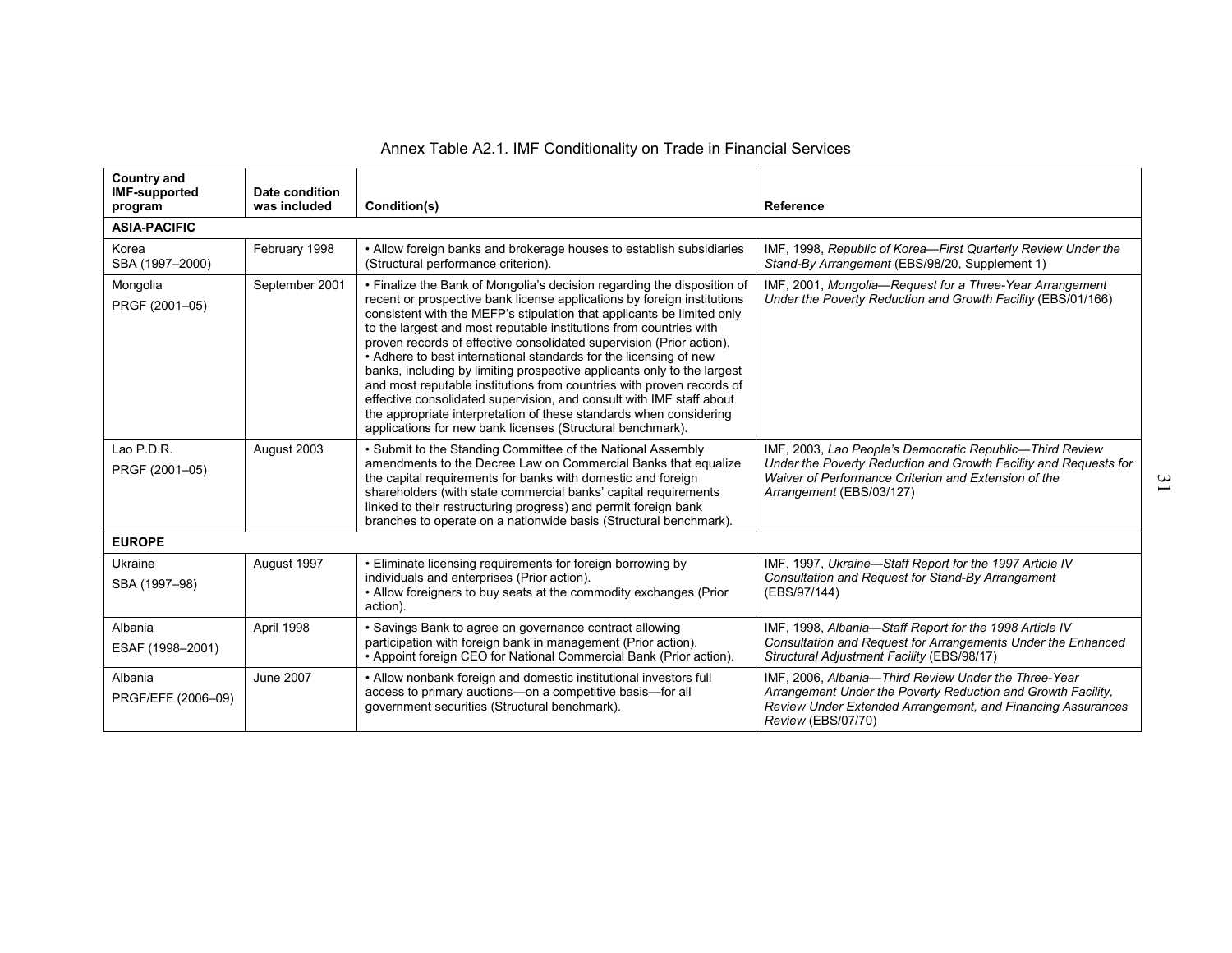| <b>Country and</b><br><b>IMF-supported</b><br>program | Date condition<br>was included | Condition(s)                                                                                                                                                                                                                                                                                                                                                                                                                                                                                                                                                                                   | Reference                                                                                                                                                                                                                                                                                                |  |  |  |
|-------------------------------------------------------|--------------------------------|------------------------------------------------------------------------------------------------------------------------------------------------------------------------------------------------------------------------------------------------------------------------------------------------------------------------------------------------------------------------------------------------------------------------------------------------------------------------------------------------------------------------------------------------------------------------------------------------|----------------------------------------------------------------------------------------------------------------------------------------------------------------------------------------------------------------------------------------------------------------------------------------------------------|--|--|--|
| <b>MIDDLE EAST AND CENTRAL ASIA</b>                   |                                |                                                                                                                                                                                                                                                                                                                                                                                                                                                                                                                                                                                                |                                                                                                                                                                                                                                                                                                          |  |  |  |
| Egypt<br>SBA (1996-98)                                | September 1996                 | . Eliminate the 49 percent limit to foreign ownership of joint venture<br>banks (Prior action).                                                                                                                                                                                                                                                                                                                                                                                                                                                                                                | IMF, 1996, Arab Republic of Egypt—Staff Report for the 1996<br>Article IV Consultation and Request for Stand-By Arrangement<br>(EBS/96/149)                                                                                                                                                              |  |  |  |
| Azerbaijan<br><b>ESAF/EFF</b><br>$(1996 - 2000)$      | December 1997                  | • Issue an Azerbaijan National Bank (ANB) regulation allowing<br>foreign banks and non-residents, in addition to all residents, to<br>participate directly in the primary and secondary treasury bill<br>markets, as well as interbank money market (the latter applies to<br>foreign banks only) (Prior action for second review).<br>• Allow foreign banks to participate in ANB credit auctions (Structural<br>benchmark).                                                                                                                                                                  | IMF, 1997, Azerbaijan Republic-Request for the Second Annual<br>Arrangement Under the Enhanced Structural Adjustment Facility,<br>and Second Review Under the Extended Arrangement<br>(EBS/97/229)                                                                                                       |  |  |  |
|                                                       | January 1999                   | • Complete bank restructuring measures, including participation of a<br>foreign strategic investor in the International Bank and<br>implementation of the Prominvestbank twinning arrangement (Prior<br>action for third-year ESAF/EFF program).<br>. Invite foreign banks to raise up to 30 percent of banking system<br>capital (Structural benchmark).                                                                                                                                                                                                                                      | IMF, 1999, Azerbaijan Republic-Request for the Third Annual<br>Arrangement Under the Enhanced Structural Adjustment Facility,<br>Fourth Review under the Extended Arrangement, and Use of Fund<br>Resources-Request for Purchase Under the Compensatory and<br>Contingency Financing Facility (EBS/99/1) |  |  |  |
| Kazakhstan<br>EFF (1996-99)                           | <b>June 1998</b>               | • Adopt by mid-June 1998, and undertake to submit to parliament no<br>later than September 1998, an amendment to the banking law which<br>will increase the limit on foreign-owned banks' share in aggregate<br>capital of the commercial banking sector from 25 percent to 50<br>percent by end-1998 (Prior action for fourth review).<br>• Adoption by parliament of amendment to the banking law which<br>increases the limit on foreign-owned banks' share in aggregate<br>capital of the commercial banking sector from 25 percent to 50<br>percent from end-1998 (Structural benchmark). | IMF, 1998, Republic of Kazakhstan-Staff Report for the 1998<br>Article IV Consultation, Fourth Review Under the Extended<br>Arrangement, and Request for Waiver of Performance Criterion<br>(EBS/98/92)                                                                                                  |  |  |  |
| Tajikistan<br>ESAF (1998-2001)                        | March 2001                     | . Amend legislation to allow average foreign equity ownership of the<br>banking system as a whole to increase to a maximum of 40 percent<br>in 2001 and 50 percent in 2002. (Structural benchmark).                                                                                                                                                                                                                                                                                                                                                                                            | IMF, 2001, Republic of Tajikistan-Staff Report for the 2001 Article<br>IV Consultation, First Review Under the Third Annual Arrangement<br>Under the Poverty Reduction and Growth Facility, and Request for<br>Waiver and Modification of Performance Criteria (EBS/01/46)                               |  |  |  |
| Tajikistan<br>PRGF (2002-06)                          | February 2005                  | • Remove the regulatory limits on foreign capital in the banking<br>system and the requirement for a Tajik citizen to head commercial<br>banks in the Banking Law (Structural benchmark).                                                                                                                                                                                                                                                                                                                                                                                                      | IMF, 2005, Republic of Tajikistan-Staff Report for the 2004 Article<br>IV Consultation and Fourth Review Under the Poverty Reduction<br>and Growth Facility (EBS/05/38)                                                                                                                                  |  |  |  |
| Armenia<br>PRGF (2005-08)                             | April 2006                     | • Submit to Parliament an amendment to the Law on Insurance that<br>eliminates the limitations on the range of services that insurance<br>companies with substantial foreign ownership (above 49 percent of<br>capital) can provide in Armenia (Structural performance criterion).                                                                                                                                                                                                                                                                                                             | IMF, 2005, Republic of Armenia-Second Review Under the<br>Three-Year Arrangement Under the Poverty Reduction and<br>Growth Facility and Request for Waiver of Performance Criterion<br>(EBS/06/65)                                                                                                       |  |  |  |

## Annex Table A2.1. IMF Conditionality on Trade in Financial Services (concluded)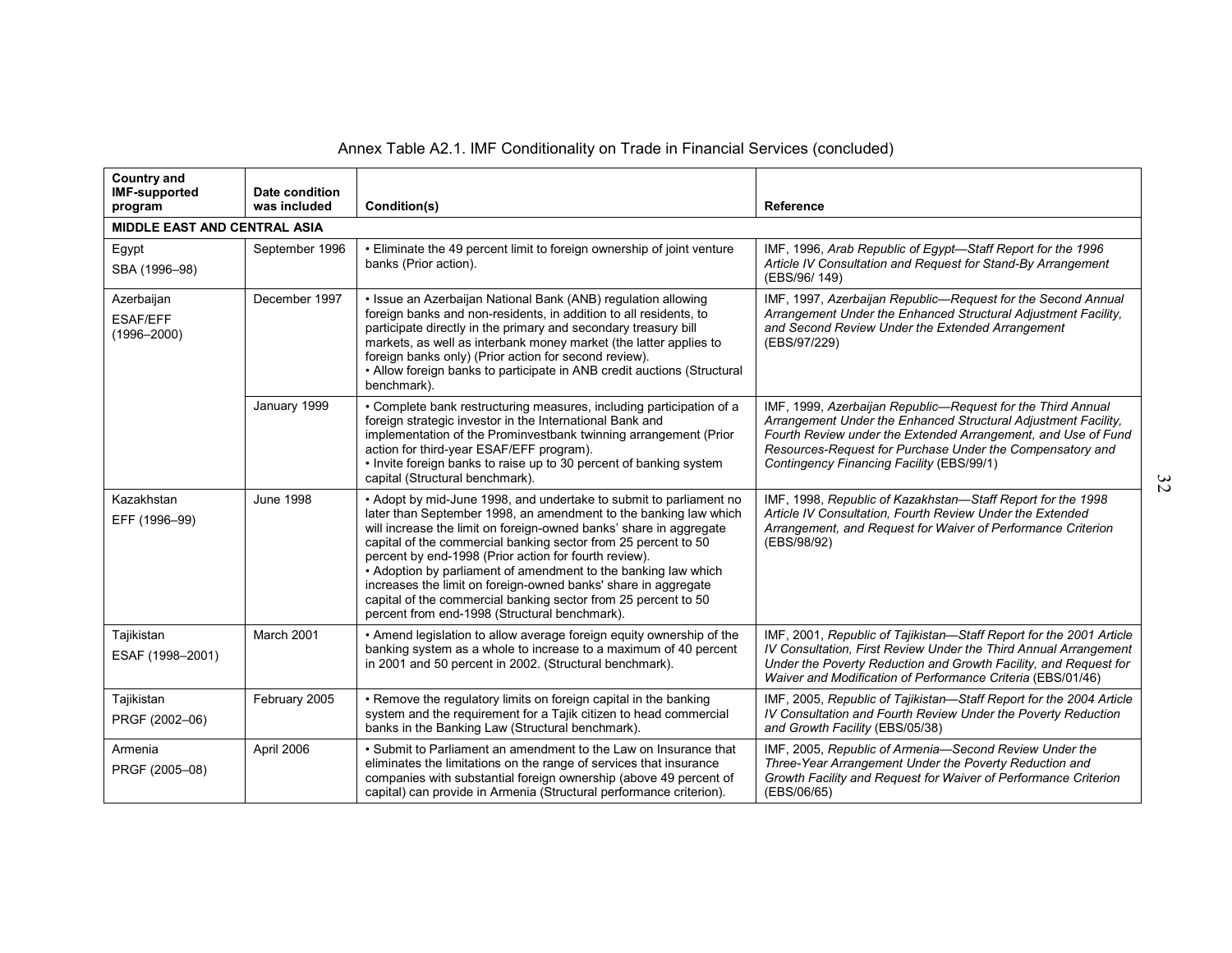#### **ANNEX 3. IMF WORKING PAPERS AND EXTERNAL RESEARCH ON TRADE IN FINANCIAL SERVICES**

<span id="page-33-0"></span>1. Annex Table A3.1 lists 18 IMF working papers from 1996–2008 with a focus on trade in financial services. The inclusion criterion is whether the main focus of the paper was on some aspect of trade in financial services, narrowly defined as in the earlier annexes; both empirical and theoretical papers are included. Working papers that are closely based on SIPs listed in Annex Table A1.2 are not included in this table to avoid double-counting.

2. The papers—the majority of which were written before 2000—fall into three broad categories:

- Three early (1997–2003) papers sought to clarify the main issues in trade in financial services and their implications for IMF work.
- Four papers analyzed—mainly qualitatively—prospects for (further) liberalization of trade in financial services in Central Africa, Central America, the Maghreb countries, and West Africa.
- The rest of the papers focused on the effects of liberalizing trade in financial services, from both an ex ante and ex post perspective.

3. Working papers in the third group were mostly empirical studies based on crosscountry data or individual country cases (e.g., Barajas, Steiner, and Salazar (1999) on Colombia; Detragiache and Gupta (2004) on Malaysia). The papers analyzed the effects of foreign banks on bank behavior (e.g., Barajas, Steiner, and Salazar, 1999; Cihak and Podpiera, 2005; and Detragiache, Tressel, and Gupta, 2006); financial sector stability (e.g., Kireyev, 2002b; Valckx, 2002; and Arena, Reinhard, and Vazquez, 2006); capital flows (Tamirisa, 1999); credit growth (Aydin, 2008); and financial supervision (e.g., Song, 2004; and Hardy and Nieto, 2008).

4. The amount of IMF research on trade in financial services issues, as proxied by the number of IMF working papers on this topic, is surprisingly small given the centrality of financial sector issues in the IMF's operational work. The quality of the empirical work is, for the most part, reasonably high, with a number of the papers having been subsequently published in refereed journals. Of particular note are Barajas, Steiner, and Salazar (1999) and Detragiache, Tressel, and Gupta (2006) which were published in the *Journal of Development Economics* and the *Journal of Finance* respectively, and whose findings have been widely cited. $^{23}$  $^{23}$  $^{23}$ 

 $\overline{a}$ 

 $^{23}$  Annex Table A3.2 provides a list of selected external publications and working papers on topics related to trade in financial services, broadly defined to include general financial sector liberalization.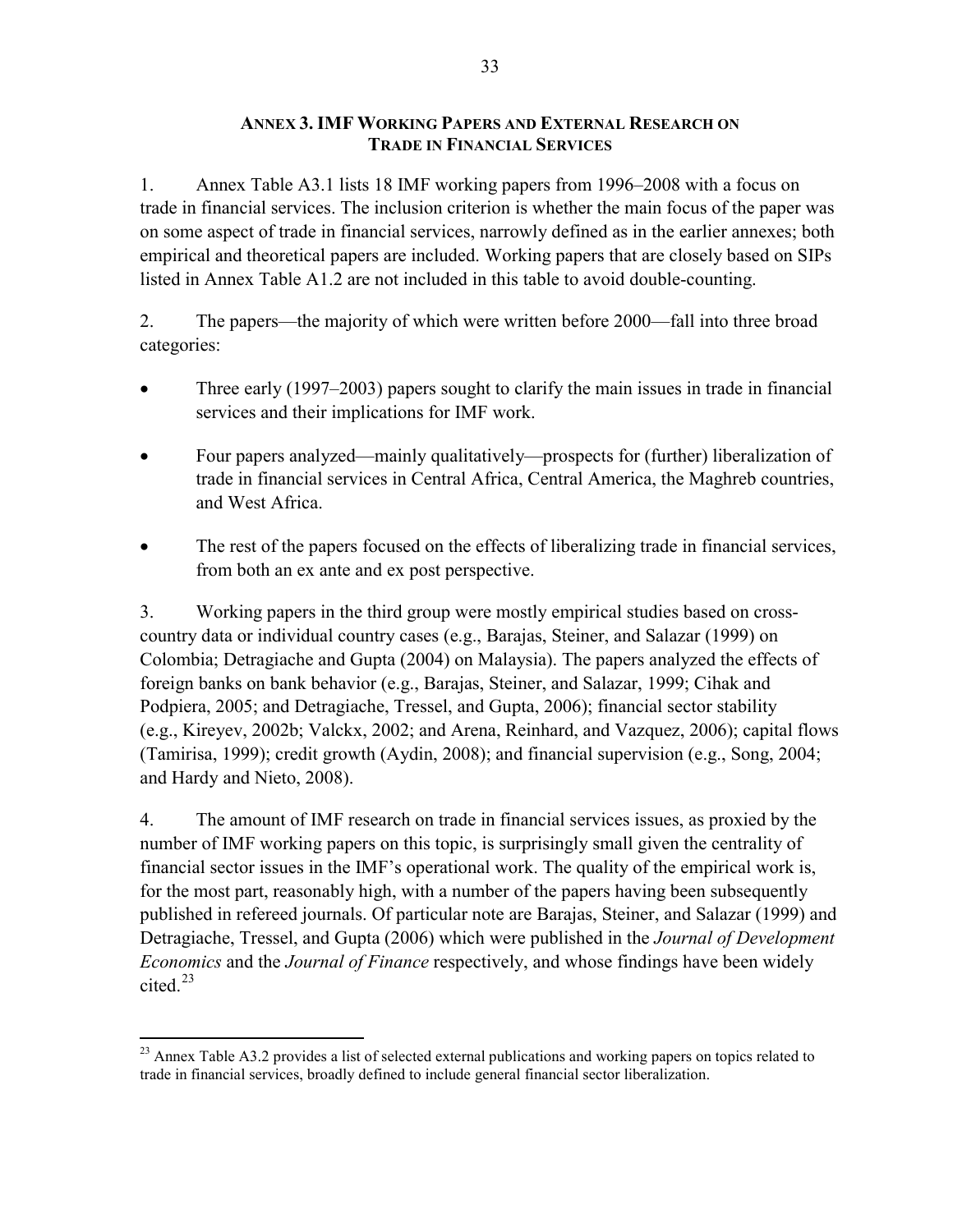| Annex Table A3.1. Selected Working Papers on Trade in Financial Services Issues |
|---------------------------------------------------------------------------------|
|---------------------------------------------------------------------------------|

|                                                                                                                                                                                            | <b>Country/ Region</b>                                                                  | Methodology                                   | <b>Main Conclusions</b>                                                                                                                                                                                                                                                                                                                                                                                                                                                                                                                                                                                   |
|--------------------------------------------------------------------------------------------------------------------------------------------------------------------------------------------|-----------------------------------------------------------------------------------------|-----------------------------------------------|-----------------------------------------------------------------------------------------------------------------------------------------------------------------------------------------------------------------------------------------------------------------------------------------------------------------------------------------------------------------------------------------------------------------------------------------------------------------------------------------------------------------------------------------------------------------------------------------------------------|
| Understanding trade in financial services and its implications for the IMF                                                                                                                 |                                                                                         |                                               |                                                                                                                                                                                                                                                                                                                                                                                                                                                                                                                                                                                                           |
| Sorsa, Piritta, 1997, "The GATS Agreement<br>on Financial Services: A Modest Start to<br>Multilateral Liberalization," WP/97/55 (May)                                                      |                                                                                         | Qualitative analysis                          | In many countries, multilaterally liberalized financial sector policies are more restrictive<br>than the actual state of openness or development of financial sectors. Many emerging<br>markets liberalized little under the GATS despite often well-developed financial markets,<br>while the opposite was true in some less developed developing countries.                                                                                                                                                                                                                                             |
| Tamirisa, Natalia, and others, 2000, "Trade<br>Policy in Financial Services," WP/00/31<br>(February)                                                                                       |                                                                                         | Qualitative analysis                          | Trade liberalization could complement other financial reforms by enhancing the efficiency,<br>quality, and variety of financial services and by encouraging improvement of financial<br>regulations and practices. However, it raises sectoral, strategic, and cultural concerns. The<br>design of trade policy should therefore emphasize the nexus with the macroeconomic<br>framework and other financial sector policies, especially prudential and capital account<br>regulations. It should also differentiate between types of trade.                                                              |
| Lehmann, Alexander, Natalia Tamirisa, and<br>Jaroslaw Wieczorek, 2003, "International<br>Trade in Services: Implications for the<br>Fund," PDP/03/6 (December)                             |                                                                                         | Qualitative analysis                          | Further liberalization of services trade in developing countries, as currently envisaged in<br>the context of the WTO Doha Development Agenda, holds a number of potential benefits,<br>such as underpinning the liberalization of goods trade, but it is also being resisted due to<br>its potential adjustment costs. Two implications for IMF activities are examined: coherence<br>among the three principal international economic institutions and sequencing with<br>macroeconomic stabilization and regulatory reforms.                                                                           |
| Assessing prospects for liberalization of trade in financial services                                                                                                                      |                                                                                         |                                               |                                                                                                                                                                                                                                                                                                                                                                                                                                                                                                                                                                                                           |
| Canales Kriljenko, Jorge Iván, Padamja<br>Khandelwal, and Alexander Lehmann,<br>2003, "Financial Integration in Central<br>America: Prospects and Adjustment<br>Needs," PDP/03/3 (October) | Costa Rica,<br>Dominican Republic,<br>El Salvador,<br>Guatemala.<br>Honduras, Nicaragua | Qualitative analysis                          | Even though there are few formal barriers to trade in financial services in the six Central<br>American Free Trade Area (CAFTA) countries, deficiencies in regulatory and competition<br>standards and in the judicial systems still restrict the participation of foreign institutions in<br>the financial systems in the region. A greater presence of such institutions could support<br>other objectives of trade and investment liberalization, though it would require several<br>adjustments in prudential supervision at national levels and greater cooperation between<br>members of the CAFTA. |
| Sy, Amadou N.R., 2006, "Financial<br>Integration in the West African Economic<br>and Monetary Union," WP/06/214<br>(September)                                                             | West African<br>Economic and<br>Monetary Union<br>(WAEMU)                               | Qualitative analysis                          | The structure of the financial sector and its institutional arrangements indicate that financial<br>integration is well advanced in some aspects. Common and foreign ownership of banks is<br>very high and cross-border transactions are frequent in the government securities markets;<br>common institutions help achieve a high degree of similarity of rules. There is nonetheless<br>scope for further financial integration as indicated by persistent deviations from the law of<br>one price, limited cross-border bank transactions, and differences in treatment.                              |
| Saab, Samer Y., and Jérôme Vacher, 2007,<br>"Banking Sector Integration and<br>Competition in CEMAC," WP/07/3 (January)                                                                    | Central African<br>Economic and<br>Monetary Community                                   | Qualitative analysis.<br>econometric analysis | There is some evidence of price convergence in average interest rate spreads. However,<br>this observation is not supported by an increase in cross-border flows in retail loans and<br>deposits, and price convergence may merely reflect excess liquidity in the region. Other<br>data also indicate that bank competition within the CEMAC as a region is limited,<br>complementing the findings on integration. Addressing shortfalls in legal and regulatory<br>frameworks, infrastructure, and markets would facilitate integration.                                                                |
| Tahari, Amor, and others, 2007, "Financial<br>Sector Reforms and Prospects for Financial<br>Integration in Maghreb Countries."<br>WP/07/125 (May)                                          | Algeria, Libya,<br>Mauritania, Morocco,<br>Tunisia                                      | Qualitative analysis                          | So far, only limited actions and progress have been made toward financial integration<br>within the Maghreb region. Useful lessons can be garnered from the experiences of the<br>European Union and Gulf Cooperation Council countries, including: (a) adopting a gradual<br>approach; (b) consolidating macroeconomic stability in all the countries; (c) strengthening<br>financial markets; (d) harmonizing rules and regulations(e) improving regional coordination;<br>and (f) lifting restrictions on cross border flows of goods and services.                                                    |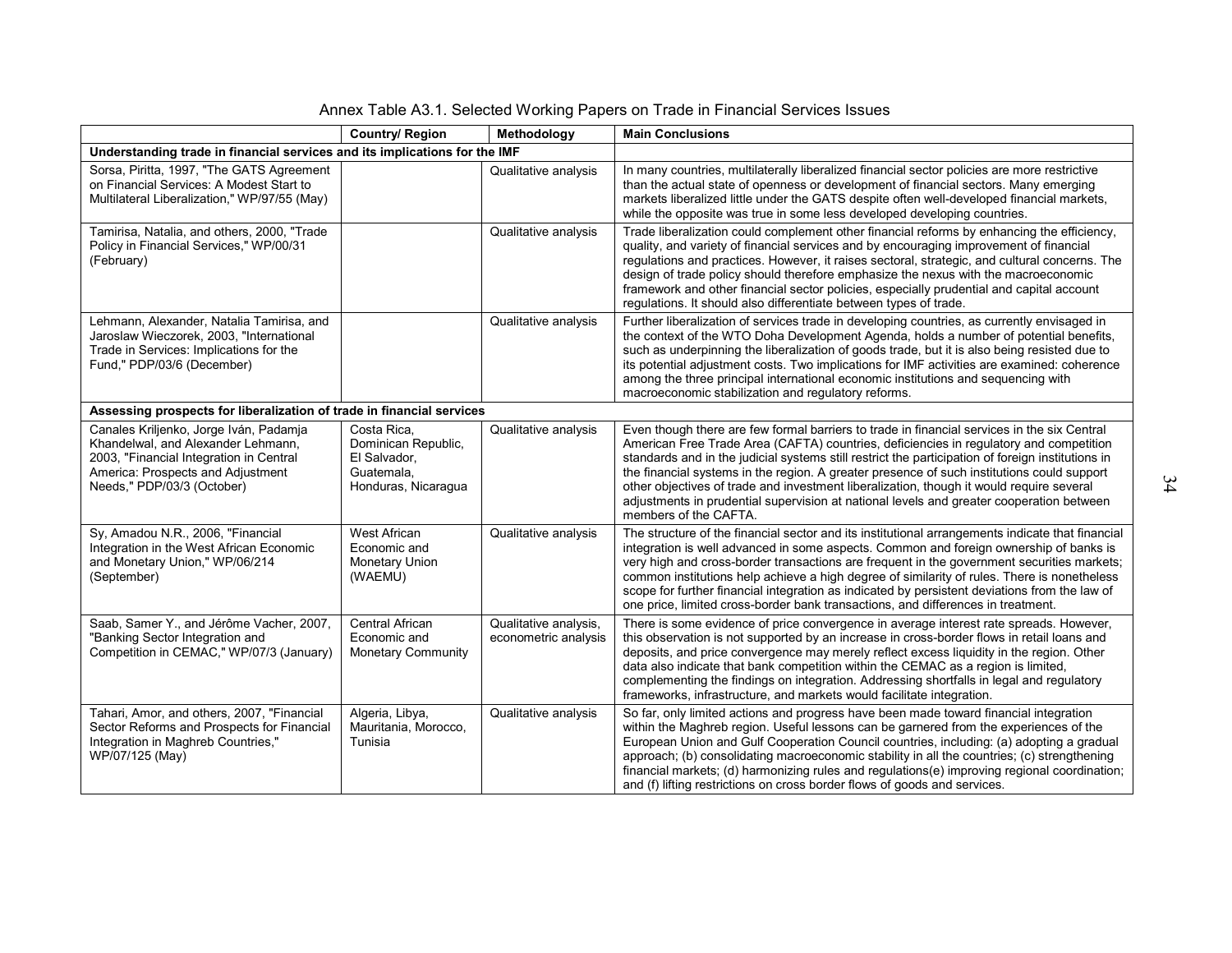| Annex Table A3.1. Selected Working Papers on Trade in Financial Services Issues (continued) |
|---------------------------------------------------------------------------------------------|
|---------------------------------------------------------------------------------------------|

|                                                                                                                                                           | <b>Country/ Region</b>     | Methodology                                   | <b>Main Conclusions</b>                                                                                                                                                                                                                                                                                                                                                                                                                                                                                                                                                                                                                                                                                                                                                                        |
|-----------------------------------------------------------------------------------------------------------------------------------------------------------|----------------------------|-----------------------------------------------|------------------------------------------------------------------------------------------------------------------------------------------------------------------------------------------------------------------------------------------------------------------------------------------------------------------------------------------------------------------------------------------------------------------------------------------------------------------------------------------------------------------------------------------------------------------------------------------------------------------------------------------------------------------------------------------------------------------------------------------------------------------------------------------------|
| Effects and implications of liberalizing trade in financial services                                                                                      |                            |                                               |                                                                                                                                                                                                                                                                                                                                                                                                                                                                                                                                                                                                                                                                                                                                                                                                |
| Tamirisa, Natalia, 1999, "Trade in Financial<br>Services and Capital Movements,"<br>WP/99/89 (July)                                                       | <b>OECD</b> countries      | Econometric<br>analysis                       | Capital inflows tend to fall (rise) with the liberalization of commercial presence in banking<br>and securities (insurance) services, possibly reflecting an increase (decrease) in saving.<br>When cross-border trade is liberalized, capital flows change insignificantly.                                                                                                                                                                                                                                                                                                                                                                                                                                                                                                                   |
| Barajas, Adolfo, Roberto Steiner, and<br>Natalia Salazar, 1999, "Foreign Investment<br>in Colombia's Financial Sector," WP/99/150<br>(November)           | Colombia                   | Econometric<br>analysis                       | Financial liberalization in general had a beneficial impact on bank behavior in Colombia.<br>Although the positive contribution of foreign entry may be overstated in recent studies by<br>not controlling for other liberalization factors, foreign (and domestic) entry beginning in<br>1990 did improve bank behavior by enhancing operative efficiency and competition.<br>However, this came at the expense of deterioration in the loan quality of domestic banks.                                                                                                                                                                                                                                                                                                                       |
| Kireyev, Alexei, 2002a, "Liberalization of<br>Trade in Financial Services and Financial<br>Sector Stability (Analytical Approach),"<br>WP/02/138 (August) |                            | Qualitative analysis                          | Liberalization of trade in financial services undertaken by countries under the WTO has<br>generally been conducive to the stability of their financial systems because of the mutually<br>reinforcing nature of existing international rules and practices.                                                                                                                                                                                                                                                                                                                                                                                                                                                                                                                                   |
| Kireyev, Alexei, 2002b, "Liberalization of<br>Trade in Financial Services and Financial<br>Sector Stability (Empirical Approach),"<br>WP/02/139 (August)  | 92 countries               | Econometric<br>analysis                       | Econometric testing of indicators intended to proxy financial sector stability—subdivided<br>into exchange rate and banking sector stability-suggests that opening of the financial<br>sector is an efficient policy instrument for achieving a variety of macroeconomic goals.<br>While liberalization is found to be broadly conducive to stability, the outcome of<br>liberalization on exchange rate stability is less predictable than on banking sector stability.                                                                                                                                                                                                                                                                                                                       |
| Valckx, Nico, 2002, "WTO Financial<br>Services Commitments: Determinants and<br>Impact on Financial Stability," WP/02/214<br>(December)                   | 92 countries               | Econometric<br>analysis                       | The most important factors that have influenced WTO members to take on their chosen<br>level of liberalization commitments in the framework of liberalization of trade in financial<br>services are economic growth, current account, trends in banking sector development,<br>policy restrictiveness, and peer group effects. More liberal commitments may be<br>associated with greater vulnerability to currency and banking crises—most likely a short-<br>term effect, which should be mitigated with time through increased market efficiency and<br>better resource allocation.                                                                                                                                                                                                         |
| Song, Inwon, 2004, "Foreign Bank<br>Supervision and Challenges to Emerging<br>Market Supervisors," WP/04/82 (May)                                         |                            | Qualitative analysis,<br>case studies         | As the presence of foreign-owned banks grows, the challenges for emerging market<br>supervisors include: (i) choosing a licensing policy for foreign banks; (ii) monitoring the<br>local establishments of large international banks; (iii) upgrading their supervisory capacity<br>to oversee complicated financial products of foreign banks; (iv) dealing with the issue of<br>the parent bank support in case of difficulties or crises; (v) handling consolidated<br>supervision if the market is heavily dependent on foreign banks; (vi) dealing with bank<br>holding companies or other complex financial institutions; (vii) dealing with increased<br>concentration in the banking system; and (viii) improving the governance structure of<br>complex international banking groups. |
| Detragiache, Enrica, and Poonam Gupta,<br>2004, "Foreign Banks in Emerging Market<br>Crises: Evidence from Malaysia,"<br>WP/04/129 (July)                 | Malaysia                   | Econometric<br>analysis                       | Foreign banks not specialized in Asia performed better than banks mainly active in Asia<br>(including all domestic and some foreign banks) during the crisis, maintaining higher<br>profitability thanks to higher interest margins and lower nonperforming loans. Foreign<br>banks did not abandon the local market during the crisis and received less government<br>support than domestic institutions.                                                                                                                                                                                                                                                                                                                                                                                     |
| Cihák, Martin, and Richard Podpiera, 2005,<br>"Bank Behavior in Developing Countries:<br>Evidence from East Africa," WP/05/129<br>(June)                  | Kenya, Tanzania,<br>Uganda | Qualitative analysis,<br>econometric analysis | International banks are generally more efficient and more active in lending than domestic<br>banks. Hence, there is no support for the argument that the presence of large international<br>banks would have an adverse effect on the effectiveness and efficiency of banking sectors<br>in developing countries. However, as suggested by the Kenyan experience, the presence<br>of international banks may not lead to increased competition and provision of banking<br>services if weak institutions are allowed to remain in the system.                                                                                                                                                                                                                                                  |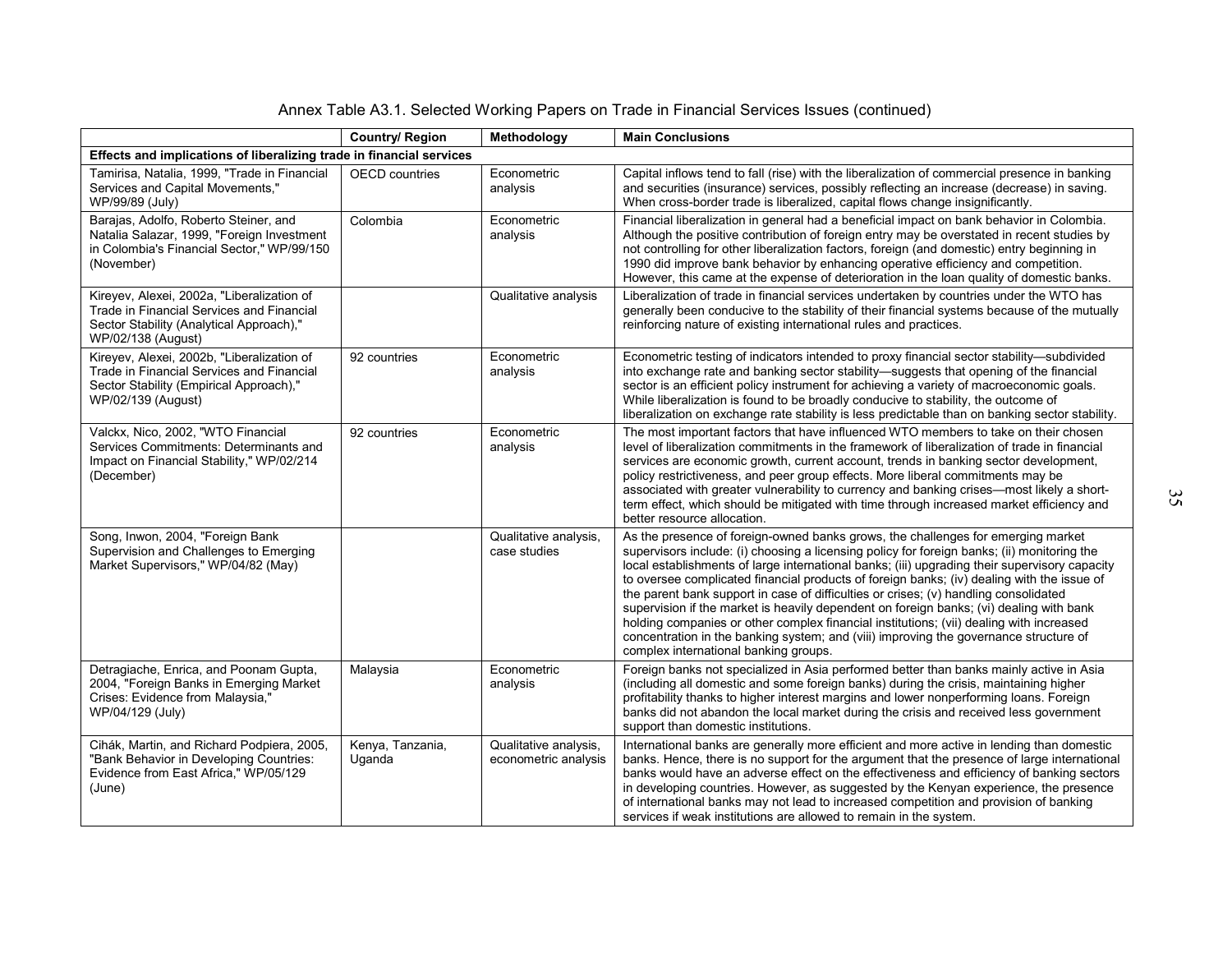|                                                                                                                                                                    | <b>Country/ Region</b>                             | Methodology                                   | <b>Main Conclusions</b>                                                                                                                                                                                                                                                                                                                                                                                                                                                                                                                                                                                                                                                                                                                                                                                                                                                                                                               |
|--------------------------------------------------------------------------------------------------------------------------------------------------------------------|----------------------------------------------------|-----------------------------------------------|---------------------------------------------------------------------------------------------------------------------------------------------------------------------------------------------------------------------------------------------------------------------------------------------------------------------------------------------------------------------------------------------------------------------------------------------------------------------------------------------------------------------------------------------------------------------------------------------------------------------------------------------------------------------------------------------------------------------------------------------------------------------------------------------------------------------------------------------------------------------------------------------------------------------------------------|
| Detragiache, Enrica, Thierry Tressel, and<br>Poonam Gupta, 2006, "Foreign Banks in<br>Poor Countries: Theory and Evidence,"<br>WP/06/18 (January)                  | 89 countries                                       | Theoretical model,<br>Econometric<br>analysis | The theoretical model shows that when foreign banks are better at monitoring high-end<br>customers than domestic banks, their entry benefits those customers but may hurt other<br>customers and worsen welfare. The model also predicts that credit to the private sector<br>should be lower in countries with more foreign bank penetration. In both cross-sectional<br>and panel tests, a stronger foreign bank presence is robustly associated with less credit to<br>the private sector in poor countries. In countries with more foreign bank penetration, credit<br>growth is slower and there is less access to credit. There are no adverse effects of foreign<br>bank presence in more advanced countries.                                                                                                                                                                                                                  |
| Arena, Marco, Carmen Reinhart, and<br>Francisco Vázquez, 2006, "The Lending<br>Channel in Emerging Economies: Are<br>Foreign Banks Different?" WP/07/48<br>(March) | 20 emerging market<br>countries                    | Econometric<br>analysis                       | There is weak evidence that foreign banks have a lower sensitivity of credit to monetary<br>conditions relative to their domestic competitors, with the differences driven by banks with<br>lower asset liquidity and/or capitalization. The lending and deposit rates of foreign banks<br>tend to be smoother during periods of financial distress. However, the differences across<br>domestic and foreign banks do not appear to be strong. These results provide weak<br>support to the existence of supply-side effects in credit markets and suggest that foreign<br>bank entry in emerging countries may have contributed somewhat to stability in credit<br>markets.                                                                                                                                                                                                                                                          |
| De Nicoló, Gianni, and Elena Loukoianova,<br>Elena, 2007, "Bank Ownership, Market<br>Structure and Risk," WP/07/215<br>(September)                                 | 133 developing<br>countries                        | Theoretical model,<br>econometric analysis    | The positive and significant relationship between bank concentration and bank risk of<br>failure is stronger when bank ownership is taken into account, and it is strongest when<br>state-owned banks have sizeable market shares. Conditional on country and firm specific<br>characteristics, the risk profiles of foreign (state-owned) banks are significantly higher than<br>(not significantly different from) those of private domestic banks. Private domestic banks<br>do take on more risk as a result of larger market shares of both state-owned and foreign<br>banks. The model rationalizes this evidence if both state-owned and foreign banks have<br>either larger screening and/or lower bankruptcy costs than private domestic banks, banks'<br>differences in market shares, screening or bankruptcy costs are not too large, and loan<br>markets are sufficiently segmented across banks of different ownership. |
| Cihák, Martin, and Li Lian Ong, 2007,<br>"Estimating Spillover Risk Among Large EU<br>Banks," WP/07/267 (November)                                                 | European Union                                     | Econometric<br>analysis                       | Spillovers within domestic banking systems generally remain more likely than cross-border<br>spillovers among major EU banks. But the number of significant cross-border links is<br>already larger than the number of significant links among domestic banks, adding a piece<br>of empirical evidence supporting the need for strong cross-border supervisory cooperation<br>within the EU.                                                                                                                                                                                                                                                                                                                                                                                                                                                                                                                                          |
| Aydın, Burcu, 2008, "Banking Structure and<br>Credit Growth in Central and Eastern<br>European Countries," WP/08/215<br>(September)                                | Central and Eastern<br>European (CEE)<br>countries | Econometric<br>analysis                       | CEE countries depend on foreign banks, and these foreign banks depend on interbank<br>funding. Lending by foreign banks seems driven by economic growth and interest rate<br>margins. This lending appears independent of economic but not financial conditions in the<br>foreign bank's home country.                                                                                                                                                                                                                                                                                                                                                                                                                                                                                                                                                                                                                                |
| Hardy, Daniel, and Maria Nieto, 2008,<br>"Cross-Border Coordination Of Prudential<br>Supervision And Deposit Guarantees,"<br>WP/08/283 (December)                  | European Union                                     | Qualitative analysis.<br>theoretical model    | The first best approach is to simultaneously strengthen prudential supervision and limit<br>depositor protection. However, each country has an incentive to "free ride" on the<br>strengthened supervision of others, so an enforcement mechanism such as mutual<br>evaluations is needed. Strengthening coordinated prudential regulation and supervision is<br>valuable even if deposit guarantee schemes are not well coordinated. Consideration<br>should be given to establishing not only a minimum level of deposit guarantee coverage,<br>but also a maximum level.                                                                                                                                                                                                                                                                                                                                                           |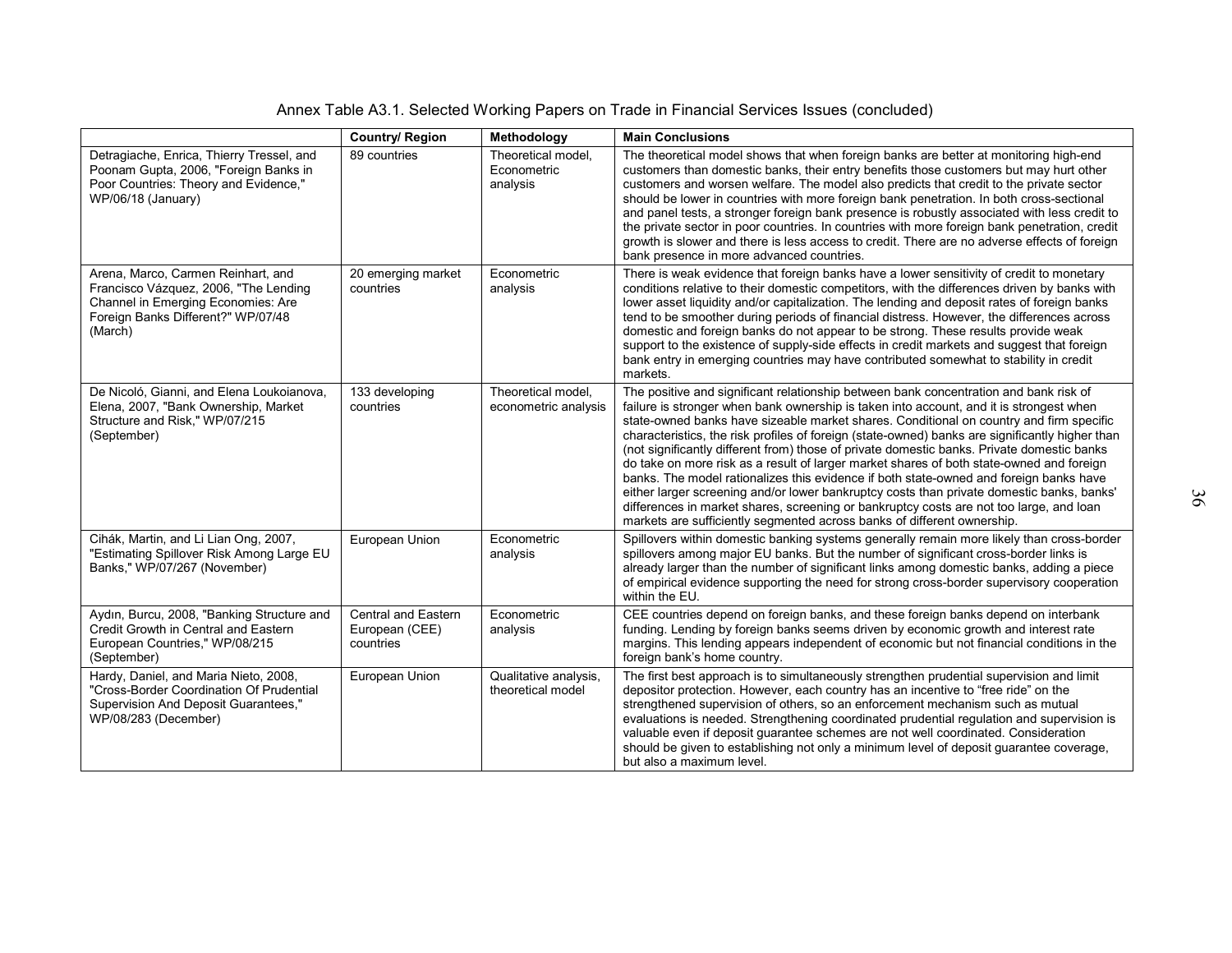Annex Table A3.2. An Annotated Bibliography of the Economic Determinants and Effects of Financial Services Liberalization

|                                                                                                                                                                                                                                         | <b>Main Conclusions</b>                                                                                                                                                                                                                                                                                                                                                                                                                                                                                                                                                                                                                                                                                                                                                                                                                                                                                                                                                                                                                                                                                                                                                                                                                                                                                                           |
|-----------------------------------------------------------------------------------------------------------------------------------------------------------------------------------------------------------------------------------------|-----------------------------------------------------------------------------------------------------------------------------------------------------------------------------------------------------------------------------------------------------------------------------------------------------------------------------------------------------------------------------------------------------------------------------------------------------------------------------------------------------------------------------------------------------------------------------------------------------------------------------------------------------------------------------------------------------------------------------------------------------------------------------------------------------------------------------------------------------------------------------------------------------------------------------------------------------------------------------------------------------------------------------------------------------------------------------------------------------------------------------------------------------------------------------------------------------------------------------------------------------------------------------------------------------------------------------------|
| Barajas, Adolfo, Roberto Steiner, and Natalia<br>Salazar, 2000, "The Impact of Liberalization<br>and Foreign Investment in Colombia's Financial<br>Sector," Journal of Development Economics,<br>Vol. 63 (1), pp. 157-196.              | This study analyzes financial liberalization measures undertaken in 1990, of which an opening to foreign investment was a major<br>component. After a brief description of the major changes in legislation on foreign investment, the performance of foreign-owned vs.<br>domestic banks is compared, first using a descriptive approach, then in a more systematic manner using econometric analysis. Panel<br>data estimations reveal that financial liberalization in general had a beneficial impact on bank behavior in Colombia, by increasing<br>competition, lowering intermediation costs and improving loan quality. Although the positive contribution of foreign entry may be<br>overstated in recent studies by not controlling for other liberalization factors, foreign and domestic entry beginning in 1990 did improve<br>bank behavior by enhancing operative efficiency and competition. However, the greater competition may have resulted in increased<br>risk and a subsequent deterioration in loan quality, particularly among domestic banks.                                                                                                                                                                                                                                                           |
| Beck, Thorsten, Asli Demirguc-Kunt, and Maria<br>Soledad Martinez Peria, 2008, "Banking<br>Services for Everyone? Barriers to Bank<br>Access and Use around the World," The World<br>Bank Economic Review, Vol. 22 (3),<br>pp. 397-430. | Using information from 193 banks in 58 countries, the authors develop and analyze indicators of physical access, affordability and<br>eligibility barriers to deposit, loan and payment services. They find substantial cross-country variation in barriers to banking and show<br>that in many countries these barriers can potentially exclude a significant share of the population from using banking services.<br>Correlations with bank- and country-level variables show that bank size and the availability of physical infrastructure are the most<br>robust predictors of barriers. Further, they find evidence that in more competitive, open, and transparent economies, and in countries<br>with better contractual and informational frameworks, banks impose lower barriers. Finally, though foreign banks themselves seem to<br>charge higher fees than other banks, in foreign-dominated banking systems, fees are lower, and it is easier to open bank accounts<br>and to apply for loans. On the other hand, in systems that are predominantly government-owned, customers pay lower fees but also<br>face greater restrictions in terms of where to apply for loans and how long it takes to have applications processed. These findings<br>have important implications for policy reforms to broaden access. |
| Bonaccorsi di Patti, Emilia, and Daniel C.<br>Hardy, 2005, "Financial Sector Liberalization,<br>Bank Privatization, and Efficiency: Evidence<br>from Pakistan," Journal of Banking and<br>Finance, Vol. 29 (8-9), pp. 2381-2406.        | The Pakistani banking system has been transformed over the past 15 years through liberalization, the entry of private banks, the<br>privatization of public-sector banks, and the tightening of prudential regulations. The effects of these changes on bank productivity and<br>relative efficiency are investigated using various techniques. Bank productivity in terms of profits has increased, and new entrants<br>have been efficient, but the dispersion of efficiency remains wide. The privatized banks improved their profit efficiency in the period<br>immediately following their privatization, but in the subsequent years only one significantly improved its efficiency, whereas the other<br>did not differentiate itself in terms of efficiency from the remaining state-owned banks. The new private domestic banks generally<br>proved to be among the most efficient, and sometimes out-performed the foreign banks.                                                                                                                                                                                                                                                                                                                                                                                       |
| Bonin, John P., Iftekhar Hasan, and Paul<br>Wachtel, 2005, "Privatization Matters: Bank<br>Efficiency in Transition Countries," Journal of<br>Banking and Finance, Vol. 29 (8-9),<br>pp. 2155-78.                                       | To investigate the impact of bank privatization in transition countries, the authors take the largest banks in six relatively advanced<br>countries, namely, Bulgaria, the Czech Republic, Croatia, Hungary, Poland, and Romania. Income and balance sheet characteristics<br>and efficiency measures computed from stochastic frontiers are compared across four bank ownership types. The empirical results<br>support the hypotheses that foreign-owned banks are most efficient and government- owned banks are least efficient. In addition, the<br>importance of attracting a strategic foreign owner in the privatization process is confirmed. However, counter to the conjecture that<br>foreign banks cherry pick the most profitable opportunities, the authors find that domestic banks have a local advantage in pursuing<br>fee-for-service business. Finally, they show that both the method and the timing of privatization matter to performance; specifically,<br>voucher privatization does not lead to increased efficiency and early-privatized banks are more efficient than later-privatized banks,<br>even though there is no evidence of a selection effect.                                                                                                                                             |
| Boubakri, Narjess, Jean-Claude Cosset, and<br>Klaus Fischer, 2005. "Privatization and Bank<br>Performance in Developing Countries," Journal<br>of Banking and Finance, Vol. 29 (8-9),<br>pp. 2015-41.                                   | The authors examine the post-privatization performance of 81 banks from 22 developing countries. The results suggest that: (i) On<br>average, banks chosen for privatization have lower economic efficiency, and lower solvency than banks kept under government<br>ownership. (ii) In the post-privatization period, profitability increases but, depending on the type of owner, efficiency, risk exposure and<br>capitalization may worsen or improve. However, (iii) over time, privatization yields significant improvements in economic efficiency and<br>credit risk exposure. (iv) Newly privatized banks that are controlled by local industrial groups become more exposed to credit risk and<br>interest rate risk after privatization.                                                                                                                                                                                                                                                                                                                                                                                                                                                                                                                                                                                |
| Claessens, Stijn, Asli Demirgüc-Kunt, and<br>Harry Huizinga, 2001, "How Does Foreign Entry<br>Affect Domestic Banking Markets?" Journal of<br>Banking and Finance, Vol. 25 (5), pp. 891-911.                                            | Using 7900 bank observations from 80 countries for the 1988–95 period, this paper examines the extent and effect of foreign<br>presence in domestic banking markets. The authors investigate how net interest margins, overhead, taxes paid, and profitability differ<br>between foreign and domestic banks. They find that foreign banks have higher profits than domestic banks in developing countries,<br>but the opposite is the case for developed countries. Estimated results suggest that an increased presence of foreign banks is<br>associated with a reduction in profitability and margins for domestic banks.                                                                                                                                                                                                                                                                                                                                                                                                                                                                                                                                                                                                                                                                                                      |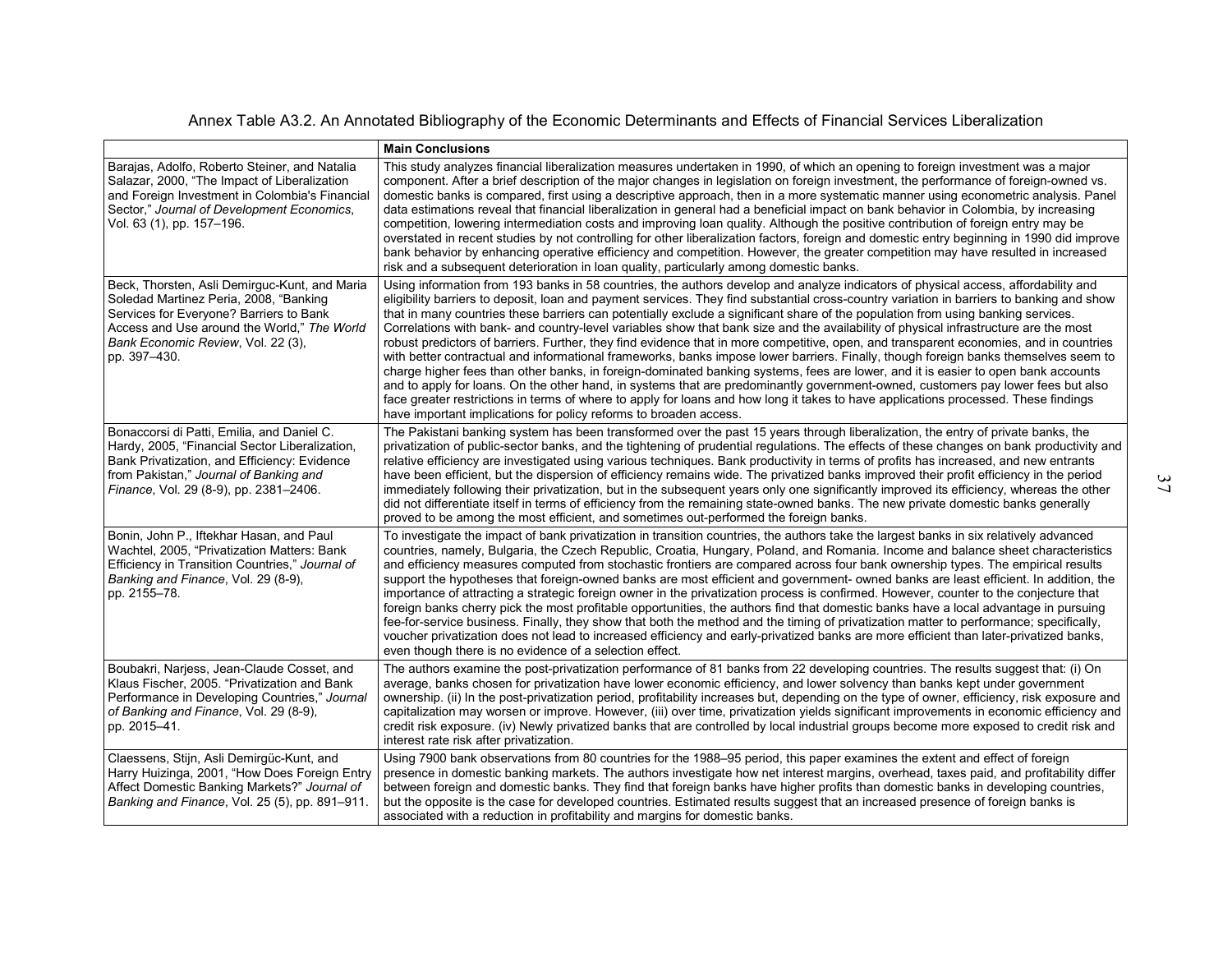|                                                                                                                                                                                                                                                                                                                                                                       | <b>Main Conclusions</b>                                                                                                                                                                                                                                                                                                                                                                                                                                                                                                                                                                                                                                                                                                                                                                                                                                                                                                                                                                                              |
|-----------------------------------------------------------------------------------------------------------------------------------------------------------------------------------------------------------------------------------------------------------------------------------------------------------------------------------------------------------------------|----------------------------------------------------------------------------------------------------------------------------------------------------------------------------------------------------------------------------------------------------------------------------------------------------------------------------------------------------------------------------------------------------------------------------------------------------------------------------------------------------------------------------------------------------------------------------------------------------------------------------------------------------------------------------------------------------------------------------------------------------------------------------------------------------------------------------------------------------------------------------------------------------------------------------------------------------------------------------------------------------------------------|
| Claessens, Stijn, and Jong-Kun Lee, 2002,<br>"Foreign Banks in Low-Income Countries:<br>Recent Developments and Impacts,"<br>Background paper commissioned for the Global<br>Development Finance (Washington: The World<br>Bank).                                                                                                                                     | As in many other countries, foreign participation in low-income countries' banking systems has increased in the last decade, although<br>from a low level. The authors show that the increased foreign bank participation combined with a commitment to open markets has<br>improved the efficiency and competitiveness of these countries' financial systems. Foreign banks have also introduced improved risk<br>management practices and "imported" supervision from parent country regulators, thereby helping to strengthen banking systems. At<br>the same time, increased competition may lower franchise value of incumbent banks and can lead to financial instability. While<br>adequate regulation and supervision would be the natural policy response, many low-income countries have had great difficulty in<br>establishing good legal and institutional frameworks. The answer might be to harness more the benefits of foreign entry, while<br>focusing institutional efforts on a few key aspects. |
| Clarke, George R.G., Robert Cull, and Mary M.<br>Shirley, 2005, "Bank Privatization in Developing<br>Countries: A Summary of Lessons and<br>Findings," Journal of Banking and Finance, Vol.<br>29 (8-9), pp. 1905-1930.                                                                                                                                               | Although a large and growing literature shows that privatization can improve the performance of non-financial enterprises, there is less<br>evidence on how it affects the performance of the banking sector. This paper summarizes the results from the papers in the special<br>issue of the Journal of Banking and Finance on bank privatization. It concludes that although bank privatization usually improves bank<br>efficiency, gains are greater when the government fully relinguishes control, when banks are privatized to strategic investors, when<br>foreign banks are allowed to participate in the privatization process, and when the government does not restrict competition.                                                                                                                                                                                                                                                                                                                    |
| Crystal, Jennifer S., B. Gerard Dages, and Linda<br>S. Goldberg, 2001, "Does Foreign Ownership<br>Contribute to Sounder Banks? The Latin<br>American Experience," in Open Doors: Foreign<br>Participation in Financial Systems in<br>Developing Countries, ed. by Robert E. Litan,<br>Paul Masson, and Michael Pomerleano<br>(Washington: The Brookings Institution). | The study concluded that the entry of foreign banks had positive effects on the overall soundness of local banking systems partly<br>because foreign banks screened and treated problem loans more aggressively.                                                                                                                                                                                                                                                                                                                                                                                                                                                                                                                                                                                                                                                                                                                                                                                                     |
| Demirgüç-Kunt, Asli, Ross Levine, and H.G.<br>Min, 1998, "Opening to foreign banks: Issues of<br>stability, efficiency, and growth," in The<br>Implications of Globalization of World Financial<br>Markets, ed. by S. Lee (Seoul: Bank of Korea).                                                                                                                     | This study investigated the effects of foreign bank presence in 80 countries between 1988 and 1995. They found that liberalizing<br>restrictions on foreign bank entry accelerated the efficiency of the domestic banking sector, and thereby contributed to long-run<br>economic growth.                                                                                                                                                                                                                                                                                                                                                                                                                                                                                                                                                                                                                                                                                                                            |
| Francois, Joseph F., and Felix Eschenbach,<br>2002, "Financial Sector Competition, Services<br>Trade, and Growth," Working Paper<br>TI 2002-089/2 (Rotterdam: Tinbergen Institute).                                                                                                                                                                                   | The authors explore dynamic linkages between financial/banking sector openness, financial sector competition, and growth. They first<br>develop an analytical model, highlighting links between long-run economic performance and services trade, through scale economies<br>and market and cost structures in the financial services sector. This is followed by an econometric exercise based on data for 130<br>countries for the 1990s. The results point to a strong positive relationship between financial sector competition/performance and<br>financial sector openness (meaning foreign bank access to domestic markets), and between growth and financial sector<br>competition/performance. They also point to the presence of scale economies in the sector.                                                                                                                                                                                                                                           |
| Kiyota, Kozo, Barbara Peitsch, and Robert M.<br>Stern, 2009, "The Benefits of Financial Sector<br>Liberalisation for Developing Countries: A Case<br>Study of Ethiopia," OECD Journal of Investment<br>Policy, forthcoming.                                                                                                                                           | This paper focuses on issues of financial sector liberalization in Ethiopia, with reference in particular to the Ethiopian banking sector.<br>The results of the micro-data analysis of the Ethiopian banking system suggested that the costs of public banks were 1.6 percent<br>higher than those of private banks, and that the public banks appeared to be less efficient than private banks. Also, the interest-rate<br>spread was 1.5 percentage points smaller for public banks than private banks. These results suggest that, if foreign banks were<br>permitted to enter into the Ethiopian economy, there would likely be a narrowing of the efficiency gap and interest-rate spread<br>between the public and private banks and a consequent improvement in Ethiopia's national economic welfare.                                                                                                                                                                                                        |
| La Porta, Rafael, Florencio Lopez-de-Silanes,<br>and Andrei Shleifer, 2002. "Government<br>Ownership of Banks," Journal of Finance,<br>Vol. 57 (1), pp. 265-301.                                                                                                                                                                                                      | The authors assemble data on government ownership of banks around the world. The data show that such ownership is large and<br>pervasive, and higher in countries with low levels of per capita income, backward financial system, interventionist and inefficient<br>governments, and poor protection of property rights. Higher government ownership of banks in 1970 is associated with slower<br>subsequent financial development and lower growth of per capita income and productivity. This evidence supports "political" theories<br>of government ownership of firms.                                                                                                                                                                                                                                                                                                                                                                                                                                       |

Annex Table A3.2. An Annotated Bibliography of the Economic Determinants and Effects of Financial Services Liberalization (continued)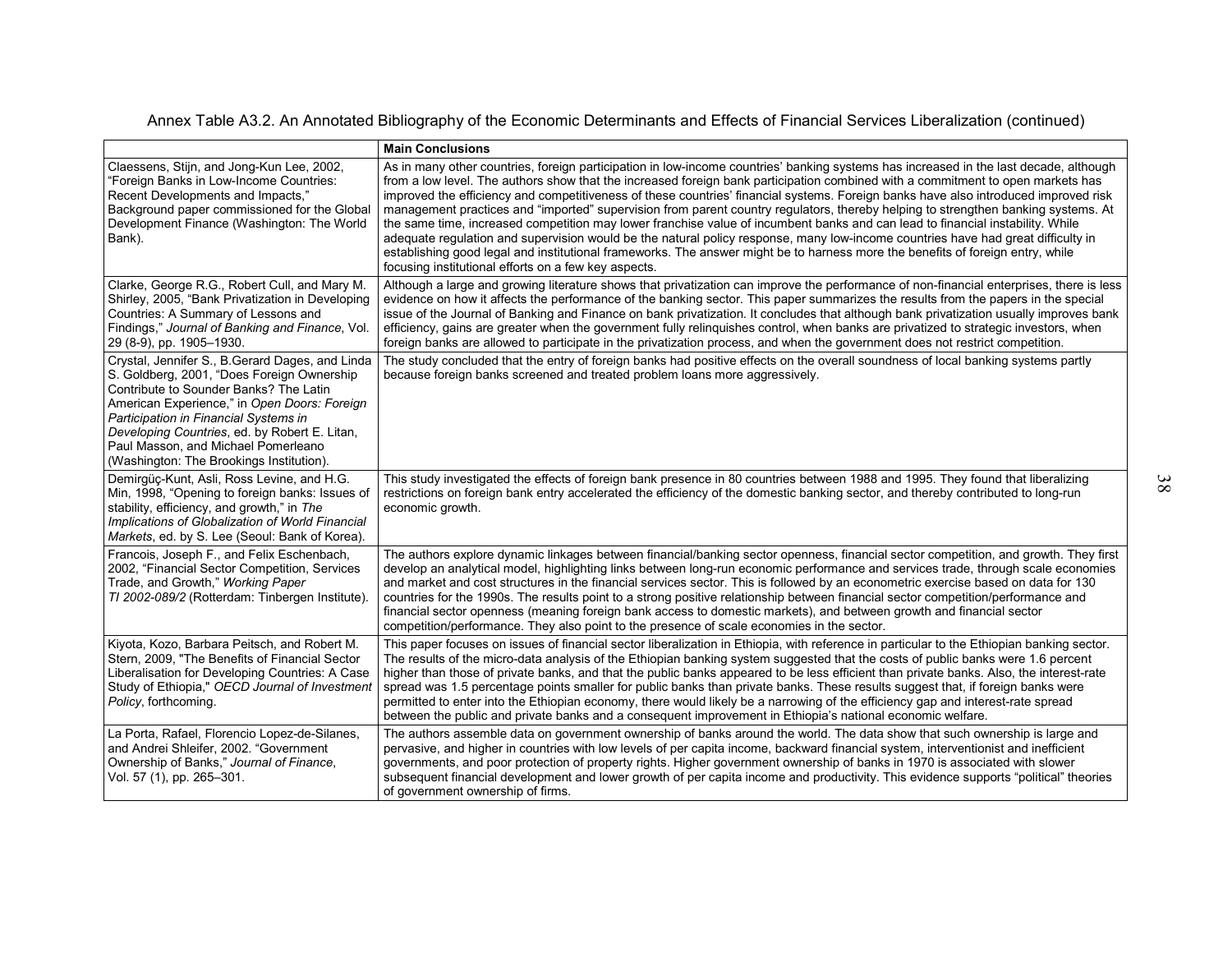Annex Table A3.2. An Annotated Bibliography of the Economic Determinants and Effects of Financial Services Liberalization

|                                                                                                                                                                                                                                       | <b>Main Conclusions</b>                                                                                                                                                                                                                                                                                                                                                                                                                                                                                                                                                                                                                                                                                                                                                                                                                                                                                                                                                                                                                                                                                                                                                                                                                          |
|---------------------------------------------------------------------------------------------------------------------------------------------------------------------------------------------------------------------------------------|--------------------------------------------------------------------------------------------------------------------------------------------------------------------------------------------------------------------------------------------------------------------------------------------------------------------------------------------------------------------------------------------------------------------------------------------------------------------------------------------------------------------------------------------------------------------------------------------------------------------------------------------------------------------------------------------------------------------------------------------------------------------------------------------------------------------------------------------------------------------------------------------------------------------------------------------------------------------------------------------------------------------------------------------------------------------------------------------------------------------------------------------------------------------------------------------------------------------------------------------------|
| Levine, Ross, Norman Loayza, and Thorsten<br>Beck, 2000, "Financial Intermediation and<br>Growth: Causality and Causes," Journal of<br>Monetary Economics, Vol. 46 (1), pp. 31-77.                                                    | This paper evaluates: (1) whether the exogenous component of financial intermediary development influences economic growth, and<br>(2) whether cross-country differences in legal and accounting systems (e.g., creditor rights, contract enforcement, and accounting<br>standards) explain differences in the level of financial development. Using traditional cross-section, instrumental variable procedures<br>and recent dynamic panel techniques, the authors find that the exogenous components of financial intermediary development are<br>positively associated with economic growth. Also, the data show that cross-country differences in legal and accounting systems help<br>account for differences in financial development. Together, these findings suggest that legal and accounting reforms that strengthen<br>creditor rights, contract enforcement, and accounting practices can boost financial development and accelerate economic growth.                                                                                                                                                                                                                                                                              |
| Lewis, Peter, and Howard Stein, 1997. "Shifting<br>Fortunes: The political Economy of Financial<br>Liberalization in Nigeria," World Development,<br>Vol. 25 (1), pp. 5-22.                                                           | On the recommendation of the World Bank, Nigeria began to liberalize its financial sector in 1986. Contrary to the prediction of<br>financial repression theory, savings and investment declined in the wake of banking deregulation. By 1995, the Nigerian financial<br>system was in a state of collapse. The paper locates the main failure of Nigeria's financial deregulation in the political and institutional<br>setting of reform. The institutional mechanisms needed to supervise and regulate banking under the new system were absent while<br>private sector banking capacities were weak. Moreover, financial liberalization was quickly captured by a clientelist state as a means<br>of reallocating rents to strategic constituents. An additional precipitating factor was macroeconomic instability. The paper points to the<br>importance of incorporating political and institutional variables into any model of financial reform or transformation.                                                                                                                                                                                                                                                                      |
| Mattoo, Aaditya, Randeep Rathindran, and<br>Arvind Subramanian, 2006, "Measuring<br>Services Trade Liberalization and Its Impact on<br>Economic Growth: An Illustration," Journal of<br>Economic Integration, Vol. 21 (1), pp. 64-98. | The authors explain how the output growth effect from liberalizing the service sectors differs from the effect from liberalizing trade in<br>goods. They also suggest using a policy-based rather than outcome-based measure of the openness of a country's services regime.<br>They construct such openness for two key service sectors: basic telecommunications and financial services. They provide some<br>econometric evidence relatively strong for the financial sector and less strong, but nevertheless statistically significant, for the<br>telecommunications sector that openness in services influences long-run growth performance. Their estimated measures suggest that<br>growth rates in countries with fully open telecommunications and financial services sectors are up to 1.5 percentage points higher<br>than those in other countries.                                                                                                                                                                                                                                                                                                                                                                                |
| Mohieldin, Mahmoud, and Sahar Nasr, 2007,<br>"On Bank Privatization: The Case of Eqypt,"<br>The Quarterly Review of Economics and<br>Finance, Vol. 46 (5), pp. 707-725.                                                               | This paper discusses the controversy regarding the privatization of the banking sector in Egypt. It provides an overview of the<br>structure and evolution of the banking system, in the context of the series of reform measures undertaken by the Egyptian authorities<br>over the past decades. The paper assesses the performance of the state-owned banks versus private banks over the period 1995–<br>2005. Micro-prudential indicators, such as capital adequacy, asset quality, earnings, and profitability, reveal that state-owned banks<br>lag behind in terms of efficiency and performance, compared to their private counterparts. Results also suggest that retaining<br>government ownership can adversely affect bank performance. The paper explores the factors hindering the smooth implementation<br>of bank privatization. The authors indicate that the financial sector reform currently adopted is comprehensive; however it is<br>confronted with various political, social, and economic risks, which raise concerns regarding its sustainability. The paper then draws<br>on the existing literature to provide guidance to policy makers, regarding effective and successful implementation of bank privatization. |
| Nannyonjo, Justine, 2001, "Financial Sector<br>Reforms in Uganda (1990-2000): Interest Rate<br>Spreads, Market Structure, Bank Performance<br>and Monetary Policy" (Göteborg: Göteborg<br>University).                                | This paper outlines the process of and experience with financial sector reforms in Uganda during the period, 1990–2000. It indicates<br>that although reform measures led to encouraging results in terms of increasing monetization and achieving a steady real GDP growth<br>in a stable macroeconomic environment, performance of the financial system fell short of expectations in other respects. This was<br>evidenced by a number of developments: wide spreads between lending and deposit rates, low profitability and poor asset portfolios<br>of commercial banks, excess reserves, incidents of liquidity/solvency problems and bank closures. Competition within the financial<br>system does not appear to have improved as expected either while concentration of the market persisted. Consequently, the<br>implementation of monetary policy remained constrained due to weaknesses in the financial sector.                                                                                                                                                                                                                                                                                                                   |
| Obadan, Mike I., 2006, "Globalization of<br>Finance and the Challenge of National<br>Financial Sector Development," Journal of<br>Asian Economics, Vol. 17 (2), pp. 316-32.                                                           | Against the background of the significant acceleration of the pace of financial globalization, this paper examines the features of the<br>phenomenon and the challenges they pose for national financial sector development. Although financial globalization confers notable<br>benefits, it also entails huge costs including financial crisis. The factors of weak banking system and poor regulation helped to<br>exacerbate the financial crises of the 1990s. The paper, therefore, stresses the need for sound macroeconomic policies, orderly<br>liberalization of capital accounts, adequate preparation of national financial systems and meeting other preconditions for countries to<br>reap the benefits of financial globalization at minimum costs.                                                                                                                                                                                                                                                                                                                                                                                                                                                                               |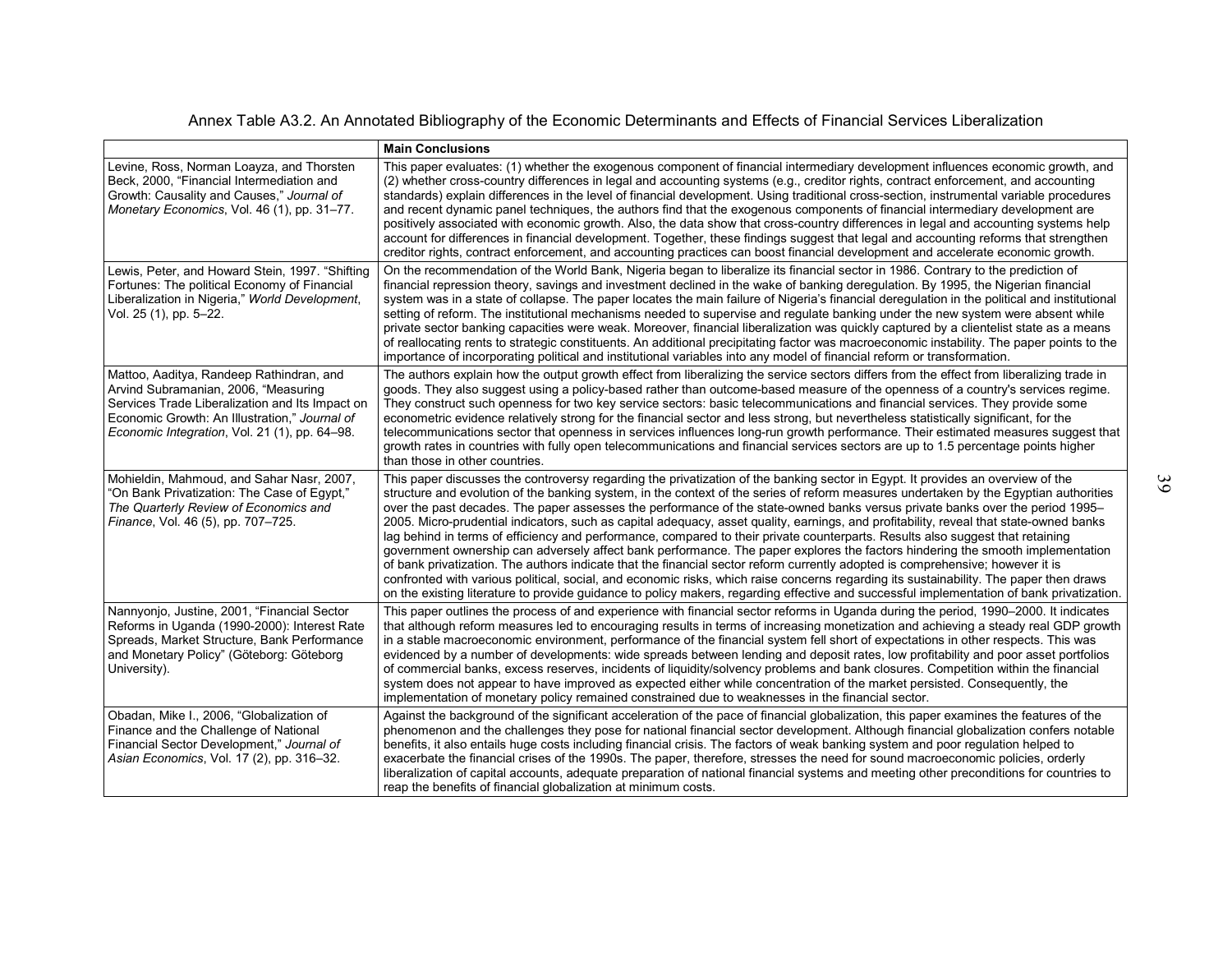#### **References**

- <span id="page-40-0"></span>Aitken, Brian, 2005, "The Historical Dominance of Banks in China's Financial System," Chapter V in *People's Republic of China—Selected Issues*, SM/05/273 (Washington: International Monetary Fund).
- Baldwin, Barbara, and Steven Barnett, 2004, "Systemic Bank Restructuring: Lessons from International Experience," Chapter V in *People's Republic of China—Selected Issues*, SM/04/228 (Washington: International Monetary Fund).
- Callen, Tim, 1998, "The Financial Performance of Public Sector Commercial Banks in India," Chapter IV in *India—Selected Issues*, SM/98/205 (Washington: International Monetary Fund).
- Crosby, Daniel C., 2008, "Banking on China's WTO Commitments: 'Same Bed, Different Dreams' in China's Financial Services Sector," *Journal of International Economic Law*, Vol. 11 (March), pp. 75–105.
- De Nicolo, Gianni, Sami Geadah, and Dmitriy Rozhkov, 2003, "Financial Development in the CIS-7 Countries: Bridging the Great Divide," IMF Working Paper 03/205 (Washington: International Monetary Fund).
- Deardorff, Alan V., and Robert M. Stern, 2008, "Empirical Analysis of Barriers to International Services Transactions and the Consequences of Liberalization," in *A Handbook of International Trade in Services*, ed. by Aaditya Mattoo, Robert M. Stern, and Gianni Zanini (New York: Oxford University Press).
- Drummond, Paulo, Andrea M. Maechler, and Sandra Marcelino, 2006, "Italy: Assessing Competition and Efficiency in the Banking System," Chapter VI in *Italy—Selected Issues*, SM/06/20 (Washington: International Monetary Fund).
- Fischer, Felix, 2005, "Banking Sector Development and Reform," Chapter VI in *Republic of Tajikistan—Selected Issues and Statistical Appendix*, SM/05/80 (Washington: International Monetary Fund).
- Gootiiz, Batshur, and Aaditya Mattoo, 2008, "Services in Doha: What's on the Table?" Policy Research Working Paper No. 4903 (Washington: The World Bank).
- Government of India Planning Commission, 2009, *A Hundred Small Steps: Report of the Committee on Financial Sector Reforms* (New Delhi: SAGE Publications).
- Hoekman, Bernard, 2008, "The General Agreement on Trade in Services: Doomed to Fail? Does it Matter?" *Journal of Industry, Competition and Trade*, Vol. 8 (December), pp. 295–318.
- International Monetary Fund (IMF), 1997a, *Italy—Staff Report for the 1997 Article IV Consultation*, SM/97/58 (Washington: International Monetary Fund).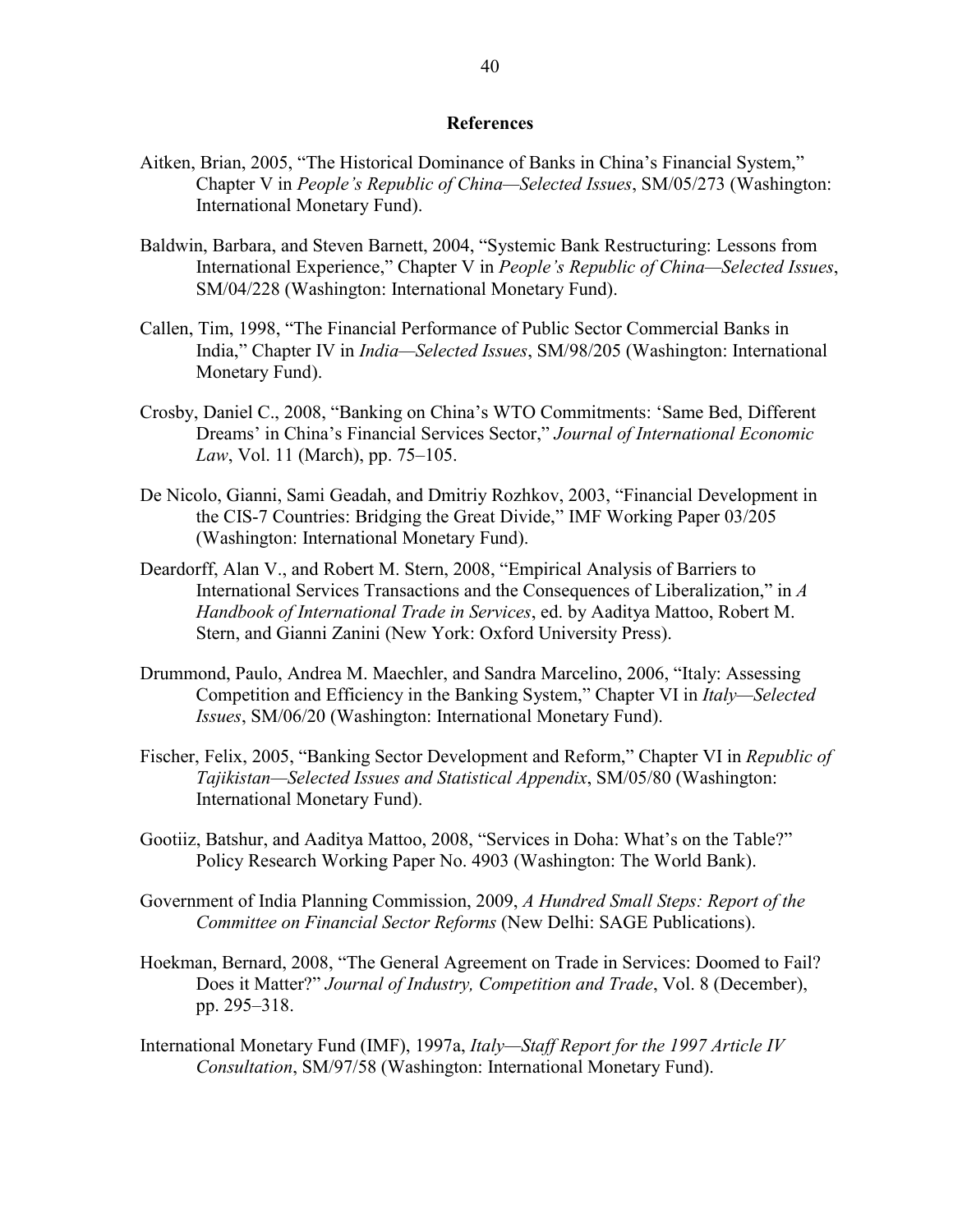\_\_\_\_\_\_\_\_\_\_, 1997b, *People's Republic of China—Staff Report for the 1997 Article IV Consultation*, SM/97/137 (Washington: International Monetary Fund).

\_\_\_\_\_\_\_\_\_\_, 1997c, *India—Staff Report for the 1997 Article IV Consultation*, SM/97/147 (Washington: International Monetary Fund).

\_\_\_\_\_\_\_\_\_\_, 1998a, *Italy—Staff Report for the 1998 Article IV Consultation*, SM/98/50 (Washington: International Monetary Fund).

\_\_\_\_\_\_\_\_\_\_, 1998b, *People's Republic of China—Staff Report for the 1998 Article IV Consultation*, SM/98/170 (Washington: International Monetary Fund).

\_\_\_\_\_\_\_\_\_\_, 1998c, *India—Staff Report for the 1998 Article IV Consultation*, SM/98/197 (Washington: International Monetary Fund).

\_\_\_\_\_\_\_\_\_\_, 1998d, *Republic of Tajikistan—Request for Arrangements Under the Enhanced Structural Adjustment Facility*, EBS/98/96 (Washington: International Monetary Fund).

\_\_\_\_\_\_\_\_\_\_, 1999a, *Italy—Staff Report for the 1999 Article IV Consultation*, SM/99/110 (Washington: International Monetary Fund).

\_\_\_\_\_\_\_\_\_\_, 1999b, *People's Republic of China—Staff Report for the 1999 Article IV Consultation*, SM/99/156 (Washington: International Monetary Fund).

\_\_\_\_\_\_\_\_\_\_, 1999c, *Republic of Tajikistan—Request for Second Annual Arrangement Under the Enhanced Structural Adjustment Facility*, EBS/99/105 (Washington: International Monetary Fund).

\_\_\_\_\_\_\_\_\_\_, 2000a, *International Capital Markets: Developments, Prospects, and Key Policy Issues* (Washington: International Monetary Fund).

\_\_\_\_\_\_\_\_\_\_, 2000b, *India—Staff Report for the 2000 Article IV Consultation*, SM/00/90 (Washington: International Monetary Fund).

\_\_\_\_\_\_\_\_\_\_, 2000c, *People's Republic of China—Staff Report for the 2000 Article IV Consultation*, SM/00/150 (Washington: International Monetary Fund).

\_\_\_\_\_\_\_\_\_\_, 2000d, *Republic of Tajikistan—Request for the Third Annual Arrangement Under the Poverty Reduction and Growth Facility and Request for Extension of Commitment Period*, EBS/00/206 (Washington: International Monetary Fund).

\_\_\_\_\_\_\_\_\_\_, 2001a, *India—Financial System Stability Assessment* (unpublished; Washington: International Monetary Fund).

\_\_\_\_\_\_\_\_\_\_, 2001b, *Republic of Tajikistan—Staff Report for the 2001 Article IV Consultation, First Review Under the Third Annual Arrangement Under the Poverty*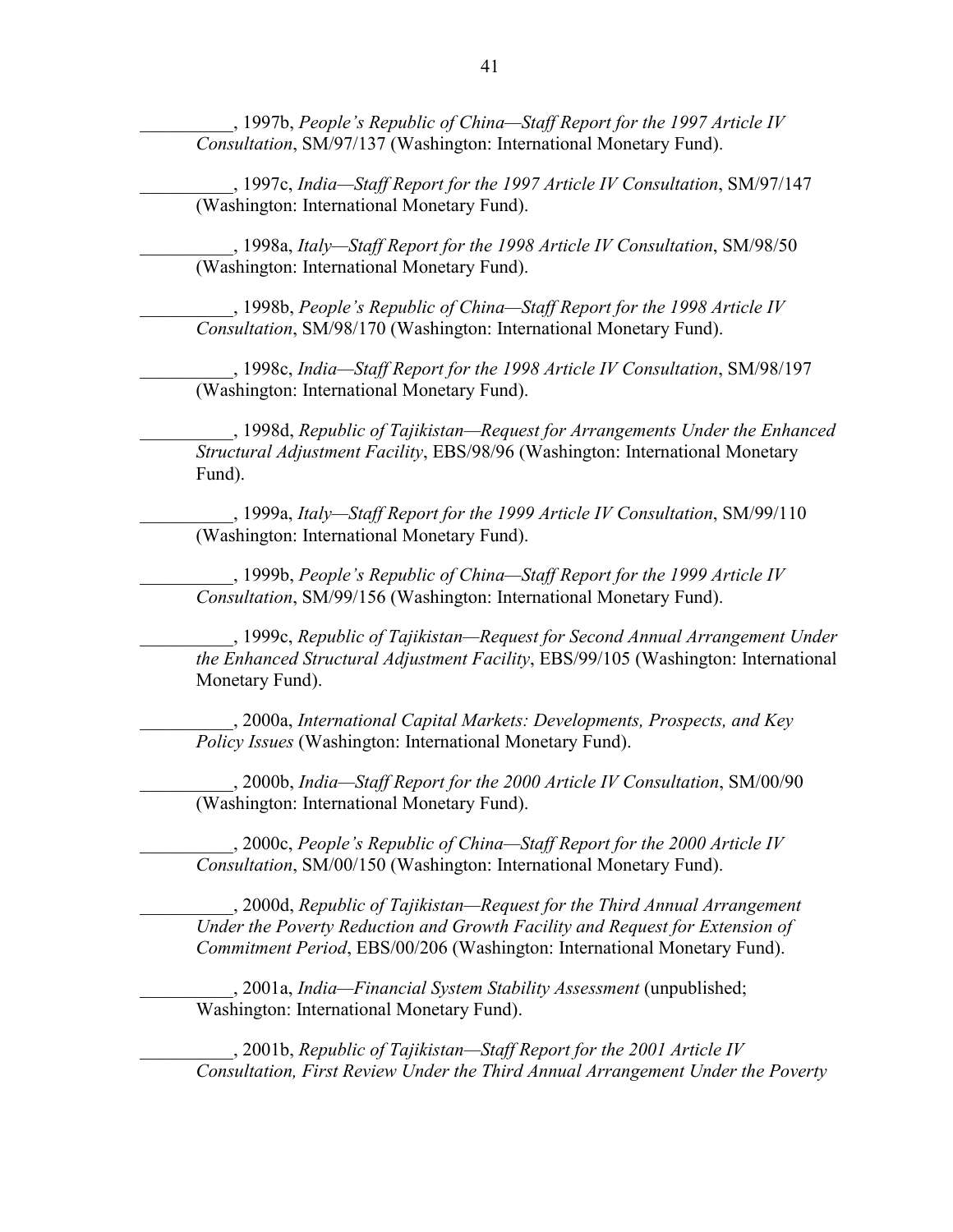*Reduction and Growth Facility, and Request for Waiver and Modification of Performance Criteria*, EBS/01/46 (Washington: International Monetary Fund).

\_\_\_\_\_\_\_\_\_\_, 2002a, *Operational Guidance Note for Staff Following the 2002 Biennial Surveillance Review*, SM/02/292 (Washington: International Monetary Fund).

\_\_\_\_\_\_\_\_\_\_, 2003a, *India—Staff Report for the 2003 Article IV Consultation*, SM/03/221 (Washington: International Monetary Fund).

\_\_\_\_\_\_\_\_\_\_, 2003b, *People's Republic of China—Staff Report for the 2003 Article IV Consultation*, SM/03/316 (Washington: International Monetary Fund).

\_\_\_\_\_\_\_\_\_\_, 2003c, *Italy—Staff Report for the 2003 Article IV Consultation*, SM/03/358 (Washington: International Monetary Fund).

\_\_\_\_\_\_\_\_\_\_, 2004a, *People's Republic of China—Staff Report for the 2004 Article IV Consultation*, SM/04/221 (Washington: International Monetary Fund).

\_\_\_\_\_\_\_\_\_\_, 2004b, *India—Staff Report for the 2004 Article IV Consultation*, SM/04/431 (Washington: International Monetary Fund).

\_\_\_\_\_\_\_\_\_\_, 2004c, *Republic of Tajikistan—Third Review Under the Three-Year Arrangement Under the Poverty Reduction and Growth Facility and Request for Waiver of Performance Criterion*, EBS/04/98 (Washington: International Monetary Fund).

\_\_\_\_\_\_\_\_\_\_, 2005a, *Italy—Staff Report for the 2004 Article IV Consultation*, SM/05/10 (Washington: International Monetary Fund).

\_\_\_\_\_\_\_\_\_\_, 2005b, *Review of Fund Work on Trade*, SM/05/57 (Washington: International Monetary Fund).

\_\_\_\_\_\_\_\_\_\_, 2005c, *People's Republic of China—Staff Report for the 2005 Article IV Consultation*, SM/05/261 (Washington: International Monetary Fund).

\_\_\_\_\_\_\_\_\_\_, 2005d, *India—Staff Report for the 2005 Article IV Consultation*, SM/05/430 (Washington: International Monetary Fund).

\_\_\_\_\_\_\_\_\_\_, 2005e, *Republic of Tajikistan—Staff Report for the 2004 Article IV Consultation and Fourth Review Under the Poverty Reduction and Growth Facility*, EBS/05/38 (Washington: International Monetary Fund).

\_\_\_\_\_\_\_\_\_\_, 2005f, *Republic of Tajikistan—Fifth Review Under the Poverty Reduction and Growth Facility and Request for Waiver of Performance Criterio*, EBS/05/105 (Washington: International Monetary Fund).

\_\_\_\_\_\_\_\_\_\_, 2006a, *Italy—Staff Report for the 2005 Article IV Consultation*, SM/06/11 (Washington: International Monetary Fund).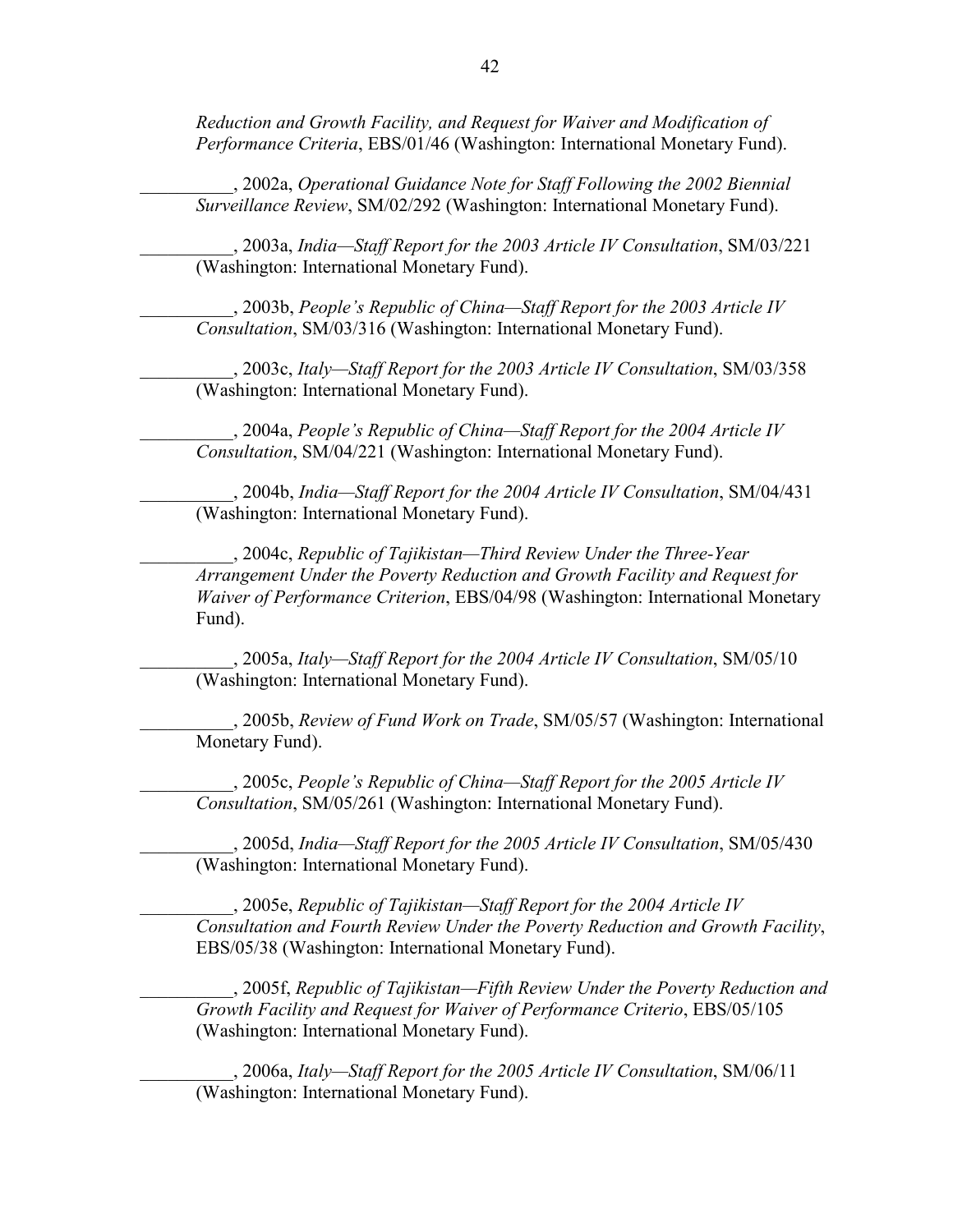\_\_\_\_\_\_\_\_\_\_, 2006b, *Italy—Financial System Stability Assessment*, SM/06/15 (Washington: International Monetary Fund).

\_\_\_\_\_\_\_\_\_\_, 2006c, *People's Republic of China—Staff Report for the 2006 Article IV Consultation*, SM/06/248 (Washington: International Monetary Fund).

\_\_\_\_\_\_\_\_\_\_, 2006d, *Republic of Tajikistan—Sixth Review Under the Poverty Reduction and Growth Facility*, EBS/06/10 (Washington: International Monetary Fund).

\_\_\_\_\_\_\_\_\_\_, 2007a, *Global Financial Stability Report: Market Developments and Issues*  (Washington: International Monetary Fund).

\_\_\_\_\_\_\_\_\_\_, 2007b, *Regional Economic Outlook: Europe: Strengthening Financial Systems.*  (Washington: International Monetary Fund).

\_\_\_\_\_\_\_\_\_\_, 2007c, *Italy—Staff Report for the 2006 Article IV Consultation*, SM/07/20 (Washington: International Monetary Fund).

\_\_\_\_\_\_\_\_\_\_, 2007d, *Republic of Tajikistan—Staff Report for the 2006 Article IV Consultation*, SM/07/94 (Washington: International Monetary Fund).

\_\_\_\_\_\_\_\_\_\_, 2008, *Republic of Tajikistan—Financial System Stability Assessment*, SM/08/190 (Washington: International Monetary Fund).

- Koeva, Petya, 2002, "The Performance of Indian Banks During Financial Liberalization," Chapter V in *India—Selected Issues and Statistical Appendix*, SM/02/181 (Washington: International Monetary Fund).
- La Porta, Rafael, Florencio Lopez-de-Silanes, and Andrei Shleifer, 2002, "Government Ownership of Banks," *Journal of Finance*, Vol. 57(1), pp. 265–301.
- Langlois, John D., Jr., 2001, "The WTO and China's Financial System," *The China Quarterly,* Vol. 167 (September), pp. 610–29.
- Leigh, Lamin, and Richard Podpiera, 2006, "The Rise of Foreign investment in China's Banking System," Chapter VI in *People's Republic of China—Selected Issues*, SM/06/249 (Washington: International Monetary Fund).
- McGuire, Greg, and Michael Schuele, 2000, "Restrictiveness of International Trade in Banking Services," in *Impediments to Trade in Services: Measurement and Policy Implications*, ed. by Christopher Findlay and Tony Warren (London and New York: Routledge).
- Ocampo, Jose Antonio, and Joseph E. Stiglitz, eds., 2008, *Capital Market Liberalization and Development* (New York: Oxford University Press).
- Podpiera, Richard, 2005, "Progress in Banking Reform," Chapter IV in *People's Republic of China—Selected Issues*, SM/05/273 (Washington: International Monetary Fund).